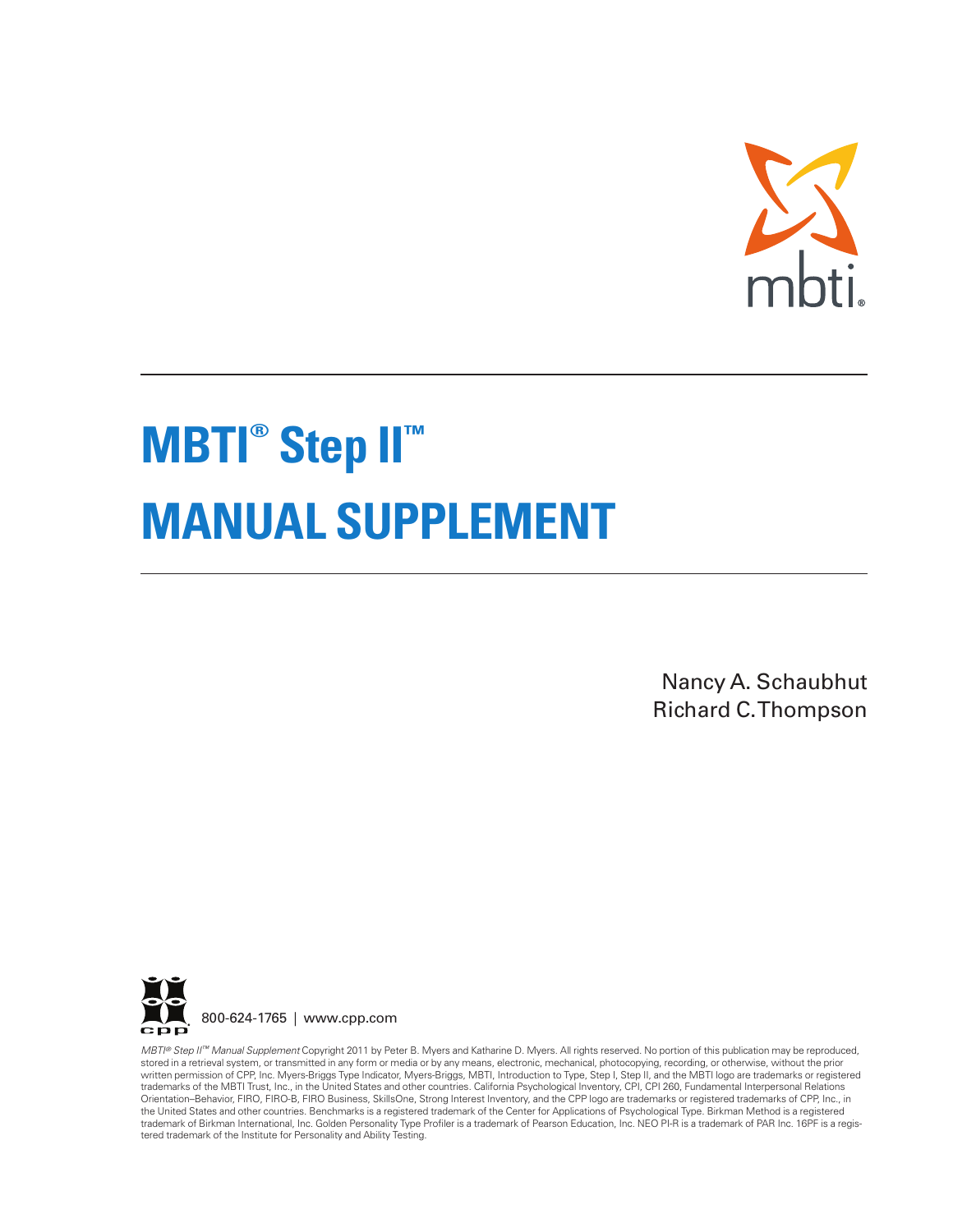# **Contents**

**Introduction 3 Data Collection and Methods 3 Reliability of the MBTI® Step II™ Assessment 3** Internal Consistency 4 Reliability Based on Employment Status 4 Reliability Based on Ethnicity 5 Reliability Based on Age Group 6 Reliability in International Samples 6 Reliability in a Small U.S. Representative Sample 8 Test-Retest Reliability 8 Comparing the Reliability of the MBTI® Step II™ Assessment to That of Other Assessments 9 **Validity of the MBTI® Step II™ Assessment 10** Facet Intercorrelations 12 Facet–Dichotomy Correlations 12 Correlations with Other Personality Assessments 12 CPI 260® Assessment 15 FIRO-B® Assessment 18 FIRO Business® Assessment 18 *Adjective Check List* 19 *Strong Interest Inventory*® Assessment 20 *Thomas-Kilmann Conflict Mode Instrument* 24 *Birkman Method*® 25 *Benchmarks*® 30 Factor Analysis 41 **Conclusion 41 References 41**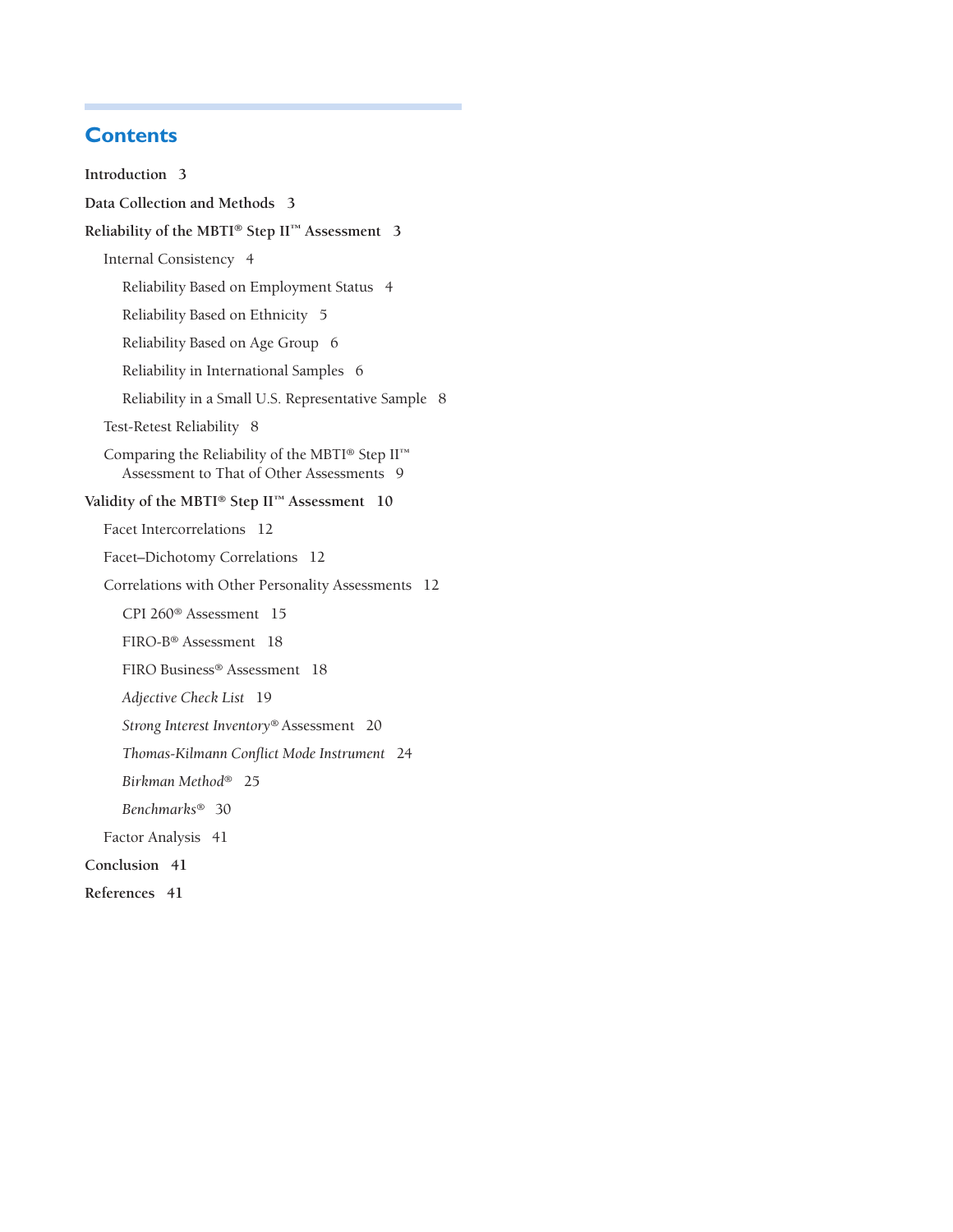### **Introduction**

The *Myers-Briggs Type Indicator®* (MBTI®) instrument is one of the most widely used personality assessments in the world. Its typology is composed of four pairs of opposite preferences, called *dichotomies:*

- Extraversion (E) or Introversion (I)—where you focus your attention and get energy
- Sensing (S) or Intuition (N)—how you take in information
- Thinking (T) or Feeling (F)—how you make decisions
- Judging (J) or Perceiving (P)—how you deal with the outer world

The MBTI assessment combines an individual's four preferences—one preference from each dichotomy, denoted by its letter—to yield one of sixteen possible personality types (e.g., ESTJ, INFP, etc.). Each type is equally valuable, and an individual inherently belongs to one of the sixteen types. This model differentiates the MBTI assessment from most other personality instruments, which typically assess personality traits. Trait-based instruments measure how much of certain characteristics people possess. Unlike the MBTI assessment, those instruments usually consider one "end" of a trait to be more positive and the other to be more negative.

The MBTI assessment exists in several different forms and many different languages. This manual supplement focuses on the 144-item MBTI Step II™ (Form Q) assessment in North American English. For information on translations of the MBTI Form Q assessment, please refer to *MBTI® Step II™ Manual Supplement,* European edition (Quenk, Hammer, & Majors, 2004), and *MBTI® Step II Instrument, European Data Supplement* (OPP, 2009). MBTI Form M and Form Q data supplements are also available in Latin and North American Spanish (Schaubhut, 2008), Simplified Chinese (Schaubhut & Thompson, 2010a), and Traditional Chinese (Schaubhut & Thompson, 2010b), as well as in U.S. English in South Africa (Yiannakis & Taylor, 2009).

The MBTI Form Q assessment includes all of the items and the four dichotomies of the Form M assessment. In addition, it contains twenty facets, five for each dichotomy, to create a richer and more detailed description of an individual's behavior. The facets describe some of the ways in which each of the preferences can be different. The twenty facets are as follows:

- **Extraversion–Introversion (E–I)**
- Initiating–Receiving
- Expressive–Contained
- Gregarious–Intimate
- Active–Reflective
- Enthusiastic–Quiet
- **Sensing–Intuition (S–N)**
- Concrete–Abstract
- Realistic-Imaginative
- Practical–Conceptual
- Experiential–Theoretical
- Traditional–Original

**Thinking–Feeling (T–F)**

- Logical–Empathetic
- Reasonable–Compassionate
- Questioning–Accommodating
- Critical–Accepting
- Tough–Tender

#### **Judging–Perceiving (J–P)**

- Systematic–Casual
- Planful–Open-Ended
- Early Starting–Pressure-Prompted
- Scheduled–Spontaneous
- Methodical–Emergent

This supplement reports a number of different analyses related to the measurement properties of the Step II assessment. Its purpose is to provide analysis of data that may have been reported previously in the *MBTI® Step II™ Manual* (Quenk, Hammer, & Majors, 2001), using additional data collected since the manual was published, and to answer some questions that could not be addressed in the manual at the time due to insufficient data.

# **Data Collection and Methods**

The data reported in this supplement are drawn primarily from CPP's commercial database of participants who completed the MBTI Step II assessment between 2008 and 2009. This database comprises results from hundreds of thousands of respondents who have completed the MBTI Step II assessment using the SkillsOne*®* online platform. Participants who fit the demographic profile needed for each analysis were selected from the commercial database. Participants within each of those groups were then randomly selected to create an analysis sample with an appropriate size and an equal number of men and women, when possible. A supplemental sample, a small U.S. representative sample obtained during global MBTI revision data collection, is also included to demonstrate reliability.

# **Reliability of the MBTI® Step II ™ Assessment**

Reliability refers to the consistency of measurement. An assessment is said to be reliable when it produces a consistent, although not necessarily identical, result. Two mea-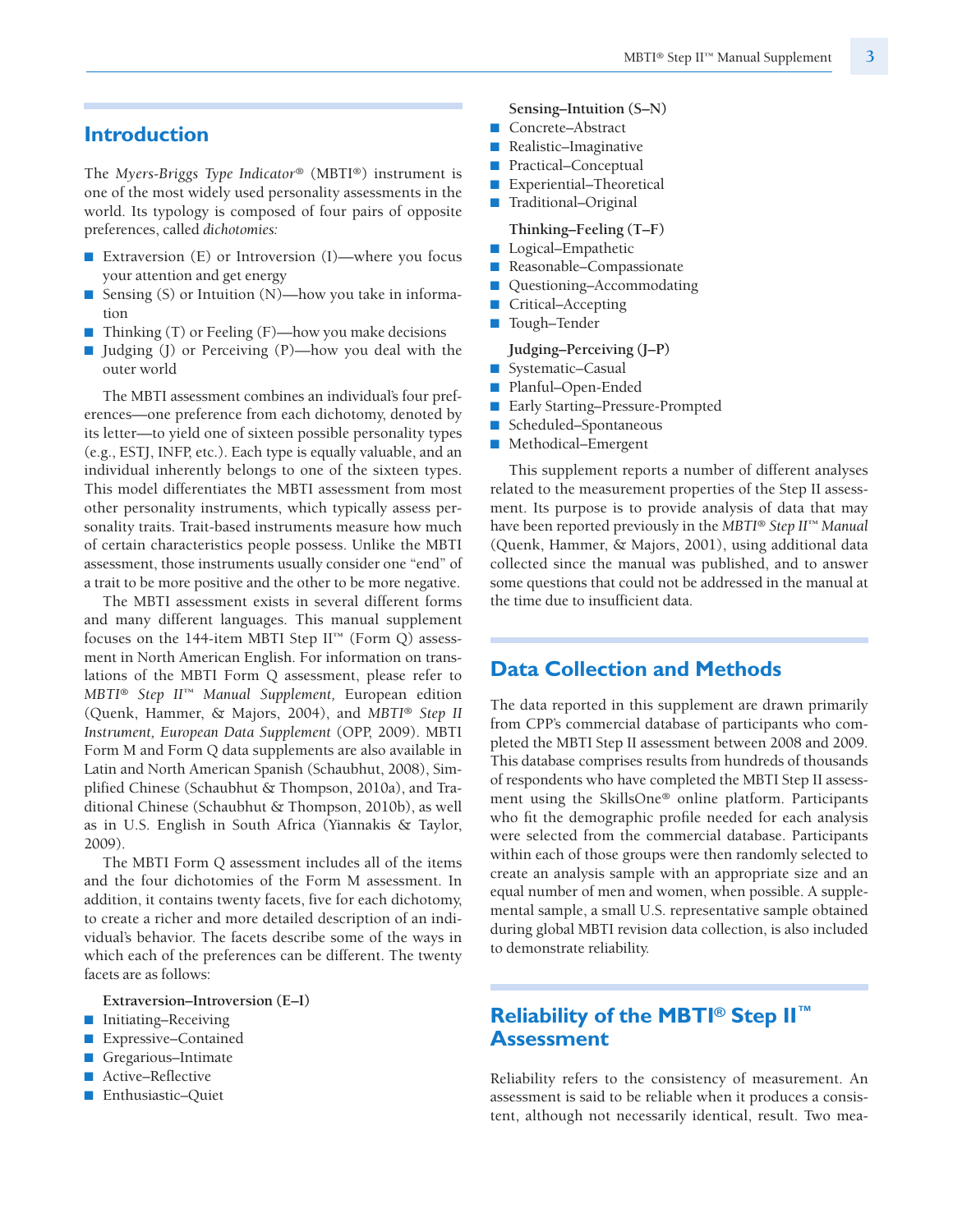|                                  |                       |                       | <b>Employment Status</b> |         |                           |  |
|----------------------------------|-----------------------|-----------------------|--------------------------|---------|---------------------------|--|
| Step II <sup>™</sup> Facet Scale | Employed<br>Full-Time | Employed<br>Part-Time | Full-Time<br>Student     | Retired | Not Working<br>for Income |  |
| E-I Facet Scales                 |                       |                       |                          |         |                           |  |
| Initiating-Receiving             | .85                   | .84                   | .85                      | .84     | .85                       |  |
| Expressive-Contained             | .81                   | .81                   | .80                      | .81     | .81                       |  |
| Gregarious-Intimate              | .69                   | .68                   | .65                      | .66     | .67                       |  |
| Active-Reflective                | .61                   | .64                   | .62                      | .62     | .63                       |  |
| Enthusiastic-Quiet               | .76                   | .74                   | .74                      | .75     | .73                       |  |
| S-N Facet Scales                 |                       |                       |                          |         |                           |  |
| Concrete-Abstract                | .78                   | .78                   | .75                      | .80     | .77                       |  |
| Realistic-Imaginative            | .77                   | .76                   | .77                      | .82     | .78                       |  |
| Practical-Conceptual             | .49                   | .53                   | .51                      | .59     | .52                       |  |
| Experiential-Theoretical         | .79                   | .82                   | .80                      | .82     | .81                       |  |
| Traditional-Original             | .72                   | .77                   | .72                      | .78     | .75                       |  |
| T-F Facet Scales                 |                       |                       |                          |         |                           |  |
| Logical-Empathetic               | .79                   | .78                   | .79                      | .82     | .80                       |  |
| Reasonable-Compassionate         | .76                   | .75                   | .77                      | .78     | .77                       |  |
| Questioning-Accommodating        | .44                   | .41                   | .36                      | .50     | .42                       |  |
| Critical-Accepting               | .53                   | .58                   | .52                      | .57     | .53                       |  |
| Tough-Tender                     | .80                   | .80                   | .79                      | .83     | .80                       |  |
| J-P Facet Scales                 |                       |                       |                          |         |                           |  |
| Systematic-Casual                | .74                   | .76                   | .76                      | .76     | .75                       |  |
| Planful-Open-Ended               | .82                   | .84                   | .82                      | .84     | .83                       |  |
| Early Starting-Pressure-Prompted | .75                   | .77                   | .75                      | .69     | .73                       |  |
| Scheduled-Spontaneous            | .82                   | .83                   | .81                      | .82     | .79                       |  |
| Methodical-Emergent              | .65                   | .68                   | .66                      | .66     | .68                       |  |
| Average age                      | 41                    | 39                    | 33                       | 58      | 44                        |  |

#### **Table 1 Internal Consistency Reliabilities of MBTI ® Step II™ Facets by Employment Status**

*Note:* Retired *n* = 518; all other employment groups *n* = 1,000.

sures of reliability are typically used: (1) *internal consistency reliability,* which evaluates the consistency of responses across items intended to measure the same concept or construct, and (2) *test-retest reliability,* which evaluates the stability of a scale or assessment (i.e., replicability of results) over a period of time. Both forms of reliability for the MBTI Step II assessment are examined below.

#### Internal Consistency

Internal consistency reliability, as measured by Cronbach's alpha, evaluates the consistency of responses to a set of items assessing the same concept (Cronbach, 1951). Generally, assessments intended for use with a general population, such as the MBTI assessment, are considered to be superior when they show similar degrees of internal consistency across diverse samples of participants. To that end, the internal consistency reliability of the facets measured by the MBTI Step II assessment is examined across several different samples based on common demographics, such as individuals' employment status, ethnicity, age, and country or region of origin.

Reliability Based on Employment Status Internal consistency reliability of the MBTI facets was computed for samples of adults who completed the MBTI Step II assessment from January 2008 to October 2009. Samples were generated for each of the following employment categories: employed full-time, employed part-time, full-time student, retired, and not working for income. Each of the five samples was then developed by randomly selecting cases based on gender so that each sample was 50% women and 50% men. Table 1 shows the reliabilities for the twenty facets for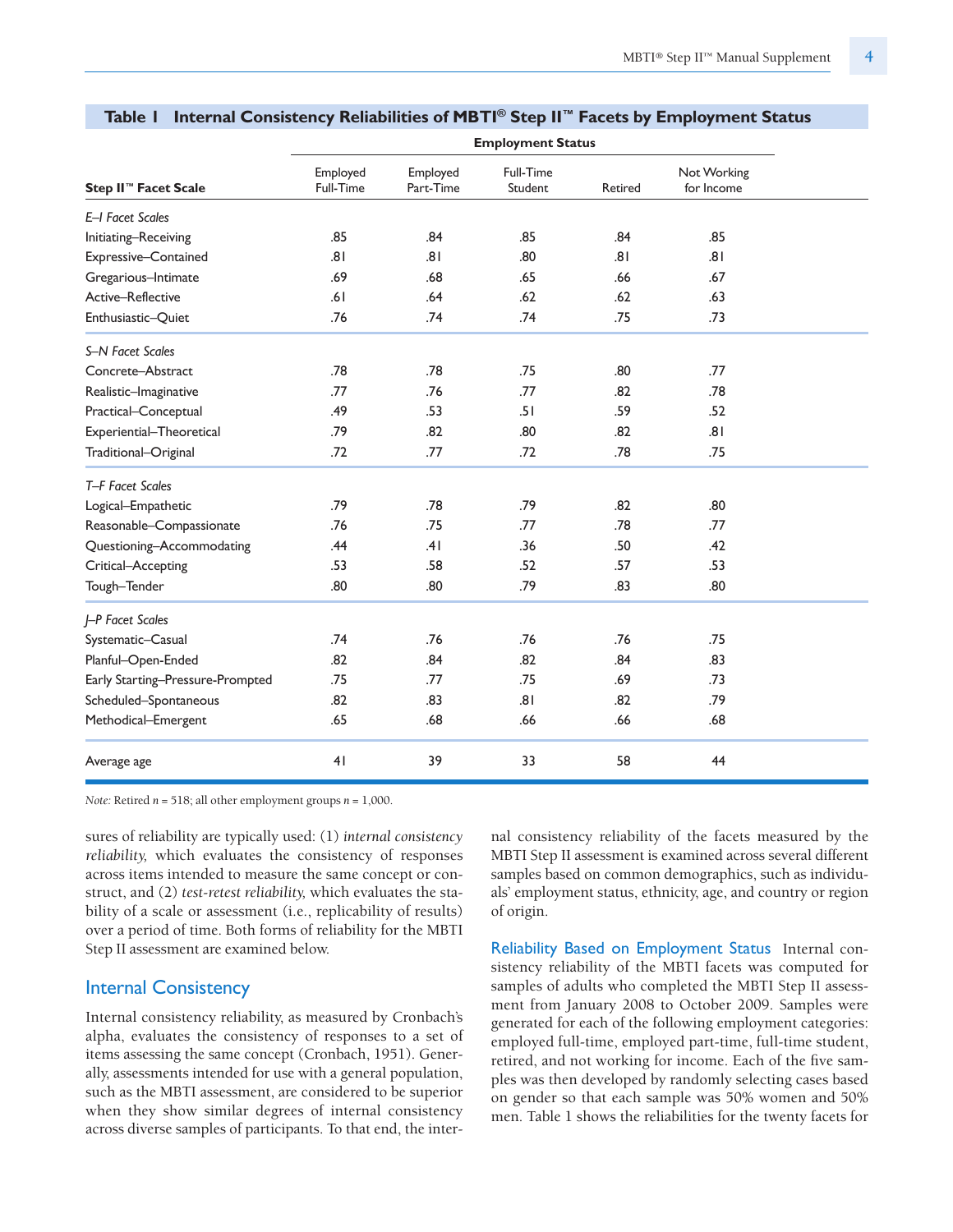|                                  |                     |                                                 |       |           | <b>Ethnic Group</b> |                           |                     |                                                   |                  |
|----------------------------------|---------------------|-------------------------------------------------|-------|-----------|---------------------|---------------------------|---------------------|---------------------------------------------------|------------------|
| Step II <sup>™</sup> Facet Scale | African<br>American | American<br>Indian/<br>Alaskan<br><b>Native</b> | Asian | Caucasian | Indian              | $Latino(a)$ /<br>Hispanic | Middle<br>Easterner | Pacific<br>Islander/<br><b>Native</b><br>Hawaiian | Multi-<br>ethnic |
| E-I Facet Scales                 |                     |                                                 |       |           |                     |                           |                     |                                                   |                  |
| Initiating-Receiving             | .83                 | .83                                             | .80   | .74       | .79                 | .80                       | .76                 | .84                                               | .81              |
| Expressive-Contained             | .75                 | .84                                             | .76   | .84       | .76                 | .78                       | .74                 | 8.                                                | .78              |
| Gregarious-Intimate              | .69                 | .71                                             | .66   | .75       | .60                 | .68                       | .66                 | .64                                               | .66              |
| Active-Reflective                | .54                 | .65                                             | .57   | .68       | .51                 | .62                       | .53                 | .59                                               | .48              |
| Enthusiastic-Quiet               | .66                 | .75                                             | .73   | .78       | .72                 | .71                       | .68                 | .76                                               | .70              |
| S-N Facet Scales                 |                     |                                                 |       |           |                     |                           |                     |                                                   |                  |
| Concrete-Abstract                | .72                 | .75                                             | .73   | .78       | .70                 | .74                       | .68                 | .73                                               | .73              |
| Realistic-Imaginative            | .74                 | .72                                             | .72   | .75       | .74                 | .70                       | .70                 | .74                                               | .75              |
| Practical-Conceptual             | .56                 | .53                                             | .48   | .43       | .49                 | .55                       | .53                 | .40                                               | .54              |
| Experiential-Theoretical         | .79                 | .78                                             | .75   | .80       | .70                 | .75                       | .76                 | .77                                               | .80              |
| Traditional-Original             | .70                 | .70                                             | .71   | .77       | .68                 | .73                       | .68                 | .68                                               | .69              |
| T-F Facet Scales                 |                     |                                                 |       |           |                     |                           |                     |                                                   |                  |
| Logical-Empathetic               | .72                 | .78                                             | .76   | .83       | .73                 | .82                       | .75                 | .74                                               | .80              |
| Reasonable-Compassionate         | .65                 | .78                                             | .65   | .78       | .72                 | .73                       | .69                 | .65                                               | .77              |
| Questioning-Accommodating        | .32                 | .43                                             | .40   | .41       | .42                 | .53                       | .34                 | .45                                               | .44              |
| Critical-Accepting               | .56                 | .51                                             | .55   | .56       | .49                 | .52                       | .51                 | .48                                               | .52              |
| Tough-Tender                     | .81                 | .78                                             | .80   | .83       | .78                 | .79                       | .77                 | .75                                               | .79              |
| I-P Facet Scales                 |                     |                                                 |       |           |                     |                           |                     |                                                   |                  |
| Systematic-Casual                | .75                 | .77                                             | .71   | .74       | .77                 | .73                       | .71                 | .71                                               | .73              |
| Planful-Open-Ended               | .84                 | .84                                             | .80   | .82       | .83                 | .82                       | .81                 | .81                                               | .81              |
| Early Starting-Pressure-Prompted | .68                 | .69                                             | .73   | .73       | .68                 | .65                       | .73                 | .64                                               | .69              |
| Scheduled-Spontaneous            | .77                 | .80                                             | .78   | .81       | .79                 | .78                       | .75                 | .81                                               | .81              |
| Methodical-Emergent              | .64                 | .66                                             | .52   | .67       | .68                 | .58                       | .56                 | .68                                               | .69              |
| Average age                      | 40                  | 40                                              | 36    | 40        | 35                  | 37                        | 37                  | 37                                                | 36               |

#### **Table 2 Internal Consistency Reliabilities of MBTI ® Step II™ Facets by Ethnic Group**

*Note:* Pacific Islander/Native Hawaiian *n* = 199; all other ethnic groups *n* = 200.

each group, as well as the average age of each group. The reliabilities for all five employment status samples are generally acceptable to good, ranging from .36 (Questioning Accommodating facet for the full-time student group) to .85 (Initiating–Receiving facet for employed full-time, full-time student, and not working for income groups). The pattern of facets with the highest and lowest reliabilities here is similar to that reported in the *MBTI® Step II™ Manual*. The internal consistency reliabilities reported in the manual for the national sample range from .57 (Questioning–Accommodating facet) to .85 (Initiating–Receiving facet).

Reliability Based on Ethnicity A second demographic variable used to examine internal consistency reliability was respondent ethnicity. Adults who completed the MBTI Step II assessment from January 2008 to October 2009 and selfreported being in one of eight different ethnic groups— African American, American Indian/Alaskan Native, Asian, Caucasian, Indian (from the Indian subcontinent), Latino(a)/ Hispanic, Middle Easterner (from the Middle East or North Africa), Pacific Islander/Native Hawaiian—were drawn from the commercial database. A ninth group comprising respondents who self-reported membership in two or more of the above ethnic categories was also created. From the larger data set, an equal number of men and women were selected at random to create ethnic samples of 100 men and 100 women (the Pacific Islander/Native Hawaiian group contains 100 men and 99 women). The internal consistency reliabilities for the MBTI facets for each ethnic group are shown in table 2, as is the average age of each group. The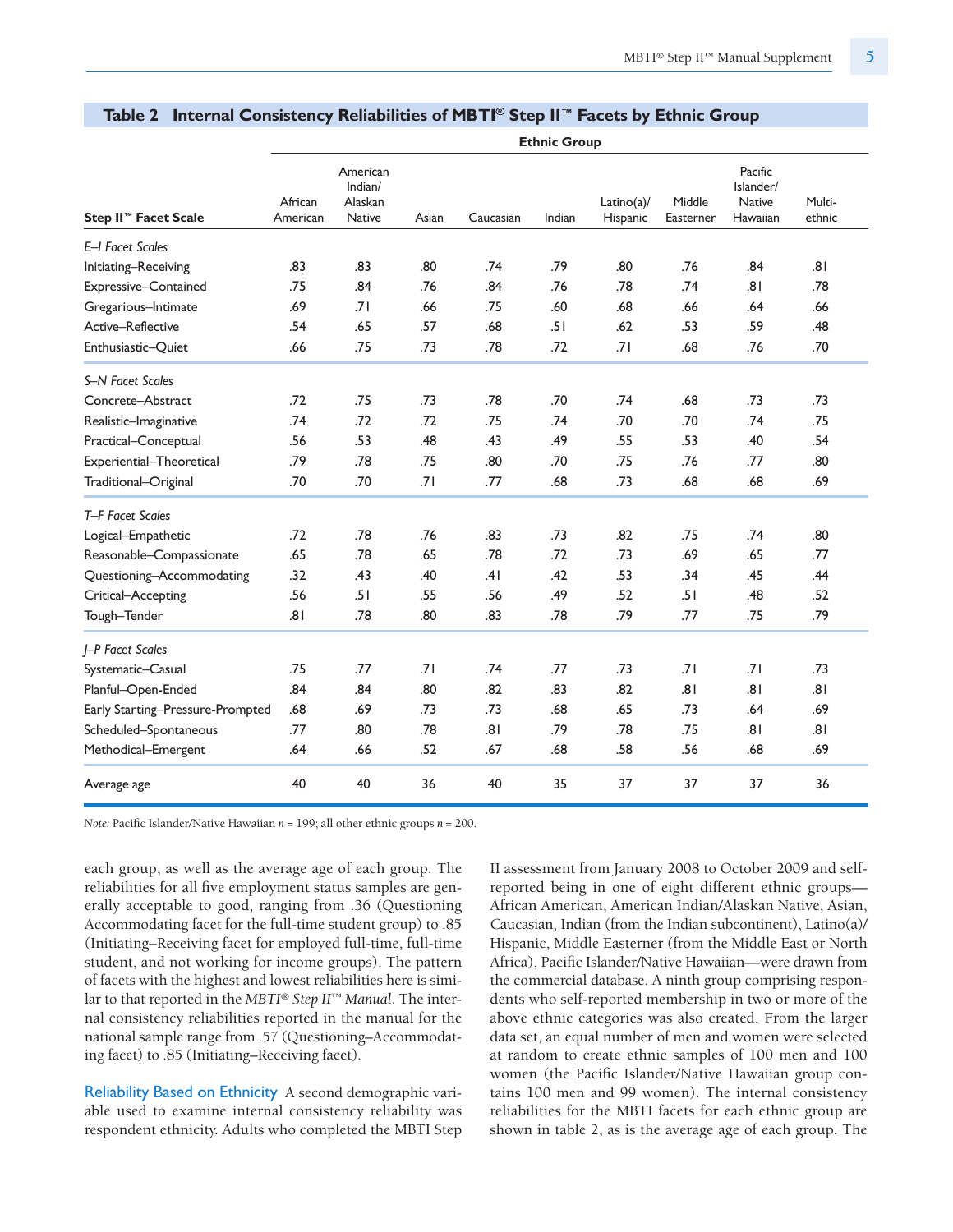|                                  |      |           |           | <b>Age Group</b> |           |       |
|----------------------------------|------|-----------|-----------|------------------|-----------|-------|
| Step II <sup>™</sup> Facet Scale | $20$ | $20 - 29$ | $30 - 39$ | $40 - 49$        | $50 - 59$ | $60+$ |
| E-I Facet Scales                 |      |           |           |                  |           |       |
| Initiating-Receiving             | .84  | .84       | .84       | .85              | .85       | .83   |
| Expressive-Contained             | .80  | .81       | .81       | .81              | .82       | .80   |
| Gregarious-Intimate              | .68  | .69       | .69       | .68              | .68       | .66   |
| Active-Reflective                | .65  | .65       | .65       | .62              | .62       | .60   |
| Enthusiastic-Quiet               | .75  | .75       | .75       | .75              | .76       | .75   |
| S-N Facet Scales                 |      |           |           |                  |           |       |
| Concrete-Abstract                | .73  | .73       | .75       | .76              | .79       | .81   |
| Realistic-Imaginative            | .73  | .74       | .76       | .76              | .78       | .81   |
| Practical-Conceptual             | .49  | .49       | .51       | .53              | .58       | .63   |
| Experiential-Theoretical         | .79  | .78       | .79       | .79              | .82       | .83   |
| Traditional-Original             | .69  | .70       | .73       | .74              | .76       | .79   |
| T-F Facet Scales                 |      |           |           |                  |           |       |
| Logical-Empathetic               | .78  | .79       | .78       | .79              | .80       | .81   |
| Reasonable-Compassionate         | .74  | .75       | .74       | .73              | .75       | .77   |
| Questioning-Accommodating        | .44  | .45       | .41       | .38              | .42       | .44   |
| Critical-Accepting               | .52  | .56       | .54       | .54              | .55       | .57   |
| Tough-Tender                     | .78  | .79       | .80       | .80              | .81       | .82   |
| J-P Facet Scales                 |      |           |           |                  |           |       |
| Systematic-Casual                | .76  | .74       | .74       | .74              | .75       | .77   |
| Planful-Open-Ended               | .81  | .82       | .82       | .81              | .83       | .82   |
| Early Starting-Pressure-Prompted | .77  | .75       | .74       | .73              | .69       | .71   |
| Scheduled-Spontaneous            | .84  | .82       | .82       | .81              | .80       | .81   |
| Methodical-Emergent              | .67  | .67       | .68       | .65              | .66       | .66   |
| Average age                      | 8    | 25        | 35        | 44               | 54        | 63    |

#### **Table 3 Internal Consistency Reliability of MBTI ® Step II™ Facets by Age Group**

*Note:* Each age group *n* = 2,772.

reliabilities are similar across ethnic groups, ranging from .32 (Questioning–Accommodating, African American group) to .84 (several facets and ethnic groups).

Reliability Based on Age Group A third demographic variable used to evaluate internal consistency reliability was age. Respondents who completed the MBTI Step II assessment from January 2007 to June 2009 and self-reported their age were drawn from the commercial database; equal-sized age group samples were generated by random selection from the larger database for six different age groups (under 20, 20–29, 30–39, 40–49, 50–59, 60 and over). Each age group consists of an equal number of men and women. The internal consistency reliabilities of MBTI facets for each age group are presented in table 3, along with the average age for each group. Of the respondents, 63% were employed fulltime and 5% part-time, and 19% were enrolled as full-time students (not all respondents provided demographic information). Overall, most of the reliabilities are good and appear to be similar across age groups.

Reliability in International Samples The MBTI assessment is increasingly being administered to people around the globe. While considerable research has been done on the MBTI assessment in a variety of countries (Beuke, Freeman, & Wang, 2006; Deakin, 2006; Hackston, 2005; Kendall, 1998; Schaubhut, 2008; Schaubhut & Thompson, 2009, 2010a, 2010b; Taylor & Yiannakis, 2007; Yiannakis & Taylor, 2009), this analysis was undertaken to examine the internal consistency reliability of the MBTI Step II assessment in various regions of the world when administered using North American English. Samples from several regions of the world were used for this analysis: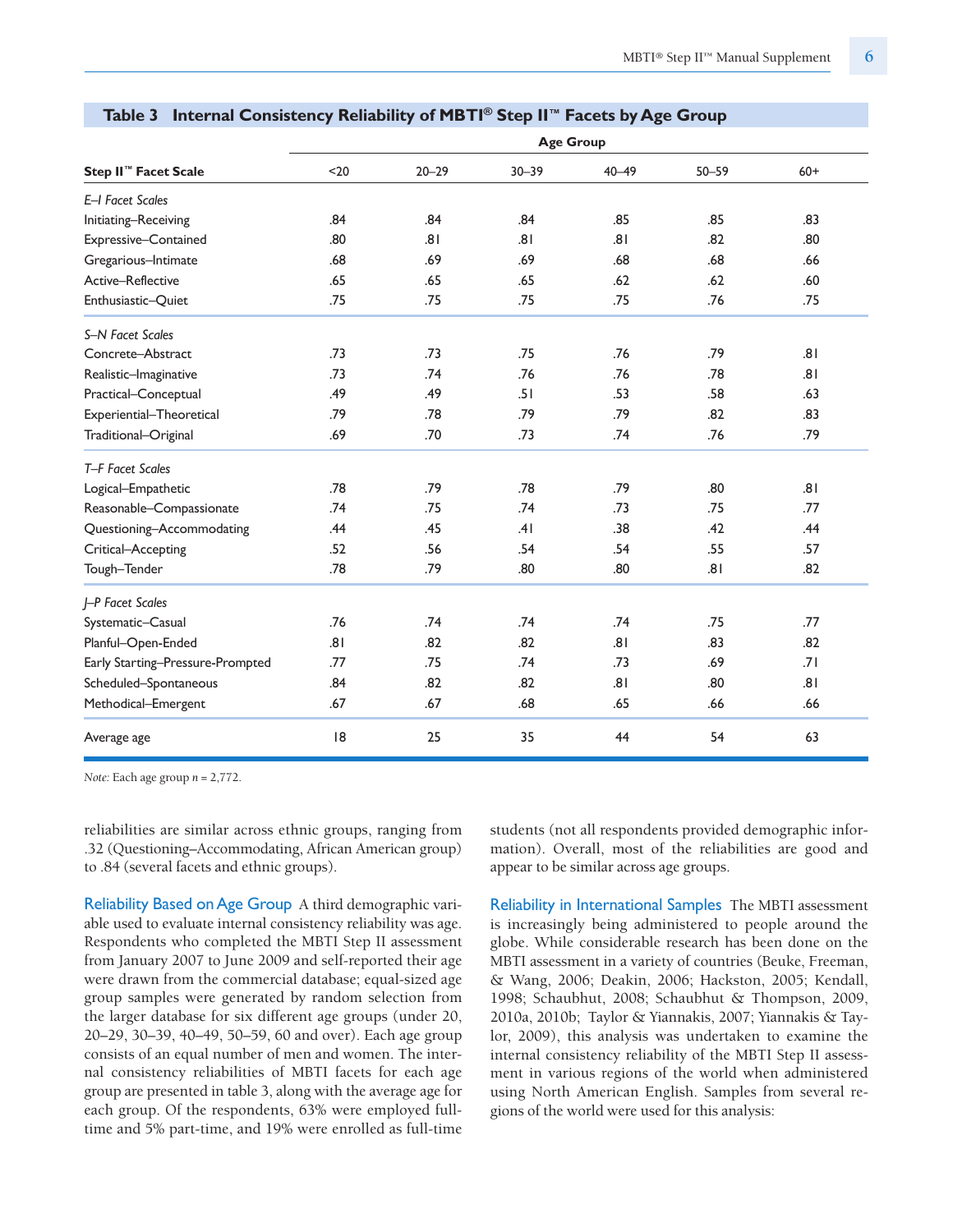|                                  |        |      | <b>Region</b>             |        |                  |                              |
|----------------------------------|--------|------|---------------------------|--------|------------------|------------------------------|
| Step II <sup>™</sup> Facet Scale | Africa | Asia | Australia/<br>New Zealand | Europe | Latin<br>America | Middle East/<br>North Africa |
| E-I Facet Scales                 |        |      |                           |        |                  |                              |
| Initiating-Receiving             | .82    | .79  | .82                       | .80    | .77              | .75                          |
| Expressive-Contained             | .78    | .75  | .81                       | .80    | .78              | .74                          |
| Gregarious-Intimate              | .71    | .66  | .66                       | .68    | .72              | .54                          |
| Active-Reflective                | .64    | .60  | .60                       | .61    | .64              | .53                          |
| Enthusiastic-Quiet               | .75    | .72  | .73                       | .74    | .69              | .62                          |
| S-N Facet Scales                 |        |      |                           |        |                  |                              |
| Concrete-Abstract                | .72    | .68  | .76                       | .71    | .69              | .70                          |
| Realistic-Imaginative            | .73    | .71  | .76                       | .73    | .66              | .73                          |
| Practical-Conceptual             | .48    | .49  | .55                       | .49    | .51              | .51                          |
| Experiential-Theoretical         | .68    | .68  | .76                       | .72    | .66              | .69                          |
| Traditional-Original             | .69    | .69  | .73                       | .71    | .67              | .61                          |
| T-F Facet Scales                 |        |      |                           |        |                  |                              |
| Logical-Empathetic               | .75    | .76  | .75                       | .73    | .77              | .75                          |
| Reasonable-Compassionate         | .68    | .67  | .72                       | .66    | .63              | .70                          |
| Questioning-Accommodating        | .39    | .34  | .40                       | .31    | .28              | .25                          |
| Critical-Accepting               | .45    | .43  | .51                       | .43    | .38              | .38                          |
| Tough-Tender                     | .77    | .74  | .79                       | .77    | .75              | .78                          |
| <b>I-P Facet Scales</b>          |        |      |                           |        |                  |                              |
| Systematic-Casual                | .76    | .74  | .74                       | .73    | .74              | .72                          |
| Planful-Open-Ended               | .81    | .74  | .81                       | .80    | .77              | .78                          |
| Early Starting-Pressure-Prompted | .66    | .62  | .68                       | .67    | .61              | .64                          |
| Scheduled-Spontaneous            | .80    | .75  | .80                       | .78    | .74              | .73                          |
| Methodical-Emergent              | .66    | .54  | .66                       | .60    | .54              | .59                          |
| Average age                      | 35     | 29   | 39                        | 34     | 33               | 36                           |

#### **Table 4 Internal Consistency Reliabilities of MBTI ® Step II™ Facets by Region**

*Note: N* = 10,878; Africa *n* = 1,609, Asia *n* = 3,866, Australia/New Zealand *n* = 1,806, Europe *n* = 2,508, Latin America *n* = 857, Middle East/North Africa *n* = 232.

- Africa (Botswana, Cameroon, Ethiopia, Ghana, Ivory Coast, Kenya, Nigeria, South Africa, Uganda, Zambia, and Zimbabwe)
- Asia (China, Hong Kong, India, Indonesia, Japan, Malaysia, Philippines, Singapore, South Korea, Taiwan, Thailand, and Vietnam)
- Australia and New Zealand
- Europe (Belgium, Bulgaria, Croatia, Czech Republic, Denmark, Finland, France, Germany, Greece, Hungary, Ireland, Italy, Netherlands, Norway, Poland, Portugal, Romania, Serbia, Spain, Sweden, Switzerland, and United Kingdom)
- Latin America (Bolivia, Brazil, Chile, Colombia, Costa Rica, Dominican Republic, Guatemala, Mexico, Peru, Puerto Rico, and Venezuela)
- Middle East and North Africa (Bahrain, Egypt, Israel, Jordan, Kuwait, Lebanon, Pakistan, Qatar, Saudi Arabia, and Syria)

All data were collected from June 2008 to November 2009. Respondents were included if they indicated, from an exhaustive list of possible countries, that their country of origin and country of residence were the same. The reliability estimates and average age of respondents for each region are presented in table 4. The internal consistency reliabilities for most facets are good. The lowest reliabilities for all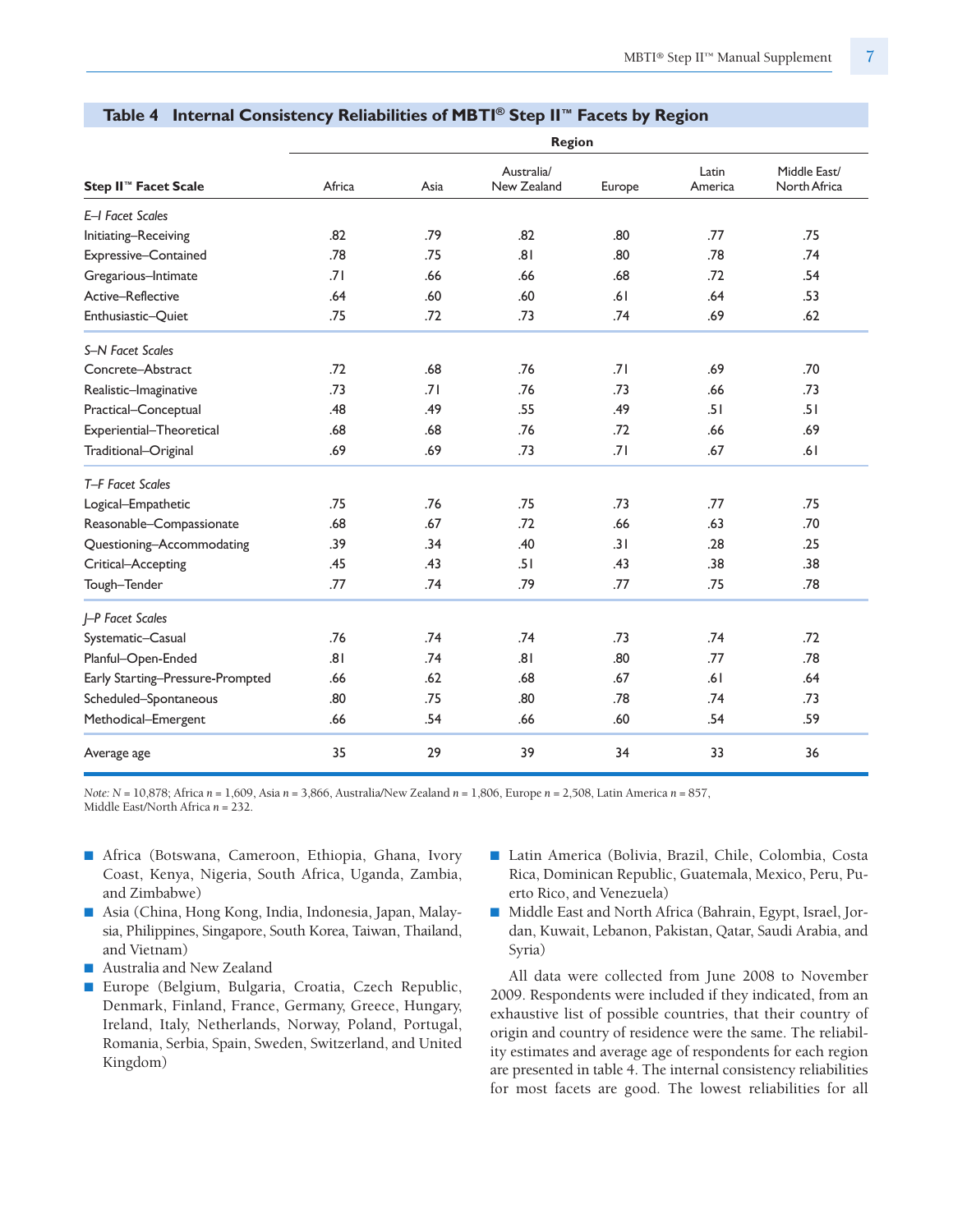# **Table 5 Internal Consistency Reliabilities of MBTI® Step II™ Facets in a Small U.S. Representative Sample**

| Step II <sup>™</sup> Facet Scale | Cronbach's Alpha |
|----------------------------------|------------------|
| <b>F-I Facet Scales</b>          |                  |
| Initiating-Receiving             | .81              |
| Expressive-Contained             | .72              |
| Gregarious-Intimate              | .59              |
| Active-Reflective                | .60              |
| Enthusiastic-Ouiet               | .71              |
| <b>S-N Facet Scales</b>          |                  |
| Concrete-Abstract                | .71              |
| Realistic-Imaginative            | .73              |
| Practical-Conceptual             | .50              |
| Experiential-Theoretical         | .72              |
| Traditional–Original             | .65              |
| T-F Facet Scales                 |                  |
| Logical-Empathetic               | .75              |
| Reasonable–Compassionate         | .73              |
| Questioning-Accommodating        | .43              |
| Critical-Accepting               | .49              |
| Tough-Tender                     | .79              |
| <b>I-P Facet Scales</b>          |                  |
| Systematic-Casual                | .75              |
| Planful-Open-Ended               | .76              |
| Early Starting-Pressure-Prompted | .60              |
| Scheduled-Spontaneous            | .79              |
| Methodical-Emergent              | .62              |

*Note: N* = 2,000.

regions were found for the Questioning–Accommodating facet. This facet has the fewest number of items and also has the lowest reliability in the U.S. national sample (Quenk et al., 2001). Although some variability in reliabilities was found here, the patterns are similar across the six regions. Compared to the other regions examined, the Gregarious– Intimate and Active–Reflective facets have somewhat lower reliabilities for the Middle East/North Africa region. Perhaps there are cultural differences in the understanding or expression of these two facets for this group.

Reliability in a Small U.S. Representative Sample During the data collection for a global MBTI revision, a small U.S. representative sample was created. This sample consists of 2,000 individuals (50% women, 50% men) that were selected to mirror the demographic composition of the United States in terms of work status, ethnicity, education level, and, for those employed, general line of business. It was included in this supplement as an additional sample to demonstrate internal consistency reliability (see table 5).

In each of the samples used to examine internal consistency reliability (employment status, ethnicity, age, country or region of origin, and a small U.S representative sample), the Questioning–Accommodating and Critical–Accepting facets had the lowest reliabilities. These two also have the lowest reliabilities reported in the *MBTI® Step II™ Manual*. This is likely due to the small number of items—five for Questioning–Accommodating and six for Critical–Accepting. Internal consistency reliability increases as the number of items on a scale increases (Schwab, 2005). These reliabilities are similar to those reported for the NEO PI-R*™* (Costa & McCrae, 1992), with reliabilities for facets ranging from .56 to .81 for self-reports. Regarding the NEO PI-R alphas, Costa & McCrae (p. 44) note that "these values are acceptable for scales with only eight items." Several of the MBTI Step II facet scales have fewer than eight items, namely Gregarious–Intimate, Active–Reflective, Enthusiastic–Quiet, Realistic–Imaginative, Practical–Conceptual, Experiential– Theoretical, Questioning–Accommodating, Critical–Accepting, Systematic–Casual, Planful–Open-Ended, Early Starting–Pressure-Prompted, and Methodical–Emergent.

#### Test-Retest Reliability

Another method for evaluating reliability, termed *test-retest reliability,* examines consistency of scores resulting from a participant completing the same assessment at two different times. The length of time between administrations can affect a test-retest estimate. Shorter intervals between tests may result in higher correlations (Shultz & Whitney, 2005); longer intervals between tests often result in lower testretest reliabilities. Additionally, according to Murphy & Davidshofer (2005), there are more factors contributing to measurement error in test-retest reliability than internal consistency reliability; thus test-retest reliability is typically lower. It can be difficult to provide an exact interpretation of what is an acceptable level of reliability. According to Murphy and Davidshofer (2005), "it is impossible to specify any particular figure as the minimum level of reliability needed for all testing applications" (p. 149). Test-retest reliabilities for the current sample are discussed below.

Test-retest reliability correlations were examined using a sample of respondents who each completed the MBTI Form Q assessment twice between January 2004 and September 2008. The sample consisted of 49% women and 49% men (2% did not report gender). At the time of the first assessment, the average age of respondents was 37 years. The testretest reliability of the facets was evaluated by correlating the continuous scores from time 1 and time 2. The period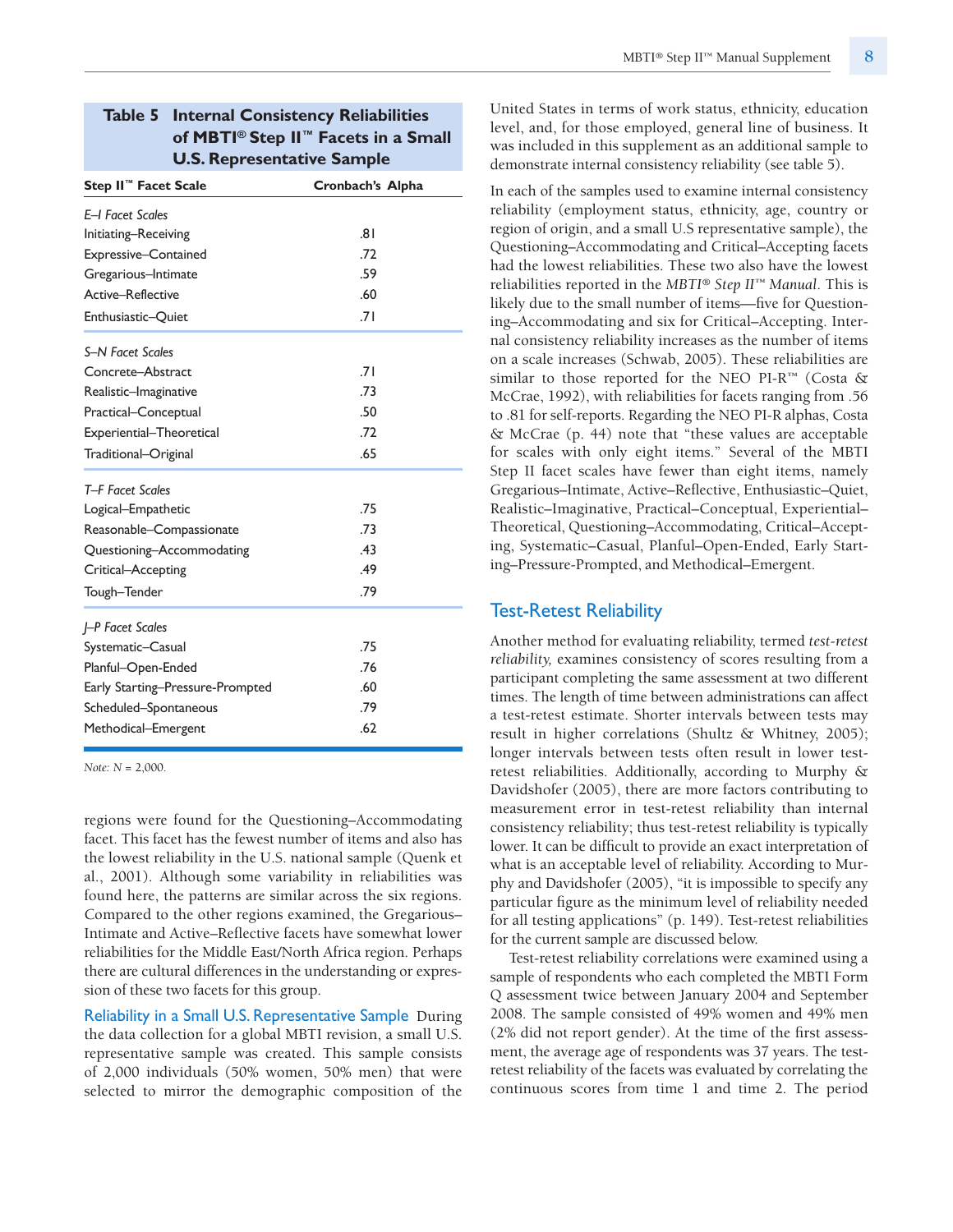|                                  |               |                |            | <b>Interval</b> |         |
|----------------------------------|---------------|----------------|------------|-----------------|---------|
| Step II <sup>™</sup> Facet Scale | All intervals | $\leq$ 3 weeks | I-6 months | 6-12 months     | >I year |
| E-I Facet Scales                 |               |                |            |                 |         |
| Initiating-Receiving             | .82           | .80            | .83        | .80             | .86     |
| Expressive-Contained             | .79           | .75            | .85        | .75             | .88     |
| Gregarious-Intimate              | .71           | .73            | .72        | .61             | .77     |
| Active-Reflective                | .77           | .80            | .75        | .77             | .75     |
| Enthusiastic-Quiet               | .81           | .83            | .84        | .80             | .77     |
| S-N Facet Scales                 |               |                |            |                 |         |
| Concrete-Abstract                | .79           | .79            | .73        | .80             | .85     |
| Realistic-Imaginative            | .77           | .77            | 8.         | .72             | .79     |
| Practical-Conceptual             | .70           | .80            | .72        | .65             | .65     |
| Experiential-Theoretical         | .78           | .71            | .79        | .75             | .84     |
| Traditional-Original             | .78           | .80            | .83        | .68             | .79     |
| T-F Facet Scales                 |               |                |            |                 |         |
| Logical-Empathetic               | .81           | .88            | .79        | .79             | .81     |
| Reasonable-Compassionate         | .77           | .83            | .73        | .76             | .80     |
| Questioning-Accommodating        | .50           | .49            | .51        | .53             | .44     |
| Critical-Accepting               | .63           | .73            | .58        | .62             | .61     |
| Tough-Tender                     | .76           | .75            | .75        | .74             | .82     |
| J-P Facet Scales                 |               |                |            |                 |         |
| Systematic-Casual                | .70           | .75            | .64        | .72             | .75     |
| Planful-Open-Ended               | .72           | .79            | .72        | .72             | .68     |
| Early Starting-Pressure-Prompted | .79           | .88            | .74        | .80             | .78     |
| Scheduled-Spontaneous            | .77           | .78            | .73        | .84             | .73     |
| Methodical-Emergent              | .68           | .78            | .60        | .68             | .75     |

#### **Table 6 MBTI ® Step II™Test-Retest Correlations**

*Note:* ≤3 weeks *n* = 70, 1–6 months *n* = 139, 6–12 months *n* = 115, >1 year *n* = 85.

between the first and second completion of the assessment ranged from less than one week to more than four years. The test-retest correlations are presented in table 6, showing four different time intervals—3 weeks or less, 4 weeks– 6 months, 6–12 months, and more than 1 year—plus all intervals combined. The correlations of the MBTI facets range from .44 (Questioning–Accommodating, >1 year interval) to .88 (Expressive–Contained, >1 year interval; Logical– Empathetic and Early Starting–Pressure-Prompted, both ≤3 weeks interval), indicating good reliability for most of the facets over long periods of time. These results are fairly similar to the test-retest reliabilities for the NEO PI-R facet correlations (.66–.92) reported in a study by McCrae and Costa (1983).

The test-retest correlations are presented separately for men and women in table 7. The correlations for men and

women are similar: for men they range from .44 (Questioning–Accommodating, ≤3 weeks interval) to .91 (Early Starting–Pressure-Prompted, ≤3 weeks interval); for women they range from .42 (Questioning–Accommodating, >1 year interval) to .92 (Enthusiastic–Quiet, ≤3 weeks interval). The Questioning–Accommodating facet typically has the lowest internal consistency reliability of any facet; however, the test-retest reliabilities for this facet are somewhat higher. (The test-retest results from this sample were reported in a previous paper, Schaubhut & Herk, 2009.)

## Comparing the Reliability of the MBTI<sup>®</sup> Step II<sup>™</sup> Assessment to That of Other Assessments

Many users of the assessment may not have access to or experience with other personality instruments and thus may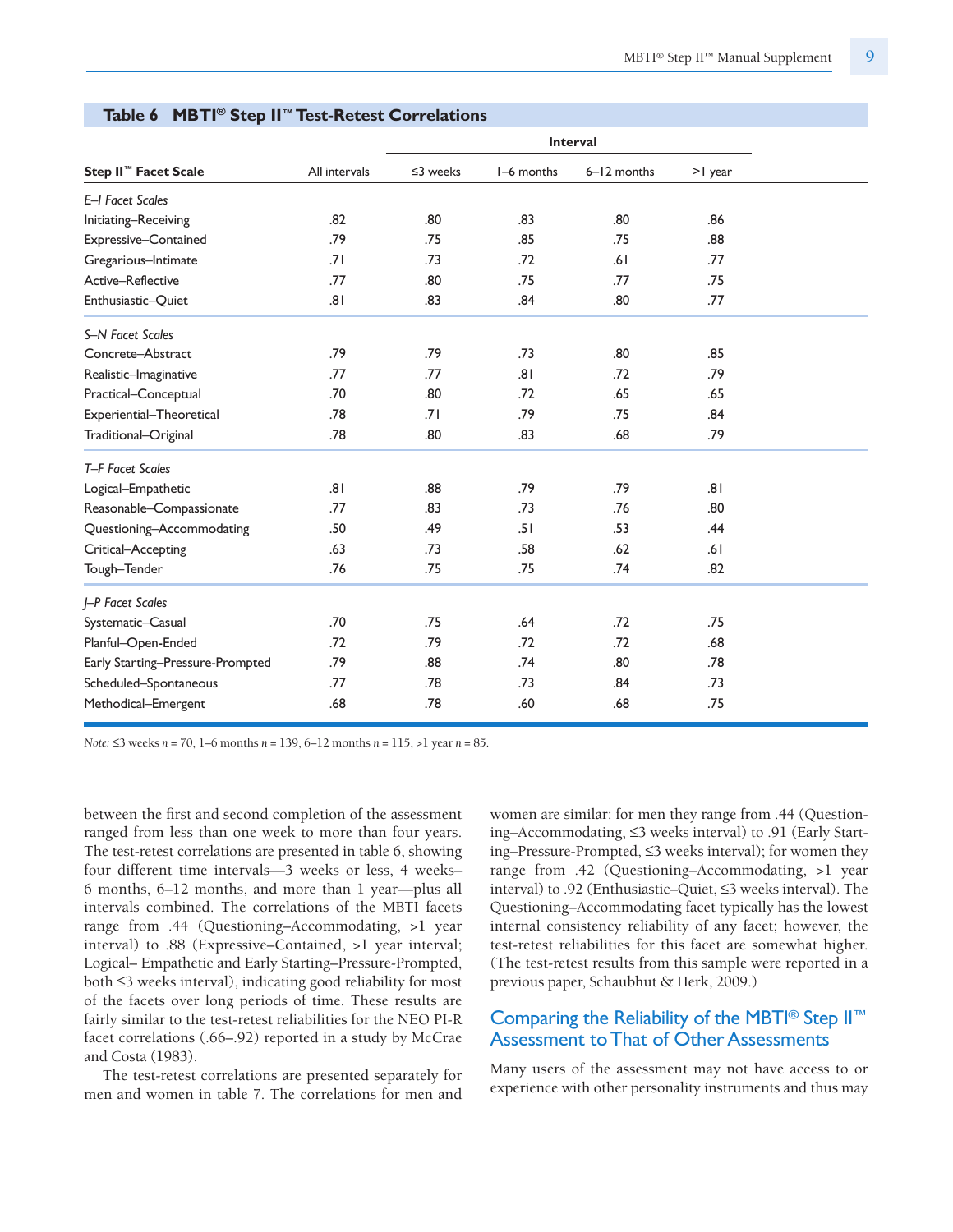|                                  |                    |                      |                   |                     |                   |                     | Interval          |                     |                   |                     |
|----------------------------------|--------------------|----------------------|-------------------|---------------------|-------------------|---------------------|-------------------|---------------------|-------------------|---------------------|
|                                  |                    | All intervals        |                   | $\leq$ 3 weeks      |                   | I-6 months          |                   | 6-12 months         |                   | $>1$ year           |
| Step II <sup>™</sup> Facet Scale | Men<br>$(n = 182)$ | Women<br>$(n = 186)$ | Men<br>$(n = 39)$ | Women<br>$(n = 25)$ | Men<br>$(n = 54)$ | Women<br>$(n = 71)$ | Men<br>$(n = 51)$ | Women<br>$(n = 53)$ | Men<br>$(n = 38)$ | Women<br>$(n = 37)$ |
| E-I Facet Scales                 |                    |                      |                   |                     |                   |                     |                   |                     |                   |                     |
| Initiating-Receiving             | ا8.                | .83                  | .85               | .82                 | .84               | .85                 | .70               | .85                 | .88               | .79                 |
| Expressive-Contained             | .78                | .81                  | .73               | .86                 | .80               | .88                 | .74               | .80                 | .86               | .66                 |
| Gregarious-Intimate              | .68                | .75                  | .72               | .80                 | .71               | .81                 | .56               | .65                 | .74               | .73                 |
| Active-Reflective                | .75                | .79                  | .85               | .85                 | .83               | .72                 | .59               | .84                 | .70               | .78                 |
| Enthusiastic-Quiet               | .78                | .82                  | .74               | .92                 | .87               | .80                 | .67               | .85                 | .77               | .75                 |
| S-N Facet Scales                 |                    |                      |                   |                     |                   |                     |                   |                     |                   |                     |
| Concrete-Abstract                | .78                | .79                  | .73               | .89                 | .75               | .67                 | .77               | .81                 | .86               | .86                 |
| Realistic-Imaginative            | .78                | .77                  | .77               | .72                 | .81               | .79                 | .66               | .81                 | .86               | .67                 |
| Practical-Conceptual             | .69                | .73                  | .78               | .85                 | .71               | .73                 | .60               | .75                 | .71               | .55                 |
| Experiential-Theoretical         | .79                | .83                  | .60               | .80                 | .84               | .81                 | .75               | .78                 | .90               | .90                 |
| Traditional-Original             | .76                | .80                  | .80               | .78                 | .81               | .85                 | .66               | .66                 | .81               | .85                 |
| T-F Facet Scales                 |                    |                      |                   |                     |                   |                     |                   |                     |                   |                     |
| Logical-Empathetic               | .82                | .81                  | .89               | .91                 | .82               | .76                 | .76               | .86                 | .85               | .80                 |
| Reasonable-Compassionate         | .77                | .76                  | .88               | .77                 | .68               | .71                 | .75               | .80                 | .79               | .80                 |
| Questioning-Accommodating        | .51                | .48                  | .44               | .61                 | .50               | .46                 | .61               | .47                 | .51               | .42                 |
| Critical-Accepting               | .59                | .62                  | .70               | .57                 | .64               | .51                 | .39               | .73                 | .59               | .56                 |
| Tough-Tender                     | .72                | .80                  | .73               | .84                 | .69               | .75                 | .64               | .84                 | .85               | .82                 |
| <b>J-P Facet Scales</b>          |                    |                      |                   |                     |                   |                     |                   |                     |                   |                     |
| Systematic-Casual                | .70                | .70                  | .77               | .73                 | .63               | .65                 | .68               | .72                 | .79               | .75                 |
| Planful-Open-Ended               | .73                | .79                  | .89               | .88                 | .73               | .78                 | .62               | .77                 | .69               | .79                 |
| Early Starting-Pressure-Prompted | .85                | .77                  | .91               | .84                 | .82               | .68                 | .81               | .79                 | .90               | .85                 |
| Scheduled-Spontaneous            | .75                | .82                  | .71               | .83                 | .81               | .75                 | .75               | .90                 | .71               | .86                 |
| Methodical-Emergent              | .69                | .66                  | .76               | 8.                  | .64               | .58                 | .71               | .56                 | .68               | .84                 |

#### **Table 7 MBTI ® Step II™Test-Retest Correlations by Gender**

not be equipped to evaluate the reported reliability information. Table 8 has been included to show how the MBTI Step II instrument compares to other commonly used and well-known personality assessments vis-à-vis internal consistency and test-retest reliabilities. Included are the internal consistency reliabilities (Cronbach's alpha) and test-retest reliabilities of the MBTI Step II assessment (Quenk et al., 2001), as well as the 16PF® instrument (Conn & Rieke, 1994) and *Golden Personality Type Profiler*™ (Golden, 2005). Since time intervals of test-retest correlations are different across assessments (and unreported in the *Golden Personality Type Profiler*™ *Manual*), it can be difficult to make direct comparisons. However, as shown in table 8, the internal consistency and test-retest reliabilities of the MBTI Step II assessment are comparable to those reported for the other personality assessments.

# **Validity of the MBTI® Step II ™ Assessment**

The validity of an assessment refers to the accuracy of the inferences that may be made based on the results of the assessment. An instrument is said to be valid when it measures what it has been designed to measure (Ghiselli, Campbell, & Zedeck, 1981; Murphy & Davidshofer, 2005). Additionally, a valid assessment maintains the same relationships with other assessments over time. Validity of personality assessments is often established through construct validity by showing that results of the assessment relate in a predictable manner to results of similar measures they should be related to (known as *convergent validity*) and are not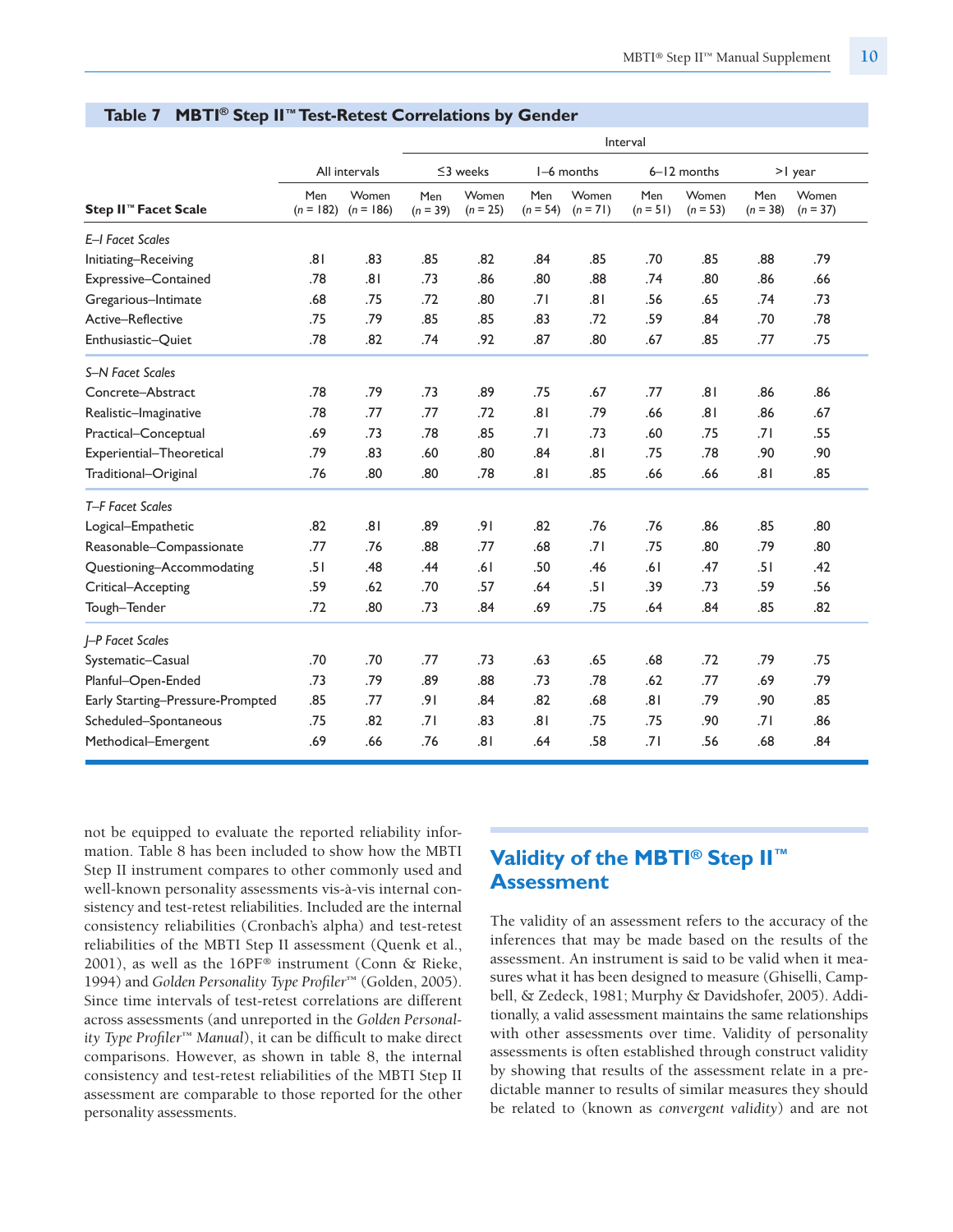|                                  | Cronbach's<br>Alpha | <b>Test-Retest</b><br><b>Correlations</b> |
|----------------------------------|---------------------|-------------------------------------------|
| Step II <sup>™</sup> Facet Scale | National sample     | Adult sample                              |
| E-I Facet Scales                 |                     |                                           |
| Initiating-Receiving             | .85                 | .90                                       |
| Expressive-Contained             | .79                 | .83                                       |
| Gregarious-Intimate              | .60                 | .74                                       |
| Active–Reflective                | .59                 | .86                                       |
| Enthusiastic-Quiet               | .72                 | .80                                       |
| S-N Facet Scales                 |                     |                                           |
| Concrete-Abstract                | ا8.                 | .75                                       |
| Realistic-Imaginative            | .79                 | .78                                       |
| Practical-Conceptual             | .67                 | .69                                       |
| Experiential-Theoretical         | .83                 | .74                                       |
| Traditional-Original             | .76                 | .74                                       |
| T-F Facet Scales                 |                     |                                           |
| Logical-Empathetic               | .80                 | .79                                       |
| Reasonable-Compassionate         | .77                 | .74                                       |
| Questioning-Accommodating        | .57                 | .56                                       |
| Critical-Accepting               | .60                 | .64                                       |
| Tough-Tender                     | ا 8.                | .69                                       |
| J-P Facet Scales                 |                     |                                           |
| Systematic-Casual                | .74                 | .78                                       |
| Planful-Open-Ended               | .82                 | .83                                       |
| Early Starting-Pressure-Prompted | .70                 | .80                                       |
| Scheduled-Spontaneous            | .82                 | .83                                       |
| Methodical-Emergent              | .71                 | .69                                       |
|                                  | Normative           | 2-month                                   |
| 16PF® (5th ed.) Scale            | sample              | interval                                  |
| Warmth                           | .69                 | .77                                       |
| Reasoning                        | .77                 | .65                                       |
| <b>Emotional Stability</b>       | .78                 | .67                                       |
| Dominance                        | .66                 | .69                                       |
| Liveliness                       | .72                 | .69                                       |
| <b>Rule-Consciousness</b>        | .75                 | .76                                       |
| Social Boldness                  | .85                 | .79                                       |
| Sensitivity                      | .77                 | .76                                       |
| Vigilance                        | .74                 | .56                                       |
| Abstractedness                   | .74                 | .67                                       |
| Privateness                      | .75                 | .70                                       |
| Apprehension                     | .78                 | .64                                       |
| Openness to Change               | .64                 | .70                                       |
| Self-Reliance                    | .78                 | .69                                       |
| Perfectionism                    | .71                 | .77                                       |
| <b>Tension</b>                   | .76                 | .68                                       |

# **Table 8 Reliability of the MBTI® Step II™ Assessment and Other Personality Assessments**

| <b>Golden Personality</b><br><b>Type Profiler™ Facet</b> | Sample of<br>employed adults<br>and students | Unreported<br>interval |
|----------------------------------------------------------|----------------------------------------------|------------------------|
| Talkative                                                | .85                                          | .88                    |
| Quiet                                                    | .83                                          | 9۱.                    |
| Socially Bold                                            | .85                                          | 9۱.                    |
| Reserved                                                 | .82                                          | .93                    |
| Outgoing                                                 | .62                                          | .84                    |
| Intimate                                                 | .58                                          | .82                    |
| Participative                                            | .79                                          | .88                    |
| Reflective                                               | .75                                          | .87                    |
| Concrete                                                 | .78                                          | .86                    |
| Abstract                                                 | .77                                          | .82                    |
| Practical                                                | .79                                          | .83                    |
| Innovative                                               | .82                                          | .86                    |
| Conventional                                             | .70                                          | .79                    |
| Visionary                                                | .74                                          | .82                    |
| <b>Traditional</b>                                       | .50                                          | .71                    |
| <b>Trend-Setting</b>                                     | .67                                          | .73                    |
| Rational                                                 | .75                                          | .84                    |
| Empathetic                                               | .78                                          | .89                    |
| Autonomous                                               | .75                                          | ا 8.                   |
| Compassionate                                            | .79                                          | .80                    |
| Analytic                                                 | .71                                          | .88                    |
| Warm                                                     | .72                                          | .89                    |
| Competitive                                              | .65                                          | .87                    |
| Nurturing                                                | .69                                          | .87                    |
| Planned                                                  | .73                                          | .84                    |
| Open Ended                                               | .71                                          | .90                    |
| Reliable                                                 | ا 8.                                         | .90                    |
| Casual                                                   | .74                                          | .93                    |
| Deliberate                                               | .73                                          | .86                    |
| Spontaneous                                              | .75                                          | .85                    |
| Conforming                                               | .77                                          | .83                    |
| Non Conforming                                           | .70                                          | .80                    |
| Concerned                                                | .70                                          | .87                    |
| Optimistic                                               | .72                                          | .80                    |
| Unsure                                                   | ا 7.                                         | .87                    |
| Confident                                                | .80                                          | .87                    |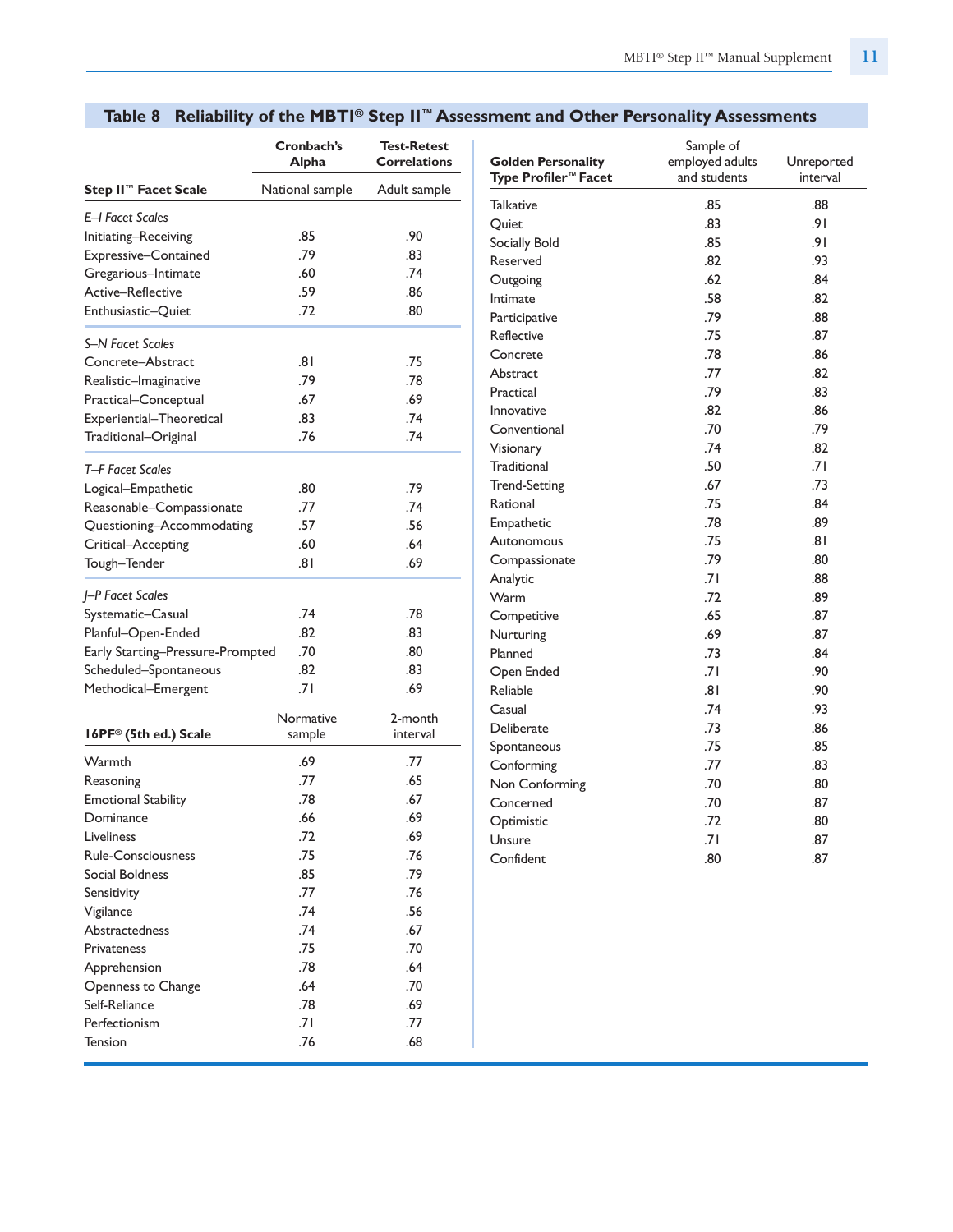|                                   |      |      | <b>Out-of-Preference Scores</b> |     |     |         |
|-----------------------------------|------|------|---------------------------------|-----|-----|---------|
| <b>MBTI<sup>®</sup></b> Dichotomy |      |      |                                 |     | 4   |         |
| Extraversion-Introversion         | 63.2 | 26.7 | 9.1                             | 1.0 | 0.1 | $0.0\,$ |
| Sensing-Intuition                 | 68.2 | 25.6 | 5.8                             | 0.5 | 0.0 | 0.0     |
| Thinking-Feeling                  | 52.3 | 33.3 | 11.3                            | 3.0 | 0.2 | 0.0     |
| Judging-Perceiving                | 52.6 | 31.2 | 13.6                            | 2.6 | 0.1 | 0.0     |

#### **Table 9 Proportion of ReportedType Out-of-Preference Scores**

related to results of measures they should not be related to (known as *divergent validity*). Convergent validity can be demonstrated when results of an assessment are related to results of similar measures, observations, or other information that assesses the same or a similar concept. Similarly, divergent validity can be demonstrated when results of an assessment fail to relate to those of other measures, observations, or information they should not be related to. Reported here as evidence of validity of the MBTI Step II assessment are the proportion of out-of-preference facets for each dichotomy; correlations between facets, between dichotomies and facets, and between the MBTI and seven other assessments; and a factor analysis.

The five facets within each dichotomy do not represent the entire content of the dichotomy. Further, it is not uncommon for individuals to have a facet score on the side opposite that of their preference in a given dichotomy. For example, an Extravert may score toward the Intimate pole. This apparent inconsistency is referred to as an out-of-preference score and defined as a facet score from –2 to –5 when a respondent has preferences for I, N, F, or P; or from 2 to 5 when a respondent has preferences for E, S, T, or J. While it is not unusual to have a number of out-of-preference scores, it is relatively rare to have three or more facets out-of-preference for any dichotomy. The small U.S. representative sample of 2,000 individuals (the same as in table 5) was used to calculate the proportion of out-of-preference facets for each dichotomy, shown in table 9.

#### Facet Intercorrelations

Correlations between the facets were examined using a sample of 10,000 respondents (50% women, 50% men) who completed the MBTI Step II assessment between January 2008 and October 2009. The average age of respondents in this sample was 40 years. Seventy-three percent of respondents were employed full- or part-time, 13% were full-time students, and 3% were not working for income (not all respondents provided demographic information).

The correlations are shown in table 10 and are very similar to those reported in the *MBTI® Step II™ Manual* (Quenk et al., 2001). The facets within each dichotomy correlate more highly with each other than with facets from other dichotomies (Quenk et al., 2001). Facet correlations in the table within the same dichotomy are shaded. In a few instances, some facets also correlate with facets from another dichotomy. For example, the T–F facet Tough– Tender correlates at .30 with Questioning–Accommodating (a T–F facet) and at .32 with Systematic–Casual (a J–P facet). However, most of the facet correlations within the T–F dichotomy are larger. These correlations further demonstrate the construct validity of the Step II assessment.

### Facet–Dichotomy Correlations

The sample that was used to examine correlations between the MBTI facets was also used for correlations between Step II facets and MBTI dichotomies, as shown in table 11. The correlations between each facet and its dichotomy are significantly larger than those between the facet and the other three dichotomies. This is "compelling evidence for the theoretical hierarchical structure of the Step II facet scales in relation to the Step I scales" (Quenk et al., 2001, p. 104). In this sample, E–I facet correlations with the E–I dichotomy range from .78 to .88; S–N facet correlations with the S–N dichotomy, .72 to 88; T–F facets with the T–F dichotomy, .28 to .87; and J–P facets with the J–P dichotomy, .55 to .88. These correlations are comparable to those reported in the *MBTI® Step II™ Manual* (Quenk et al., 2001). The lowest correlation was found between the Questioning–Accommodating facet and the T–F dichotomy. This is not surprising given that this facet has the fewest number of items and typically the lowest internal consistency and testretest reliabilities.

# Correlations with Other Personality **Assessments**

To further demonstrate convergent and divergent validity of the MBTI Step II facets (beyond that shown in prior manuals and research), the facets were correlated with scales of several other assessments, namely the CPI 260®, FIRO® (FIRO-B® and FIRO Business®), *Adjective Check List, Strong Interest Inventory®, Thomas-Kilmann Conflict Mode Instrument* (TKI), *Birkman Method®,* and *Benchmarks®* assessments. Descriptions of the relationships between the MBTI assessment and the other assessments follow.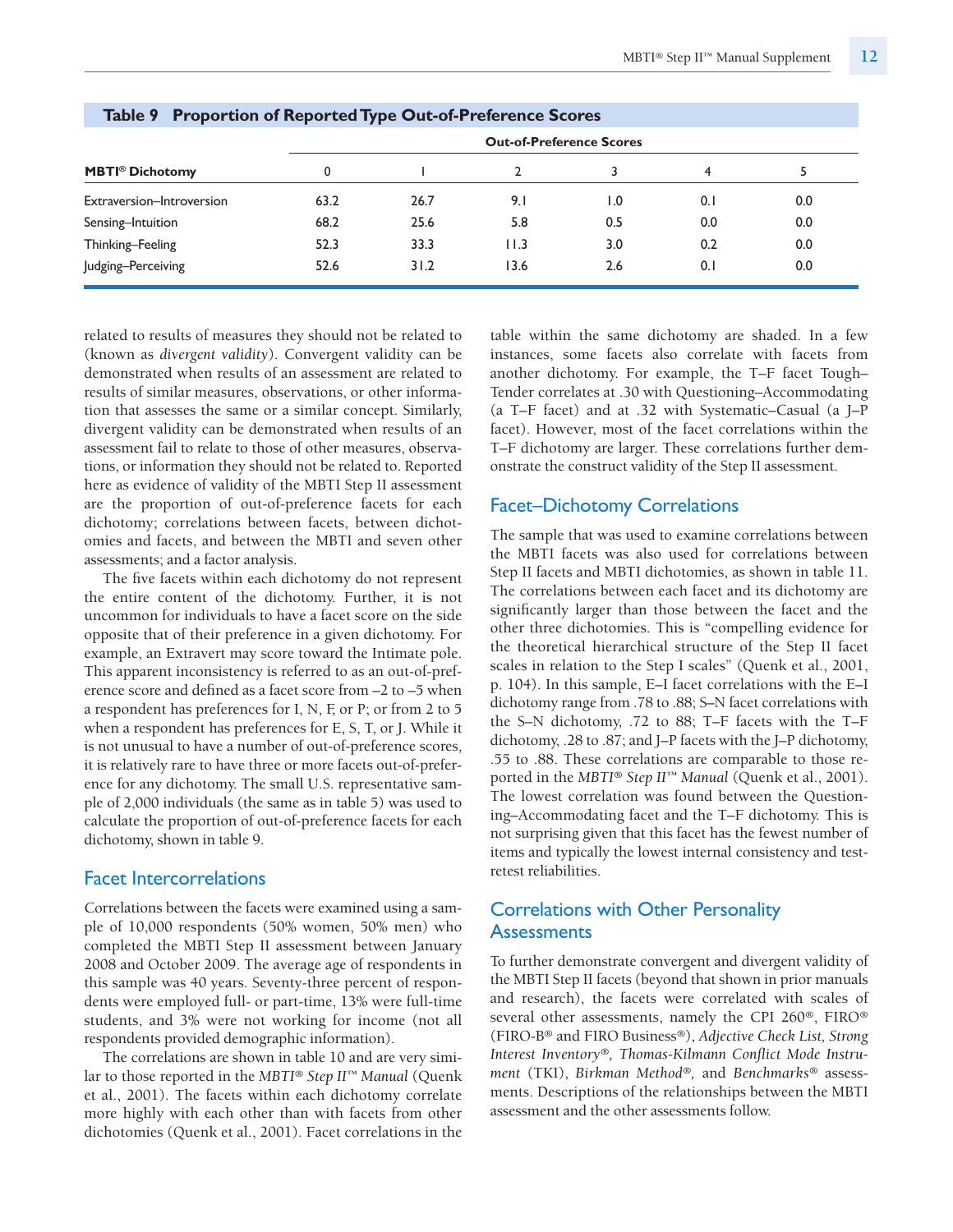| <b>Correlations Between MBT</b><br>Table 10                                                                                                         |                          | $^{\circ}$               | Step II" Facets         |                       |                                                                                      |                        |                           |                          |                              |                          |
|-----------------------------------------------------------------------------------------------------------------------------------------------------|--------------------------|--------------------------|-------------------------|-----------------------|--------------------------------------------------------------------------------------|------------------------|---------------------------|--------------------------|------------------------------|--------------------------|
| Step II" Facet Scale                                                                                                                                | Receiving<br>Initiating- | Expressive-<br>Contained | Gregarious-<br>Intimate | Reflective<br>Active- | Enthusiastic-<br>Quiet                                                               | Concrete-<br>Abstract  | Imaginative<br>Realistic- | Conceptual<br>Practical- | Experiential-<br>Theoretical | Traditional-<br>Original |
| Initiating-Receiving<br>E-I Facet Scales                                                                                                            |                          |                          |                         |                       |                                                                                      |                        |                           |                          |                              |                          |
| Expressive-Contained                                                                                                                                | S,                       |                          |                         |                       |                                                                                      |                        |                           |                          |                              |                          |
| Gregarious-Intimate                                                                                                                                 | $\overline{\bullet}$     | 56                       |                         |                       |                                                                                      |                        |                           |                          |                              |                          |
| Active-Reflective                                                                                                                                   | $\overline{2}$           | 56                       | $\ddot{3}$              |                       |                                                                                      |                        |                           |                          |                              |                          |
| Enthusiastic-Quiet                                                                                                                                  | 67                       | $\overline{62}$          | 68                      | 66                    |                                                                                      |                        |                           |                          |                              |                          |
| S-N Facet Scales                                                                                                                                    |                          |                          |                         |                       |                                                                                      |                        |                           |                          |                              |                          |
| Concrete-Abstract                                                                                                                                   | $\frac{1}{1}$            | $\frac{1}{i}$            | $-0$                    | $-06$                 |                                                                                      |                        |                           |                          |                              |                          |
| Realistic-Imaginative                                                                                                                               | $-13$                    | $-12$                    | $-10$                   | $-08$                 | $\frac{15}{1}$ $\frac{1}{2}$ $\frac{3}{1}$ $\frac{8}{1}$ $\frac{8}{1}$ $\frac{1}{1}$ | $\ddot{z}$             |                           |                          |                              |                          |
| Practical-Conceptual                                                                                                                                | $-08$                    | $-0.02$                  | $\ddot{\mathrm{o}}$     | $\ddot{\mathrm{o}}$   |                                                                                      | 59                     | $\overline{6}$            |                          |                              |                          |
| Experiential-Theoretical                                                                                                                            | $-0.09$                  | $-0.5$                   | $-0.02$                 | $\overline{S}$        |                                                                                      | 69                     | 58                        | $\overline{5}$           |                              |                          |
| Traditional-Original                                                                                                                                | $-13$                    | $-0$                     | $-0$                    | $-06$                 |                                                                                      | $\overline{5}$         | $\overline{6}$            | 57                       | 55.                          |                          |
| T-F Facet Scales                                                                                                                                    |                          |                          |                         |                       |                                                                                      |                        |                           |                          |                              |                          |
| Logical-Empathetic                                                                                                                                  | °°<br>⊳                  | $-20$                    | $-06$                   | $-0$                  |                                                                                      | 22                     | 53                        | S.                       | $\frac{1}{2}$                | $\overline{\circ}$       |
| Reasonable-Compassionate                                                                                                                            | $-03$                    | $-12$                    | $\overline{0}$ .        | $-02$                 | $-14$                                                                                | 50                     | ΟČ.                       | $\ddot{\circ}$           | $\equiv$                     | $-0.2$                   |
| Accommodating<br>Questioning-                                                                                                                       | 5Ö                       | $-03$                    | S                       | S                     | ð.                                                                                   | $-15$                  | $\frac{1}{1}$             | $-17$                    | $-18$                        | $\ddot{3}$               |
| Critical-Accepting                                                                                                                                  | $-0.9$                   | $-14$                    | $-0.5$                  | $-08$                 | $-0$                                                                                 | $\frac{8}{1}$          | $\overline{a}$            | $\Xi$                    | $\overline{8}$               | ៑                        |
| Tough-Tender                                                                                                                                        | $\overline{\circ}$       | $\frac{1}{1}$            | S                       | S                     | S                                                                                    | .24                    | 24                        | $\frac{4}{1}$            | $\vec{=}$                    | $\overline{\circ}$       |
| J-P Facet Scales                                                                                                                                    |                          |                          |                         |                       |                                                                                      |                        |                           |                          |                              |                          |
| Systematic-Casual                                                                                                                                   | $\frac{1}{i}$            | $\frac{1}{1}$            | $-12$                   | $-12$                 | $\frac{7}{1}$                                                                        | $rac{4}{5}$            | $\ddot{38}$               | ZŻ.                      | 28                           | $\overline{2}$           |
| Planful-Open-Ended                                                                                                                                  | $-0.2$                   | $-03$                    | $-0.4$                  | $-0.5$                | $-0.5$                                                                               | 28                     | 26                        | $rac{6}{2}$ $rac{15}{2}$ | 24                           | 30 25                    |
| Pressure-Prompted<br>Early Starting-                                                                                                                | $-5$                     | $-06$                    | $-0.5$                  | $-0.5$                | $rac{1}{\sqrt{2}}$                                                                   | $\overline{24}$        | $\overline{c}$            |                          | $\overline{a}$               |                          |
| Scheduled-Spontaneous                                                                                                                               | $-02$                    | $-03$                    | $-5$                    | $-0$                  | $-08$                                                                                | $\ddot{ }$             | $\overline{m}$            | 50                       | 28                           | 35                       |
| Methodical-Emergent                                                                                                                                 | S                        | $-03$                    | $\overline{Q}$          | $\overline{Q}$        | $-03$                                                                                | $\frac{\infty}{\cdot}$ | $\leq$                    | 8                        | $\frac{10}{10}$              | $\vec{4}$                |
| Note: N = 10,000. Negative correlations are associated with E, S, T, and J facets; positive correlations are associated with I, N, F, and P facets. |                          |                          |                         |                       |                                                                                      |                        |                           |                          |                              |                          |

MBTI® Step II™ Manual Supplement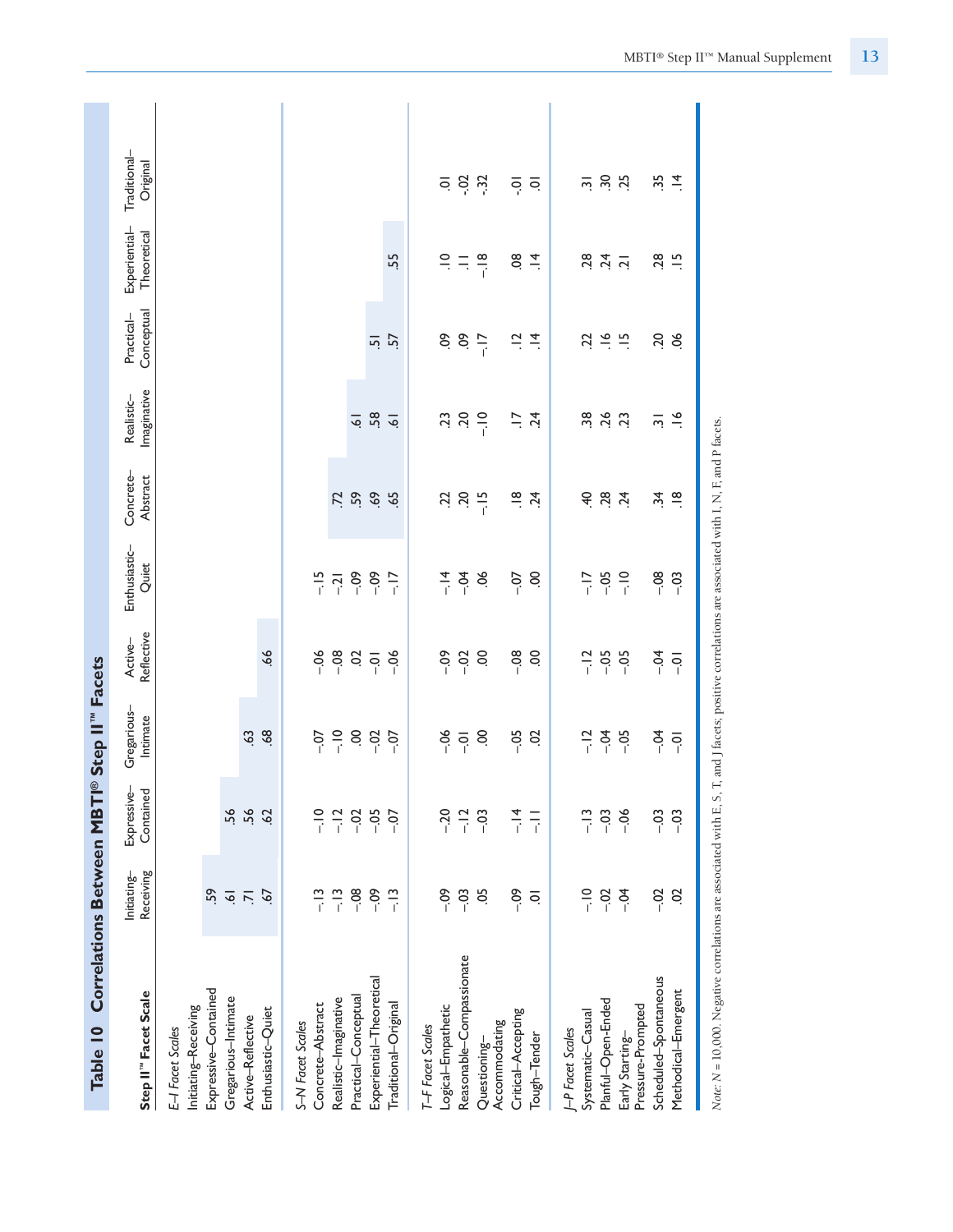Methodical-Logical– Reasonable– Accommo- Critical– Tough– Systematic– Open- Pressure- Scheduled– Methodical– Emergent **Step II™ Facet Scale** Empathetic Compassionate dating Accepting Tender Casual Ended Prompted Spontaneous Emergent Scheduled-<br>Spontaneous  $53$ Methodical–Emergent .17 .13 –.02 .03 .11 .47 .47 .46 .53 Early Starting-Questioning– Planful– Early Starting– Prompted Pressure- $-51$ Scheduled–Spontaneous .18 .14 –.10 .06 .13 .66 .74 .51 Planful-Open-<br>Ended  $45$  $74$ Early Starting– .10 .06 –.13 –.01 .06 .43 .45 Systematic-<br>Casual  $\frac{1}{9}$   $\frac{4}{3}$  $47$ Planful–Open-Ended .12 .10 -.09 .05 .09 .61 Tough-<br>Tender  $\ddot{a}$ ,  $\ddot{b}$ ,  $\ddot{c}$ ,  $\ddot{c}$  $\tilde{=}$   $\tilde{=}$  $S<sub>2</sub>$ Systematic–Casual .32 .32 .32 .32 .32 Table 10 Correlations Between MBTI® Step II" Facets continued **Table 10 Correlations Between MBTI® Step II™ Facets** *continued* Accepting Critical- $56$  $-25$  $88$ Tough–Tender .62 .71 .30 .56 Questioning-<br>Accommodating  $\begin{array}{c}\n 3.0 \\
 3.0\n \end{array}$  $80.00$  $\frac{1}{2}$  $-10$ <br> $-10$ Critical–Accepting .44 .51 .35 Compassionate Reasonable 28  $\ddot{a}$   $\ddot{a}$   $\ddot{a}$  $\frac{4}{4}$   $\frac{1}{2}$ Questioning–  $28$  $\overline{5}$   $\overline{7}$ Logical-<br>Empathetic  $\frac{20}{11}$   $\frac{21}{11}$   $\frac{21}{11}$  $\frac{\infty}{\cdot}$   $\frac{\sim}{\cdot}$  $\frac{1}{2}$  $4.3$ Reasonable–Compassionate .71 Reasonable-Compassionate Scheduled-Spontaneous Methodical-Emergent Step II<sup>"</sup> Facet Scale Planful-Open-Ended Early Starting–<br>Pressure-Prompted Logical-Empathetic Pressure-Prompted Logical–Empathetic Critical-Accepting Systematic-Casual Questioning-<br>Accommodating T-F Facet Scales Accommodating **P** Facet Scales *T–F Facet Scales* Tough-Tender *J–P Facet Scales*

Note: N = 10,000. Negative correlations are associated with E, S, T, and J facets; positive correlations are associated with I, N, F, and P facets. *Note: N* = 10,000. Negative correlations are associated with E, S, T, and J facets; positive correlations are associated with I, N, F, and P facets*.*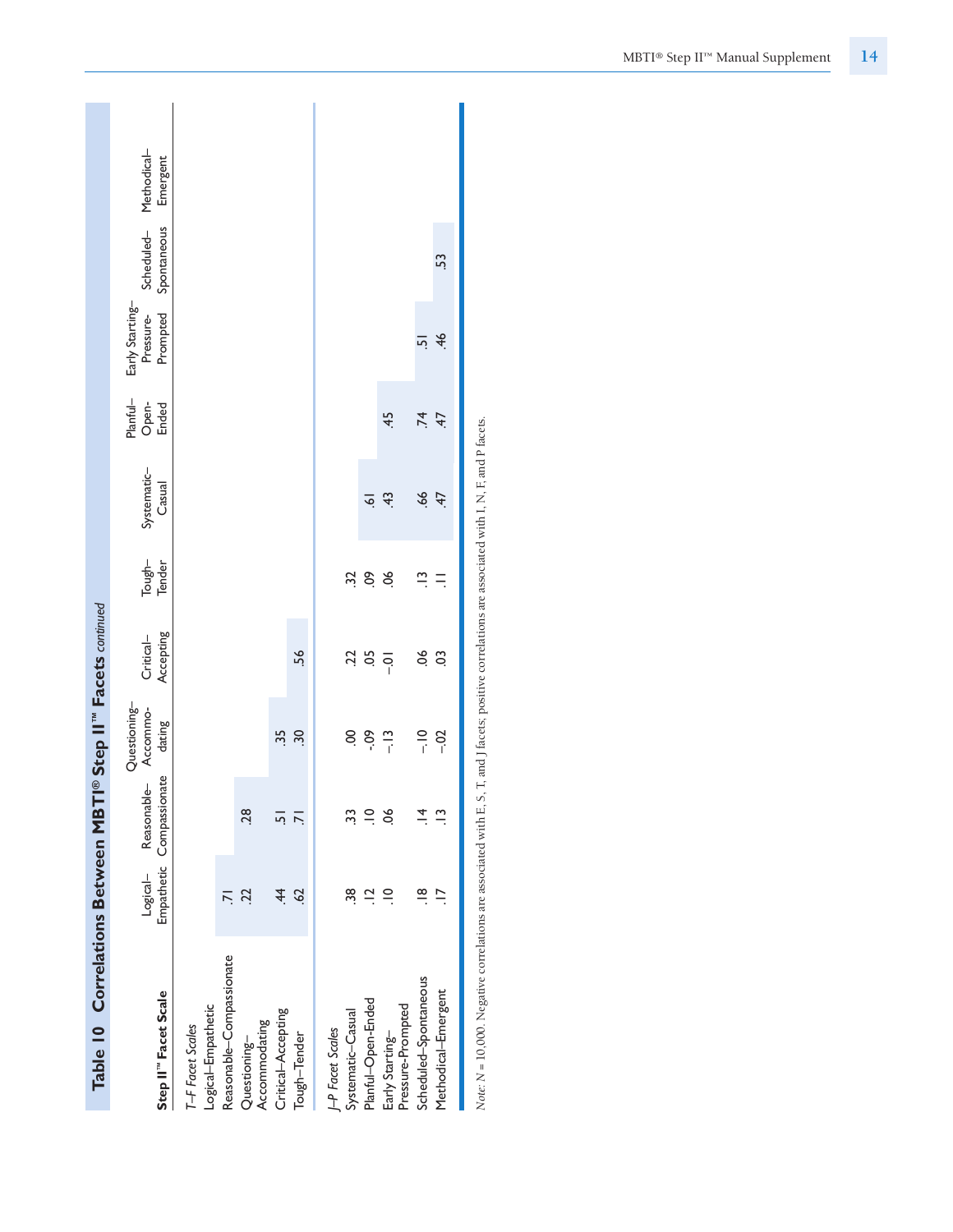| <b>Table II Correlations Between MBTI®</b>        |
|---------------------------------------------------|
| Step II <sup>™</sup> Facets and MBTI <sup>®</sup> |
| <b>Dichotomies</b>                                |

|                                      |         |        | <b>MBTI®</b> Dichotomy |            |
|--------------------------------------|---------|--------|------------------------|------------|
| Step II <sup>™</sup> Facet Scale     | E-I     | $S-N$  | T-F                    | $\vdash$ P |
| E-I Facet Scales                     |         |        |                        |            |
| Initiating-Receiving                 | .88     | $-.15$ | $-.07$                 | $-.05$     |
| Expressive-Contained                 | .78     | $-.10$ | $-.18$                 | $-.07$     |
| Gregarious-Intimate                  | .78     | $-.08$ | $-.04$                 | $-.07$     |
| Active-Reflective                    | .79     | $-.07$ | $-.07$                 | $-.09$     |
| Enthusiastic-Quiet                   | .83     | $-.19$ | $-11$                  | $-.12$     |
| <b>S-N Facet Scales</b>              |         |        |                        |            |
| Concrete-Abstract                    | $-.13$  | .88    | .28                    | .38        |
| Realistic-Imaginative                | $-.16$  | .85    | .29                    | .36        |
| Practical-Conceptual                 | $-.06$  | .72    | .15                    | .21        |
| Experiential-Theoretical             | $-.08$  | .82    | .15                    | .30        |
| Traditional-Original                 | $-.13$  | .75    | .04                    | .36        |
| T-F Facet Scales                     |         |        |                        |            |
| Logical-Empathetic                   | $-.13$  | .18    | .87                    | .24        |
| Reasonable-<br>Compassionate         | $-.06$  | .16    | .87                    | .19        |
| Questioning-<br>Accommodating        | .03     | $-19$  | .28                    | $-.07$     |
| Critical-Accepting                   | $-.10$  | 14.    | .57                    | .11        |
| Tough-Tender                         | $-.02$  | .20    | .84                    | .18        |
| <b>J-P Facet Scales</b>              |         |        |                        |            |
| Systematic-Casual                    | $-.14$  | .39    | .40                    | .80        |
| Planful-Open-Ended                   | .04     | .30    | .12                    | .88        |
| Early Starting-<br>Pressure-Prompted | $-.07$  | .27    | .09                    | .55        |
| Scheduled-Spontaneous                | .05     | .36    | .17                    | .88        |
| Methodical-Emergent                  | $-0.01$ | .18    | .15                    | .64        |

*Note: N* = 10,000.

CPI 260® Assessment The CPI 260 assessment measures personality characteristics intended to provide a clear and accurate description of the respondent to increase selfawareness and understanding (Gough & Bradley, 2005). A sample of 1,828 adults (50% women, 50% men) was generated from a larger data set of individuals who completed the CPI 260 and MBTI Step II assessments. Of these respondents, 51% were employed full- or part-time, 7% were not working for income, and 1% were full-time students (not all respondents provided demographic information). The average age of respondents was 42 years. The measures provided by the two assessments were correlated, and the results are shown in table 12. Correlation coefficients with  $r \geq 0.20$  are in bold to indicate stronger relationships between the facets

and the CPI 260 scales. The CPI 260 assessment scales are arranged in six different categories, as described below. The correlations reported here are similar to those found in the *MBTI® Step II™ Manual* for the CPI™ 434 assessment (Quenk et al., 2001), providing additional evidence of the validity of the MBTI Step II assessment.

- **Dealing With Others category.** Includes seven CPI 260 scales measuring different aspects of self-presentation: Dominance, Capacity for Status, Sociability, Social Presence, Self-acceptance, Independence, and Empathy. All of the E–I facets in the direction of Extraversion are related to higher scores on each of these scales. For the S–N facets, most in the direction of Intuition are also related to higher scores on these scales. T–F facets Logical– Empathetic, Reasonable–Compassionate, and Tough– Tender, in the direction of Thinking, are related to higher scores on Dominance and Independence. None of the J–P facets is highly correlated with any Dealing With Others scales.
- **Self-management category.** Includes seven CPI 260 scales measuring characteristics such as self-control, conscientiousness, values, and personal integration: Responsibility, Social Conformity, Self-control, Good Impression, Communality, Well-being, and Tolerance. All of the facets in the direction of Extraversion are related to higher scores on Well-being. S–N facets Realistic–Imaginative and Traditional–Original, both in the direction of Sensing, are related to higher scores on Social Conformity, Self-control, Good Impression, and Communality. T–F facet Questioning–Accommodating, in the direction of Feeling, is related to higher scores on Self-control and Good Impression; Logical–Empathetic, in the direction of Thinking, is related to higher scores on Well-being. All of the J–P facets in the Judging direction are related to higher scores on several of these CPI scales, including Responsibility, Good Impression, and Communality.
- **Motivations** and **Thinking Style** category. Includes three CPI 260 scales measuring different motivations and ways of thinking: Achievement via Conformance, Achievement via Independence, and Conceptual Fluency. All of the E–I facets in the direction of Extraversion, and all of the S–N facets in the direction of Intuition, are related to higher scores on Conceptual Fluency. All of the S–N facets in the direction of Intuition are also related to higher scores on Achievement via Independence. For the T–F facets, Logical–Empathetic, in the direction of Thinking, is related to higher scores on Achievement via Conformance and Conceptual Fluency. Finally, all of the J–P facets in the direction of Judging are related to higher scores on Achievement via Conformance.
- **Personal Characteristics category.** Includes three CPI 260 scales of heterogeneous content: Insightfulness, Flexibility, and Sensitivity. All of the E–I facets in the direction of Introversion are related to higher scores on Sensitivity. All of the S–N facets in the direction of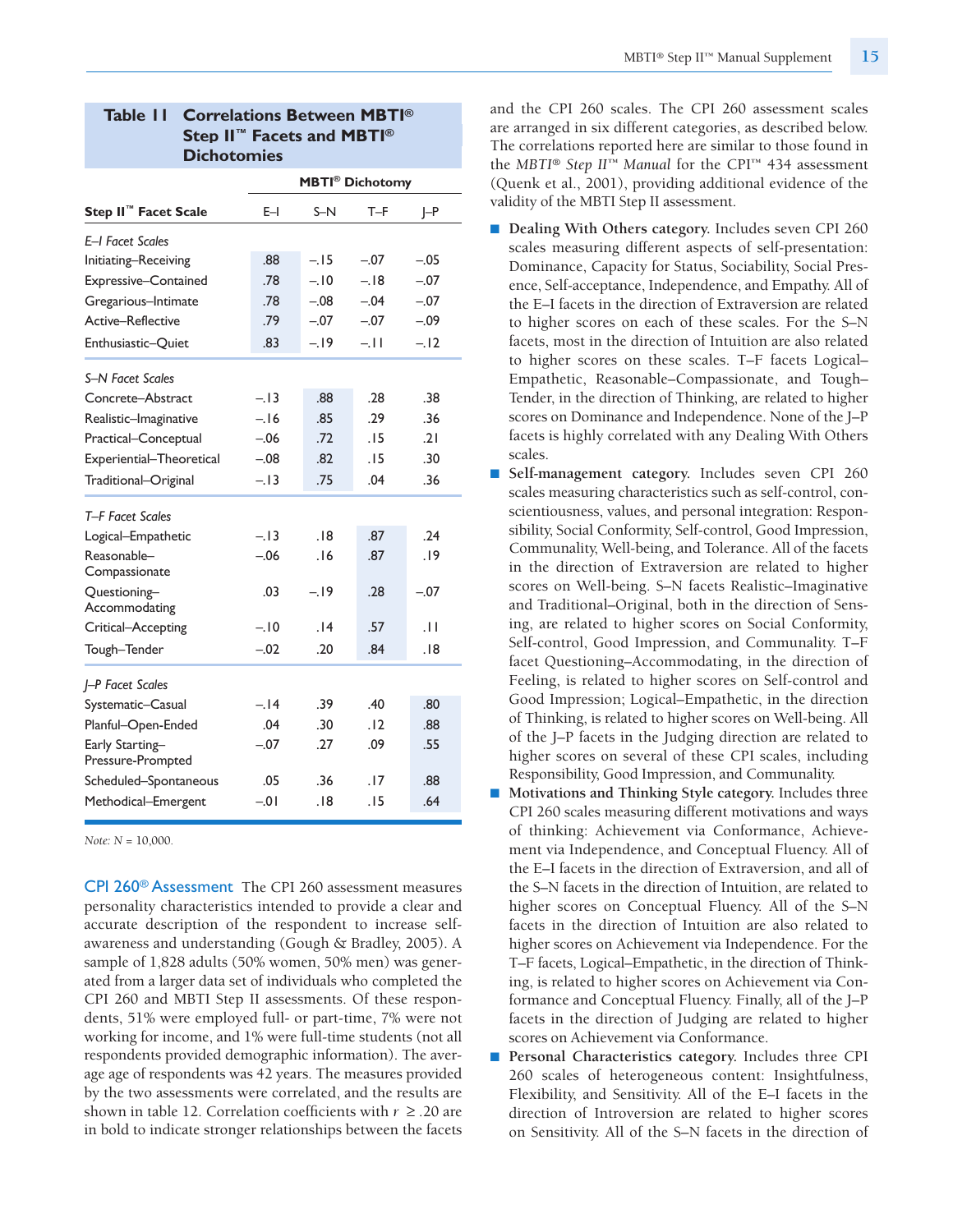| Correlations Between MBTI® Step II" Facets and CPI 260® Scales<br>Table 12                                                                                                                  |                |                             |                  |                                           |                                                                 |                      |                      |                                           |                             |                                 |                         |                         |                        |                      |  |
|---------------------------------------------------------------------------------------------------------------------------------------------------------------------------------------------|----------------|-----------------------------|------------------|-------------------------------------------|-----------------------------------------------------------------|----------------------|----------------------|-------------------------------------------|-----------------------------|---------------------------------|-------------------------|-------------------------|------------------------|----------------------|--|
|                                                                                                                                                                                             |                |                             |                  |                                           |                                                                 |                      |                      | CPI 260 <sup>®</sup> Scale                |                             |                                 |                         |                         |                        |                      |  |
|                                                                                                                                                                                             |                |                             |                  | Dealing With Others Scales                |                                                                 |                      |                      |                                           |                             |                                 | Self-management Scales  |                         |                        |                      |  |
| Step II <sup>"</sup> Facet Scale                                                                                                                                                            | Domi-<br>nance | Capac-<br>Status<br>ity for | Socia-<br>bility | Social<br>ence<br>Pres-                   | accep-<br>tance<br>Self-                                        | Indepen-<br>dence    | pathy<br>밑           | Respon-<br>sibility                       | formity<br>Social<br>Con-   | control<br>Self-                | Impres-<br>Good<br>sion | Commu-<br>nality        | Well-<br>being         | Toler-<br>ance       |  |
| E-I Facet Scales                                                                                                                                                                            |                |                             |                  |                                           |                                                                 |                      |                      |                                           |                             |                                 |                         |                         |                        |                      |  |
| Initiating-Receiving                                                                                                                                                                        | $-63$          | $-55$                       | -7<br>-          | $-49$                                     | $-58$                                                           | $-42$                | $-48$                |                                           | $-15$                       | SO.                             | $-13$                   | $-03$                   | $-30$                  | $-15$                |  |
| Expressive-Contained                                                                                                                                                                        | $-42$          | $-39$                       | $-5$             | $\frac{1}{2}$                             | $-39$                                                           | $-0.28$              | $-37$                | $-12$<br>$-0.8$                           | $-15$                       |                                 | $-0.9$                  | $-02$                   | $-24$                  | $-18$                |  |
| Gregarious-Intimate                                                                                                                                                                         | $-46$          | $-42$                       | $-55$            | $-43$                                     | $-42$                                                           | $-33$                | $-38$                | $-0.4$                                    | $-14$                       | $=$ $\frac{1}{2}$ $\frac{1}{2}$ | $-0.9$                  |                         |                        | $-12$                |  |
| Active-Reflective                                                                                                                                                                           | $\overline{5}$ | $-43$                       | $-61$            | $-47$                                     | $-49$                                                           | $-35$                | $-37$                | $-0.4$                                    | $-15$                       |                                 | $-08$                   | 9.88                    | $-24$<br>$-26$         | $-13$                |  |
| Enthusiastic-Quiet                                                                                                                                                                          | $-48$          | $-47$                       | $-59$            | $\overline{5}$                            | $-47$                                                           | $-33$                | $-42$                | $\overline{Q}$                            | $-08$                       | $\overline{23}$                 | S.                      |                         | $-19$                  | $-10$                |  |
| S-N Facet Scales                                                                                                                                                                            |                |                             |                  |                                           |                                                                 |                      |                      |                                           |                             |                                 |                         |                         |                        |                      |  |
| Concrete-Abstract                                                                                                                                                                           | δò             | 33                          | $\tilde{\xi}$    | 26                                        |                                                                 | $\overline{z}$       | $\frac{4}{3}$        |                                           | $\frac{8}{1} - \frac{1}{1}$ |                                 | $-15$<br>$-20$          |                         | $-02$                  | $\Xi$                |  |
| Realistic-Imaginative                                                                                                                                                                       | $\supseteq$    | 36                          | $\ddot{=}$       |                                           |                                                                 | $\vec{r}$ $\vec{r}$  | 33                   | 882.                                      |                             | $-17$<br>$-24$                  |                         | $-18$<br>$-21$          | $-04$                  | $\equiv$             |  |
| Practical-Conceptual                                                                                                                                                                        | δò             | $\ddot{.}$                  | $\ddot{a}$       | $\frac{5}{2}$ $\frac{5}{2}$ $\frac{1}{2}$ | $\frac{16}{12}$ $\frac{16}{12}$ $\frac{16}{12}$ $\frac{16}{12}$ |                      | 50                   |                                           | $-0.09$                     | $-0$                            | $-08$                   | $-0.9$                  |                        | $\frac{1}{2}$        |  |
| Experiential-Theoretical                                                                                                                                                                    | $\overline{0}$ | 77                          | $\equiv$         |                                           |                                                                 | $\vec{=}$            | 28                   | 5C                                        | $\frac{8}{1}$ $\frac{1}{1}$ | $-13$                           | $-15$<br>$-18$          | $-18$                   | $rac{5}{6}$            | Ξ                    |  |
| Traditional-Original                                                                                                                                                                        | $\overline{5}$ | $\overline{5}$              | ΟŠ.              | $\ddot{3}$                                | $\ddot{5}$                                                      | $\overline{5}$       | $\ddot{3}$           | $\overline{8}$                            |                             | $-20$                           |                         |                         | $\overline{Q}$         | $\equiv$             |  |
| T-F Facet Scales                                                                                                                                                                            |                |                             |                  |                                           |                                                                 |                      |                      |                                           |                             |                                 |                         |                         |                        |                      |  |
| Logical-Empathetic                                                                                                                                                                          | $-22$          | $-0.4$                      | $-0.4$           | $-03$                                     | $-15$                                                           | $-27$                | S.                   |                                           | $-15$                       | $-12$                           | 目示                      | $-12$                   | $-20$                  |                      |  |
| Reasonable-Compassionate                                                                                                                                                                    | $-23$          | $-06$                       | $-0$             | $-06$                                     | $-\frac{9}{1}$                                                  | $-26$                | $80 - 3$             | $\frac{4}{4}$ $\frac{6}{6}$ $\frac{6}{1}$ | $-12$                       | $-34$                           | $-07$<br>$-24$          | $\frac{1}{2}$           | $-17$                  | 588                  |  |
| Questioning-                                                                                                                                                                                | $-14$          | $\frac{1}{1}$               | $-06$            | $-13$                                     | $-17$                                                           | $-16$                |                      |                                           | $\frac{1}{2}$               |                                 |                         | $\equiv$                | $\sim$                 |                      |  |
| Accommodating                                                                                                                                                                               |                |                             |                  |                                           |                                                                 |                      |                      |                                           |                             |                                 |                         |                         |                        |                      |  |
| Critical-Accepting<br>Tough-Tender                                                                                                                                                          | $-25$<br>$-0$  | $-03$<br>S                  | 5c<br>$-0.9$     | $-08$<br>$-0.02$                          | $-08$<br>$-21$                                                  | $rac{1}{i}$<br>$-28$ | $\overline{a}$<br>So | $\vec{=}$<br>$\overline{c}$               | 56<br>$-05$                 | $\vec{=}$<br>$\overline{c}$     | $\ddot{ }$<br>S.        | $\overline{0}$<br>$-02$ | $\mathcal{S}$<br>$-12$ | $\frac{9}{1}$<br>CO. |  |
|                                                                                                                                                                                             |                |                             |                  |                                           |                                                                 |                      |                      |                                           |                             |                                 |                         |                         |                        |                      |  |
| J-P Facet Scales                                                                                                                                                                            |                |                             |                  |                                           |                                                                 |                      |                      |                                           |                             |                                 |                         |                         |                        |                      |  |
| Systematic-Casual                                                                                                                                                                           | $-13$          | Ş                           | S                | Ξ                                         | $-0.2$                                                          | $-0$                 | $\frac{8}{1}$        | $-25$                                     | $-28$                       | $-30$                           | $-31$                   | $-24$                   | $-19$                  | $\frac{1}{1}$        |  |
| Planful-Open-Ended                                                                                                                                                                          | $-10$          | Ş                           | $-0.2$           | $\frac{1}{2}$                             | S.                                                              | $\frac{1}{2}$        | So                   | $-20$                                     | $-29$                       | $-25$                           | $-29$                   |                         | $-14$<br>$-19$         | $-0.09$              |  |
| Early Starting-                                                                                                                                                                             | S              | $\frac{1}{2}$               | 5g               | $\frac{\infty}{\cdot}$                    | $\frac{1}{2}$                                                   |                      | $\vec{=}$            | $-15$                                     | $-18$                       | $-28$                           | $-26$                   | $-24$<br>$-22$          |                        | $-0$                 |  |
| Scheduled-Spontaneous<br>Pressure-Prompted                                                                                                                                                  | $\frac{1}{i}$  | \$.                         | $-0.3$           | $\vec{a}$                                 |                                                                 | $-0.02$              | 6o                   | $-27$                                     | $-34$                       | $-33$                           | $-37$                   | $-0.28$                 | $-23$                  | $-15$                |  |
| Methodical-Emergent                                                                                                                                                                         | $\frac{1}{i}$  | $\overline{Q}$              | $-0-$            | S.                                        | $rac{6}{100}$                                                   | $-03$                | $\ddot{\rm o}$       | $-21$                                     | $-24$                       | $-27$                           | $-29$                   | $-24$                   | $-18$                  | $\frac{1}{1}$        |  |
|                                                                                                                                                                                             |                |                             |                  |                                           |                                                                 |                      |                      |                                           |                             |                                 |                         |                         |                        |                      |  |
| Note: N=1828 Negative correlations are associated with F S T and 1 facets: positive correlations are associated with IN F and P facets: Rold indicates correlation coefficients with r > 20 |                |                             |                  |                                           |                                                                 |                      |                      |                                           |                             |                                 |                         |                         |                        |                      |  |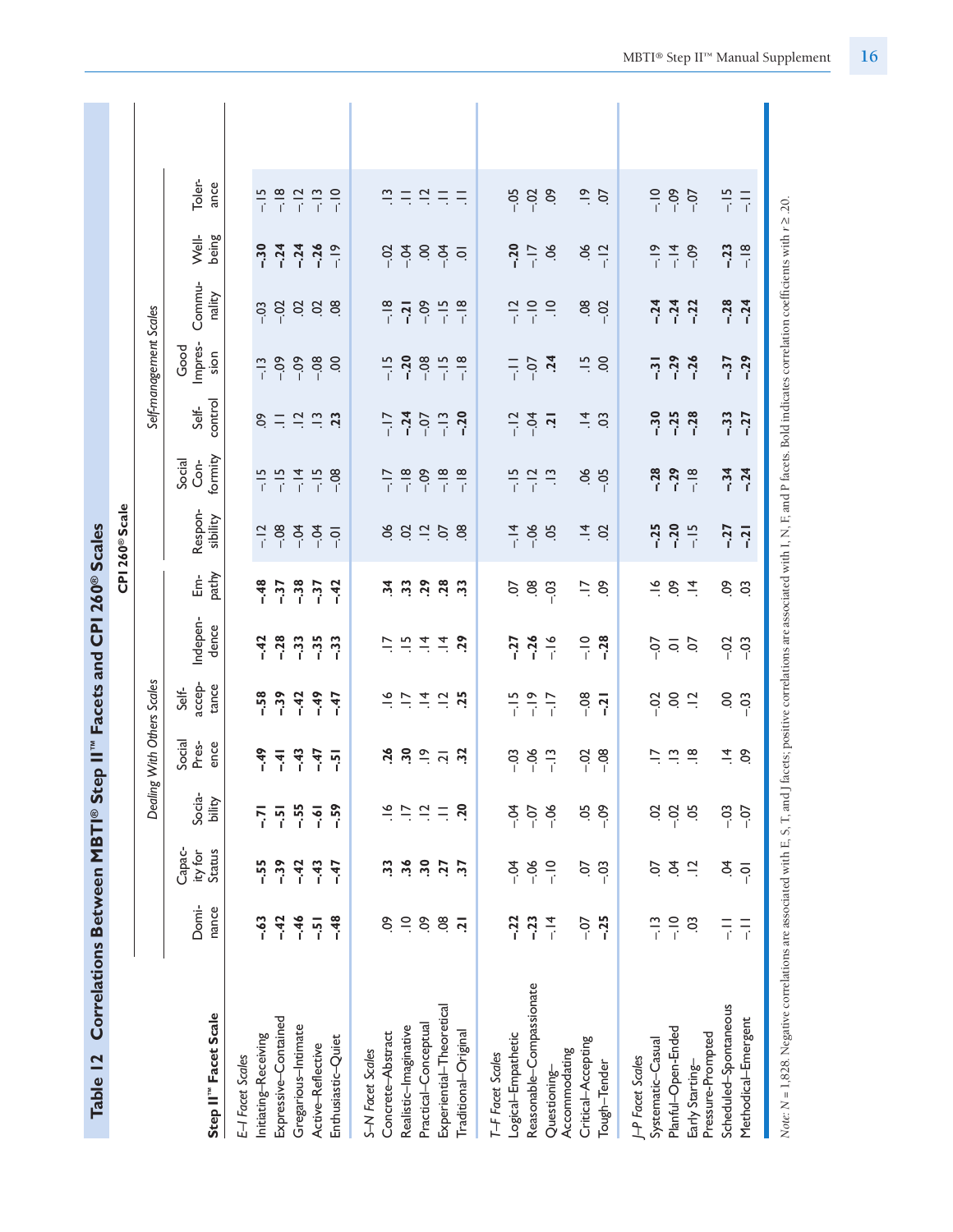| Correlations Between MBTI® Step II" Facets and CPI 260® Scales continued<br>Table 12                                                                                                                    |                                             |                                                 |                            |                     |                                    |                                                                                     |                                   |                            |                              |                 |                  |                                                               |                |                          |                |
|---------------------------------------------------------------------------------------------------------------------------------------------------------------------------------------------------------|---------------------------------------------|-------------------------------------------------|----------------------------|---------------------|------------------------------------|-------------------------------------------------------------------------------------|-----------------------------------|----------------------------|------------------------------|-----------------|------------------|---------------------------------------------------------------|----------------|--------------------------|----------------|
|                                                                                                                                                                                                         |                                             |                                                 |                            |                     |                                    |                                                                                     |                                   | CPI 260 <sup>®</sup> Scale |                              |                 |                  |                                                               |                |                          |                |
|                                                                                                                                                                                                         |                                             | Motivations and Thinking<br><b>Style Scales</b> |                            |                     | Personal Characteristics<br>Scales |                                                                                     |                                   |                            | Work-Related<br>Measures     |                 |                  |                                                               |                | Higher-Order<br>Measures |                |
| Step II" Facet Scale                                                                                                                                                                                    | Achieve-<br>Confor-<br>mance<br>ment<br>via | Indepen-<br>Achieve-<br>dence<br>ment<br>yia    | ceptual<br>Fluency<br>Con- | Insight-<br>fulness | Flexi-<br>bility                   | Sensi-<br>tivity                                                                    | Poten-<br>Mana-<br>gerial<br>tial | Orien-<br>Work<br>tation   | Tempera-<br>Creative<br>ment | Leader-<br>ship | cability<br>Ami- | Enforce-<br>Orien-<br>tation<br>ment<br>$\sum_{n=1}^{\infty}$ | Vector         | Vector<br>2              | Vector<br>m    |
| E-I Facet Scales                                                                                                                                                                                        |                                             |                                                 |                            |                     |                                    |                                                                                     |                                   |                            |                              |                 |                  |                                                               |                |                          |                |
| Initiating-Receiving                                                                                                                                                                                    | $-23$                                       | $-17$                                           | $-32$                      | $-13$               | $-06$                              | 22                                                                                  | $-35$                             | $-16$                      | $-28$                        | $-53$           | $-13$            | $-17$                                                         | 47             | $\frac{1}{1}$            | $-18$          |
| Expressive-Contained                                                                                                                                                                                    | $\frac{1}{1}$                               | $-14$                                           | $-22$                      | $-08$               | $-10$                              | $\overline{4}$                                                                      | $-27$                             | $-16$                      | $-25$                        | $-36$           | $-15$            | $\frac{1}{1}$                                                 | 38             | $-0.5$                   | $-20$          |
| Gregarious-Intimate                                                                                                                                                                                     |                                             | $-13$                                           | $-21$                      | $-0.8$              | $-06$                              | 23                                                                                  | $-25$                             | $rac{1}{\cdot}$            | $-25$                        | $-38$           | $-13$            | $-13$                                                         | 42             | $-0.80$                  | $-14$          |
| Active-Reflective                                                                                                                                                                                       | $\frac{1}{2}$                               | 두                                               | $-22$                      | $-0$                | $-0.5$                             | 26                                                                                  | $-27$                             | 두                          | $-24$                        | $-42$           | $-13$            | $-18$                                                         | 45             | $-0$                     | $-13$          |
| Enthusiastic-Quiet                                                                                                                                                                                      | $-0$                                        | $-12$                                           | $-21$                      | $-0.5$              | $-12$                              | $\overline{20}$                                                                     | $-23$                             | $-0.5$                     | $\overline{3}$               | $-37$           | $-06$            | $-06$                                                         | 50             | $\overline{Q}$           | $-12$          |
| S-N Facet Scales                                                                                                                                                                                        |                                             |                                                 |                            |                     |                                    |                                                                                     |                                   |                            |                              |                 |                  |                                                               |                |                          |                |
| Concrete-Abstract                                                                                                                                                                                       | $-0.08$                                     | $\overline{2}$                                  | $\overline{a}$             | $\equiv$            | 45                                 |                                                                                     | 66                                | $-03$                      | 46                           | $\infty$        | $-06$            | $-30$                                                         | $-15$          | $-0.29$                  | $\frac{8}{1}$  |
| Realistic-Imaginative                                                                                                                                                                                   | $-0.09$                                     | <b>Z7</b>                                       | $\frac{\infty}{\cdot}$     | 08                  | $\overline{4}$                     | $\frac{1}{2}$ $\frac{1}{2}$ $\frac{1}{2}$ $\frac{1}{2}$ $\frac{1}{2}$ $\frac{1}{2}$ | 5O                                | $-06$                      | 45                           | 50              | $-08$            | $-33$                                                         | $-20$          | $-0.28$                  | $\frac{1}{2}$  |
| Practical-Conceptual                                                                                                                                                                                    | CO.                                         | 29                                              | $\ddot{24}$                | $\frac{6}{1}$       | $\overline{5}$                     |                                                                                     | SO.                               | S                          | 35                           | δò              | $-03$            | $-23$                                                         | $-10$          |                          | $\frac{15}{1}$ |
| Experiential-Theoretical                                                                                                                                                                                | $-06$                                       | 29                                              | 20                         | $\frac{1}{2}$       | $\ddot{4}$                         |                                                                                     | 5o                                | $-03$                      | $\dot{4}$                    | <b>50</b>       | $-08$            | $-29$                                                         | $-12$          | $-16$<br>-27             | $\frac{15}{2}$ |
| Traditional-Original                                                                                                                                                                                    | $-06$                                       | $\overline{2}$                                  | <b>Z7</b>                  | $\frac{6}{1}$       | $\ddot{ }$                         |                                                                                     | $\approx$                         | $-5$                       | 48                           | $\frac{8}{1}$   | $\overline{a}$   | $-27$                                                         | $-25$          | $-27$                    | $\frac{15}{1}$ |
| T-F Facet Scales                                                                                                                                                                                        |                                             |                                                 |                            |                     |                                    |                                                                                     |                                   |                            |                              |                 |                  |                                                               |                |                          |                |
| Logical-Empathetic                                                                                                                                                                                      | $-23$                                       | $rac{1}{\cdot}$                                 | $-22$                      | $-27$               | 50                                 | 38                                                                                  | $-19$                             | $-15$                      | 50                           | $-25$           | $-06$            | $-26$                                                         | $\infty$       | $-20$                    | $-0.3$         |
| Reasonable-Compassionate                                                                                                                                                                                | $-17$                                       | $-0.5$                                          | $-18$                      | $-20$               | $\ddot{2}$                         | 39                                                                                  | $\frac{5}{1}$                     | $\overline{z}$             | $\mathcal{S}^{\mathcal{C}}$  | $-24$           | $\overline{Q}$   | $-24$                                                         | $\vec{=}$      | $-18$                    | $\bar{\circ}$  |
| Accommodating<br>Questioning-                                                                                                                                                                           | S                                           | $-5$                                            | $-08$                      | $-0.4$              | $-0$                               | $\frac{15}{1}$                                                                      | S                                 | $\overline{a}$             | $-14$                        | $-06$           | $\ddot{5}$       | 5c                                                            | 20             | $\frac{1}{2}$            | $\Xi$          |
| Critical-Accepting                                                                                                                                                                                      | S                                           | $\vec{a}$                                       | S                          | $\mathbf{S}$        | $\frac{8}{1}$                      | 77                                                                                  | $\overline{6}$                    | $\vec{=}$                  | $\overline{0}$               | $-0$            | $\overline{a}$   | $-0.4$                                                        | $\overline{4}$ | $-0.2$                   | 20             |
| Tough-Tender                                                                                                                                                                                            | $\frac{1}{1}$                               | 5Ö                                              | $\frac{1}{i}$              | $-13$               | 36                                 | $\ddot{ }$                                                                          | $-12$                             | $-02$                      | $\overline{0}$               | $-22$           | ð.               | $-24$                                                         | 20             | $-14$                    | $\mathcal{S}$  |
| <b>I-P</b> Facet Scales                                                                                                                                                                                 |                                             |                                                 |                            |                     |                                    |                                                                                     |                                   |                            |                              |                 |                  |                                                               |                |                          |                |
| Systematic-Casual                                                                                                                                                                                       | $-43$                                       | $-0.2$                                          | $-14$                      | $-19$               | $\frac{4}{3}$                      | $\vec{=}$                                                                           | $-24$                             | $-24$                      | 33                           | $-23$           | $-19$            | $-36$                                                         | $-0.4$         | $-47$                    | $-0.6$         |
| Planful-Open-Ended                                                                                                                                                                                      | $-44$                                       | $\overline{\mathsf{o}}$                         | $-0$                       | $-10$               | $\overline{4}$                     | $\overline{c}$                                                                      | $-21$                             | $-20$                      | $\ddot{3}$                   | $-\frac{9}{1}$  | $-17$            | $-28$                                                         | $\overline{Q}$ | $-48$                    | $-0.5$         |
| Pressure-Prompted<br>Early Starting-                                                                                                                                                                    | $-26$                                       | S.                                              | $-0.5$                     | $-0.4$              | 38                                 | $-0.4$                                                                              | $\frac{1}{1}$                     | $-17$                      | $\overline{2}$               | $-06$           | $-15$            | $-19$                                                         | $-16$          | $-34$                    | $-0.4$         |
| Scheduled-Spontaneous                                                                                                                                                                                   | $-48$                                       | $-0.3$                                          | $\frac{1}{1}$              | $-17$               | 43                                 | S.                                                                                  | $-25$                             | $-29$                      | $\ddot{3}$                   | $-23$           | $-27$            | $-35$                                                         | $-06$          | $-5$                     | $-10$          |
| Methodical-Emergent                                                                                                                                                                                     | $-38$                                       | $-0$                                            | $-15$                      | $-14$               | $\ddot{3}$                         | 5O                                                                                  | $-22$                             | $-23$                      | $\ddot{a}$                   | $-20$           | $-19$            | $-28$                                                         | $-0.5$         | $\overline{+}$           | $-0.9$         |
| Note: N = 1,828. Negative correlations are associated with E, S, T, and J facets; positive correlations are associated with I, N, F, and P facets. Bold indicates correlation coefficients with r ≥.20. |                                             |                                                 |                            |                     |                                    |                                                                                     |                                   |                            |                              |                 |                  |                                                               |                |                          |                |

MBTI® Step II™ Manual Supplement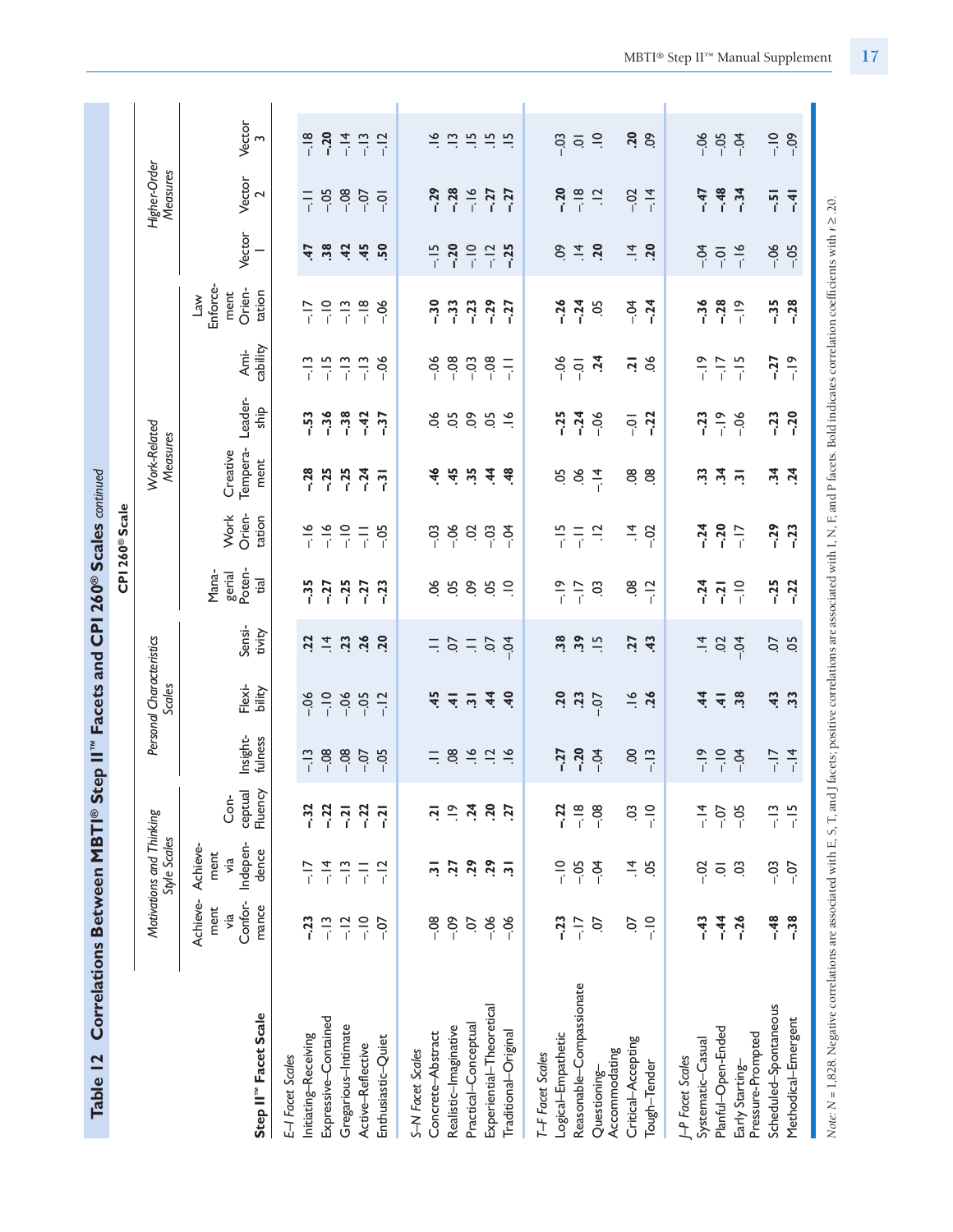Intuition are related to higher scores on Flexibility. For the T–F facets, Logical–Empathetic, in the direction of Thinking, is related to higher scores on Insightfulness and, in the direction of Empathy, to higher scores on Flexibility and Sensitivity. Tough–Tender, in the direction of Feeling, is related to higher scores on Flexibility and Sensitivity. Lastly, all of the J–P facets in the direction of Perceiving are related to higher scores on Flexibility.

- **Work-Related Measures category.** Includes six CPI 260 scales measuring orientations to different aspects of work: Managerial Potential, Work Orientation, Creative Temperament, Leadership, Amicability, and Law Enforcement Orientation. All of the E–I facets, in the direction of Extraversion, are related to higher scores on Managerial Potential, Creative Temperament, and Leadership. All of the S–N facets in the direction of Intuition are related to higher scores on Creative Temperament and, in the direction of Sensing, on Law Enforcement Orientation. T–F facets Logical–Empathetic, Reasonable–Compassionate, and Tough–Tender, in the direction of Thinking, are related to higher scores on Leadership and Law Enforcement Orientation. Questioning–Accommodating and Critical–Accepting, in the direction of Feeling, are related to higher scores on Amicability. All of the J–P facets in the direction of Judging are related to higher scores on Managerial Potential, Work Orientation, Leadership, Amicability, and Law Enforcement Orientation, while all of these facets in the direction of Perceiving are related to higher scores on Creative Temperament.
- **Higher-Order Measures category.** Includes the three CPI 260 vector scales. Vector 1 (orientation toward others) assesses involvement, participation, and readiness to act at one pole versus desire for privacy, sheltering of feelings, and reluctance to commit to a permanent course of action at the other pole. Vector 2 (orientation toward societal values) assesses perspective of questioning rules and doubting societal norms at one pole versus perspective of accepting rules and favoring societal norms at the other pole. Vector 3 (orientation toward self) assesses feelings of dissatisfaction and inadequacy at one pole versus feelings of competence and resilience at the other pole. All of the E–I facets in the direction of Introversion are related to the vector 1 pole associated with desire for privacy, sheltering of feelings, and reluctance to commit to a permanent course of action, and Expressive– Contained, in the direction of Extraversion, is related to the vector 3 pole associated with feelings of competence and resilience. All S–N facets in the direction of Sensing are related to the vector 1 pole associated with desire for privacy, sheltering of feelings, and reluctance to commit to a permanent course of action and the vector 2 pole associated with accepting rules and favoring societal norms. The T–F facet Logical–Empathetic, in the direction of Thinking, is related to the vector 2 pole associated with accepting rules and favoring societal norms, while,

in the direction of Feeling, Questioning–Accommodating is related to the vector 1 pole associated with desire for privacy, sheltering of feelings, and reluctance to commit to a permanent course of action, and Critical–Accepting is related to the vector 3 pole associated with feelings of competence and resilience. All of the J–P facets in the direction of Judging are related to the vector 2 pole associated with accepting rules and favoring societal norms.

FIRO-B® Assessment The FIRO-B assessment evaluates three interpersonal needs: Inclusion (extent of contact one wants with others), Control (extent of influence one wants over others), and Affection (extent of close personal connections one wants with others; Schutz, 1958). In addition, the assessment also evaluates how much of each of these three needs is *expressed* (how much a person behaves in that way toward others) or *wanted* (how much a person wants others to behave that way toward him or her; Hammer & Schnell, 2000). The relationship between the FIRO-B assessment and the MBTI Step II assessment was examined using a sample of 492 individuals (50% women, 50% men) who completed both assessments. Of the respondents, 65% were employed full- or part-time, 5% were full-time students, and 5% were not working for income (not all respondents provided demographic information). Their average age was 42 years.

The correlations between the MBTI facets and the FIRO-B scales are shown in table 13. These correlations are consistent with those shown in the *FIRO-B® Technical Guide* (Hammer & Schnell, 2000) and the *MBTI® Step II™ Manual* (Quenk et al., 2001). All of the E–I facets in the direction of Extraversion are related to five of the six need/dimension combinations measured by the FIRO-B assessment, with Wanted Control being the exception. The S–N facet Realistic–Imaginative, in the direction of Intuition, is related to Wanted and Expressed Inclusion. For the T–F facets, Logical–Empathetic, in the direction of Feeling, is related to Expressed and Wanted Affection, and Critical–Accepting, in the direction of Thinking, is related to Expressed Control and, in the direction of Feeling, Wanted Affection. Tough–Tender, in the direction of Thinking, is related to Expressed Control and, in the direction of Feeling, Wanted Control, Expressed Affection, and Wanted Affection. All of the J–P facets have small correlations with the FIRO-B scales.

FIRO Business<sup>®</sup> Assessment The FIRO Business assessment also measures interpersonal needs but in terms of workplace behaviors (Herk, Thompson, Morris, & Schaubhut, 2009). The needs measured are Involvement (extent of contact one wants with others), Influence (extent of influence one wants over others), and Connection (extent of close personal connections one wants with others). The items that compose the FIRO Business assessment are a subset of items on the FIRO-B assessment. Therefore, the same sample of 492 respondents was utilized for correlations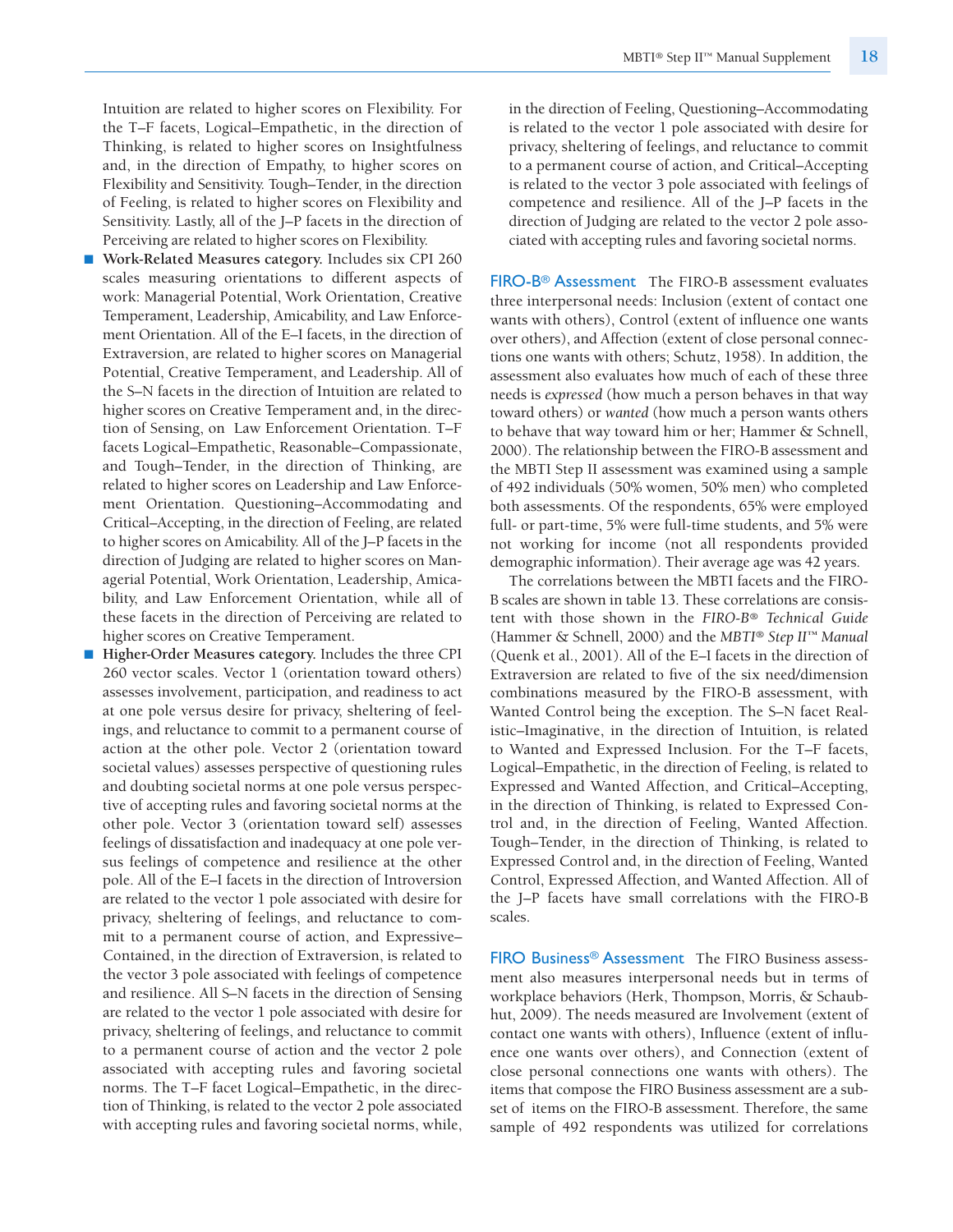|                                  |                        |                            | FIRO-B <sup>®</sup> Scale |                   |                        |                     |
|----------------------------------|------------------------|----------------------------|---------------------------|-------------------|------------------------|---------------------|
| Step II <sup>™</sup> Facet Scale | Expressed<br>Inclusion | Wanted<br><b>Inclusion</b> | Expressed<br>Control      | Wanted<br>Control | Expressed<br>Affection | Wanted<br>Affection |
| E-I Facet Scales                 |                        |                            |                           |                   |                        |                     |
| Initiating-Receiving             | $-.43$                 | $-.23$                     | $-.19$                    | .04               | $-.33$                 | $-.17$              |
| Expressive-Contained             | $-.45$                 | $-.26$                     | $-.19$                    | $-.13$            | $-.51$                 | $-.30$              |
| Gregarious-Intimate              | $-.52$                 | $-.37$                     | $-.23$                    | $-.03$            | $-.35$                 | $-.25$              |
| Active-Reflective                | $-.46$                 | $-.28$                     | $-.20$                    | .00               | $-.34$                 | $-.22$              |
| Enthusiastic-Quiet               | $-.51$                 | $-.36$                     | $-.28$                    | $-.04$            | $-.41$                 | $-.28$              |
| <b>S-N Facet Scales</b>          |                        |                            |                           |                   |                        |                     |
| Concrete-Abstract                | .11                    | $\overline{11}$            | .02                       | .02               | .11                    | .08                 |
| Realistic-Imaginative            | .20                    | .20                        | .12                       | .07               | .16                    | .14                 |
| Practical-Conceptual             | .07                    | .06                        | .00                       | .03               | .06                    | .04                 |
| Experiential-Theoretical         | .08                    | .08                        | .03                       | .06               | .09                    | .04                 |
| Traditional-Original             | .08                    | .08                        | .03                       | .06               | .09                    | .04                 |
| T-F Facet Scales                 |                        |                            |                           |                   |                        |                     |
| Logical-Empathetic               | .12                    | $\overline{11}$            | $-.10$                    | .16               | .22                    | .23                 |
| Reasonable-Compassionate         | .11                    | .07                        | $-.16$                    | .19               | .18                    | .18                 |
| Questioning-Accommodating        | $-.01$                 | $-.06$                     | $-.19$                    | .11               | .01                    | .07                 |
| Critical-Accepting               | .10                    | .02                        | $-.24$                    | .15               | .18                    | .21                 |
| Tough-Tender                     | .10                    | .08                        | $-.19$                    | .25               | .20                    | .23                 |
| <b>I-P Facet Scales</b>          |                        |                            |                           |                   |                        |                     |
| Systematic-Casual                | .10                    | .13                        | $-.08$                    | .06               | .08                    | .09                 |
| Planful-Open-Ended               | $-.05$                 | .04                        | $-.06$                    | $-0.01$           | $-.05$                 | $-.02$              |
| Early Starting-Pressure-Prompted | .06                    | .15                        | .11                       | .02               | .05                    | .04                 |
| Scheduled-Spontaneous            | $-.04$                 | .08                        | $-.03$                    | $-.03$            | $-.04$                 | .01                 |
| Methodical-Emergent              | $-.02$                 | .06                        | .01                       | .05               | $-.03$                 | $-0.01$             |

#### **Table 13 Correlations Between MBTI ® Step II™ Facets and FIRO-B® Scales**

*Note: <sup>N</sup>* <sup>=</sup> 492. Negative correlations are associated with E, S, T, and J facets; positive correlations are associated with I, N, F, and <sup>P</sup> facets*.* Bold indicates correlation coefficients with *<sup>r</sup>* ≥ .20.

between the MBTI Step II assessment and the FIRO-B and FIRO Business assessments. The correlations between the MBTI facets and FIRO Business scales are shown in table 14. These correlations are very similar to those shown in the *FIRO Business® Technical Guide* (Herk et al., 2009).

*Adjective Check List* The *Adjective Check List* (ACL) consists of 300 different adjectives, such as *intelligent, alert, clearthinking, poised,* and *noisy,* encompassing a wide variety of behaviors. Respondents are asked to select the ones they believe are self-descriptive (or descriptive of another person). The results provide descriptions of oneself or other people (Gough & Heilbrun, 1983). A sample of 185 respondents (76% women, 24% men) who had completed the ACL (selecting from an additional 69 research adjectives, as well) and MBTI Step II assessments was used to explore relationships between the two assessments. Most respondents (82%) were employed full- or part-time, while 8% were full-time students (not all respondents provided demographic information). The average age of respondents was 42 years.

The ACL items were correlated with the Step II facets; a selection of these correlations is presented in table 15. The table shows three adjectives that correlate with each pole of each facet. The relationships between the MBTI Step II assessment and the ACL are consistent with those reported in the *MBTI® Step II™ Manual* (Quenk et al., 2001).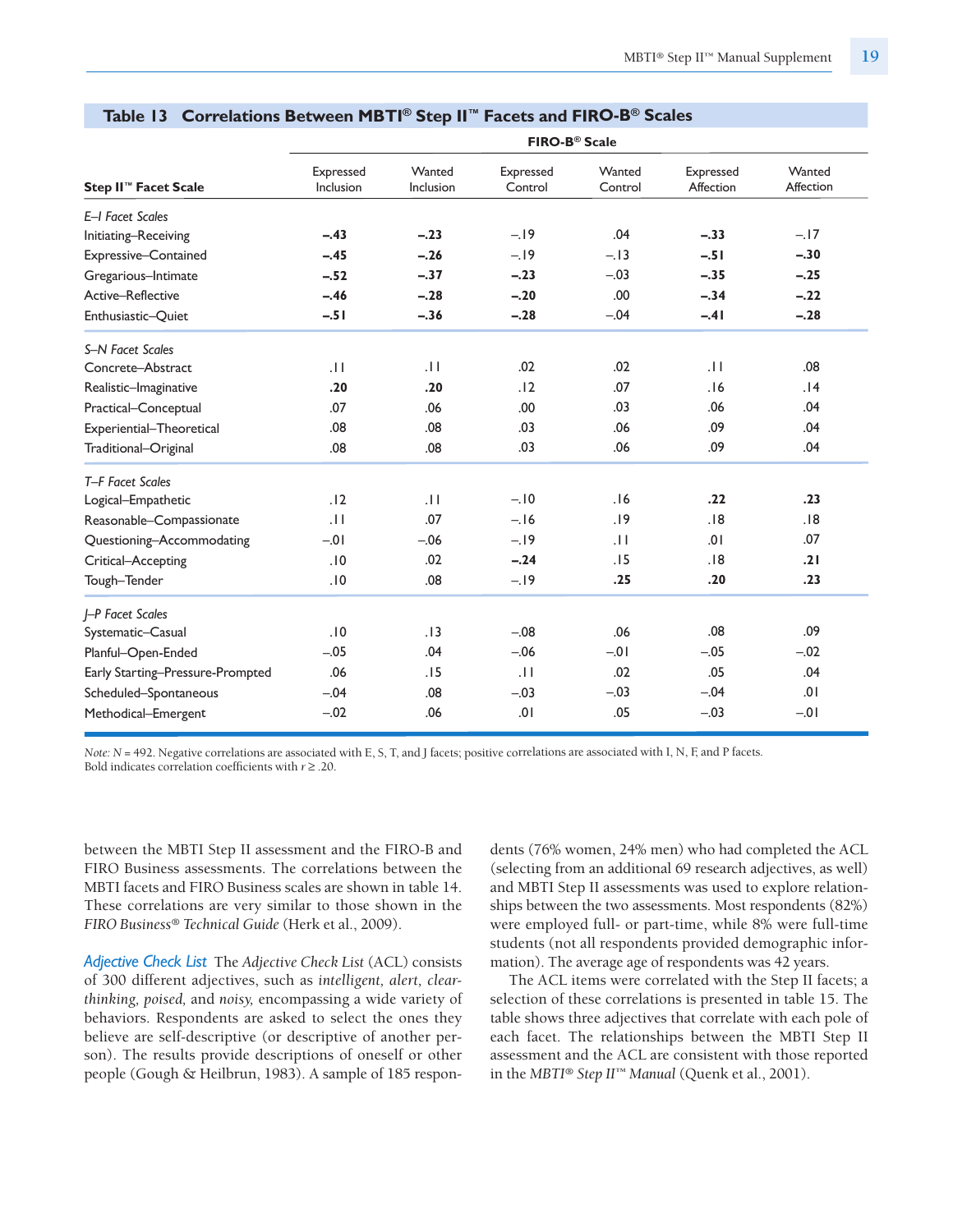|                                  |                          |                       | <b>FIRO Business<sup>®</sup> Scale</b> |                     |                         |                      |
|----------------------------------|--------------------------|-----------------------|----------------------------------------|---------------------|-------------------------|----------------------|
| Step II <sup>™</sup> Facet Scale | Expressed<br>Involvement | Wanted<br>Involvement | Expressed<br>Influence                 | Wanted<br>Influence | Expressed<br>Connection | Wanted<br>Connection |
| E-I Facet Scales                 |                          |                       |                                        |                     |                         |                      |
| Initiating-Receiving             | $-.44$                   | $-.28$                | $-.18$                                 | .06                 | $-.31$                  | $-.22$               |
| Expressive-Contained             | $-.42$                   | $-.31$                | $-.18$                                 | $-.10$              | $-.48$                  | $-.35$               |
| Gregarious-Intimate              | $-.51$                   | $-.40$                | $-.22$                                 | $-.02$              | $-.33$                  | $-.28$               |
| Active-Reflective                | $-.47$                   | $-.32$                | $-.21$                                 | .01                 | $-.31$                  | $-.25$               |
| Enthusiastic-Quiet               | $-.48$                   | $-.41$                | $-.28$                                 | $-.03$              | $-.42$                  | $-.34$               |
| S-N Facet Scales                 |                          |                       |                                        |                     |                         |                      |
| Concrete-Abstract                | .10                      | .13                   | .02                                    | .03                 | .14                     | .11                  |
| Realistic-Imaginative            | .17                      | .22                   | .11                                    | .09                 | .21                     | .18                  |
| Practical-Conceptual             | .07                      | .08                   | .01                                    | .02                 | .11                     | .09                  |
| Experiential-Theoretical         | .06                      | .10                   | .02                                    | .07                 | .12                     | .08                  |
| Traditional-Original             | .08                      | .12                   | .12                                    | $-.08$              | .12                     | .07                  |
| T-F Facet Scales                 |                          |                       |                                        |                     |                         |                      |
| Logical-Empathetic               | $\overline{11}$          | $\overline{11}$       | $-.12$                                 | .16                 | .20                     | .23                  |
| Reasonable-Compassionate         | .09                      | .08                   | $-.18$                                 | .16                 | .17                     | .19                  |
| Questioning-Accommodating        | $-.01$                   | $-.02$                | $-.22$                                 | $\pm 1$             | .01                     | .06                  |
| Critical-Accepting               | .10                      | .07                   | $-.27$                                 | .17                 | .13                     | .19                  |
| Tough-Tender                     | .08                      | .11                   | $-.20$                                 | .25                 | .19                     | .24                  |
| <b>-P Facet Scales</b>           |                          |                       |                                        |                     |                         |                      |
| Systematic-Casual                | .09                      | .11                   | $-.10$                                 | .05                 | .11                     | $\overline{11}$      |
| Planful-Open-Ended               | $-.06$                   | .01                   | $-.09$                                 | $-.02$              | $-.03$                  | $-.02$               |
| Early Starting-Pressure-Prompted | .06                      | .13                   | .09                                    | $-.01$              | .08                     | .05                  |
| Scheduled-Spontaneous            | $-.07$                   | .05                   | $-.05$                                 | $-.04$              | $-0.01$                 | .01                  |
| Methodical-Emergent              | $-.04$                   | .03                   | $-.01$                                 | .06                 | .01                     | .01                  |

#### **Table 14 Correlations Between MBTI ® Step II™ Facets and FIRO Business® Scales**

*Note: N* = 492. Negative correlations are associated with E, S, T, and J facets; positive correlations are associated with I, N, F, and P facets*.* Bold indicates correlation coefficients with *r* ≥ .20.

The ACL can also be used to score measures of the "Big Five" theory of personality: Extraversion, Agreeableness, Conscientiousness, Openness, and Neuroticism. In order to integrate different interpretations of the Big Five factors, John (1989, 1990) mapped them into a common language using the *Adjective Check List.* Using the findings from this research, the adjectives from the ACL can be scored to represent the Big Five factors, and these measures were correlated with Step II facets. The results are presented in table 16. All of the E–I facets in the direction of Extraversion are related to higher scores on Big Five factors Extraversion and Agreeableness, with Initiating–Receiving, in the direction of Extraversion, also related to higher scores on Openness. All of the S–N facets in the direction of Intuition are related to higher scores on Openness. Realistic–Imaginative, in the direction of Sensing, is related to higher scores on Conscientiousness. All of the T–F facets in the direction of Feeling are related to higher scores on Agreeableness. All of the J–P facets in the direction of Judging are related to higher scores on Conscientiousness. In the direction of Perceiving, Systematic–Casual is related to higher scores on Extraversion and Openness, and Scheduled–Spontaneous is also related to higher scores on Openness.

*Strong Interest Inventory*® Assessment The *Strong Interest Inventory* (*Strong*) instrument is a widely used vocational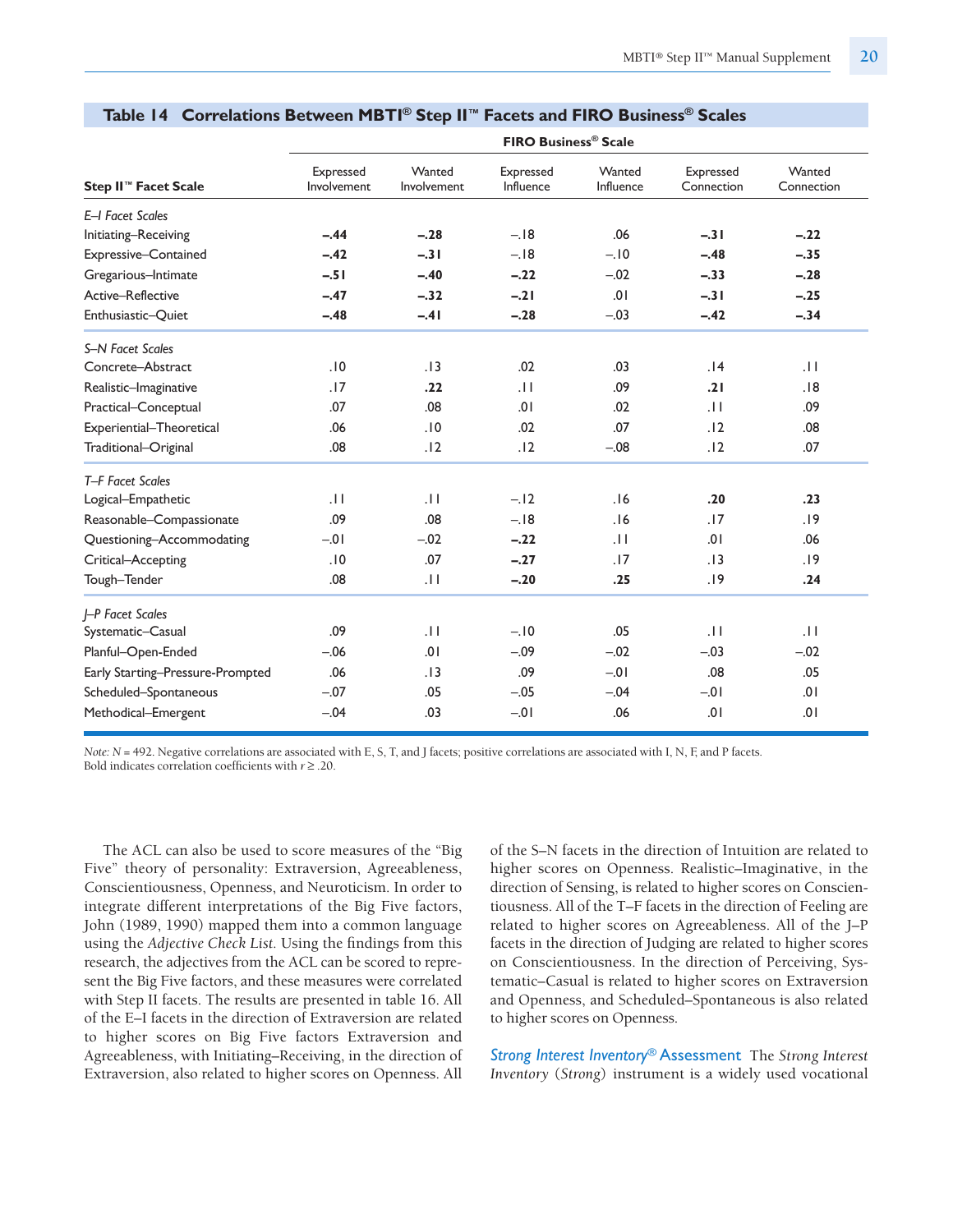| rable 15 Correlations between Tib IT Step in Tacets and Adjective Check Elst (ACE) Remis |              |                  |                  |                |               |                |
|------------------------------------------------------------------------------------------|--------------|------------------|------------------|----------------|---------------|----------------|
| Step II <sup>™</sup> Facet Scale                                                         |              |                  | <b>ACL Item</b>  |                |               |                |
| E-I Facet Scales                                                                         |              |                  |                  |                |               |                |
| Initiating-Receiving                                                                     | outgoing     | talkative        | sociable         | reserved       | shy           | quiet          |
|                                                                                          | $-.61$       | $-.49$           | $-.47$           | .61            | .47           | .45            |
| Expressive-Contained                                                                     | talkative    | outgoing         | sociable         | reserved       | quiet         | shy            |
|                                                                                          | $-.50$       | $-.43$           | $-.39$           | .53            | .45           | .35            |
| Gregarious-Intimate                                                                      | outgoing     | talkative        | sociable         | quiet          | reserved      | serious        |
|                                                                                          | $-.48$       | $-.44$           | $-.43$           | .47            | .45           | .35            |
| Active-Reflective                                                                        | outgoing     | sociable         | talkative        | reserved       | quiet         | shy            |
|                                                                                          | $-.59$       | $-.54$           | $-.49$           | .48            | .46           | .44            |
| Enthusiastic-Quiet                                                                       | talkative    | outgoing         | sociable         | reserved       | quiet         | silent         |
|                                                                                          | $-.53$       | $-.50$           | $-.45$           | .53            | .52           | .37            |
| S-N Facet Scales                                                                         |              |                  |                  |                |               |                |
| Concrete-Abstract                                                                        | conventional | interests narrow | organized        | imaginative    | artistic      | inventive      |
|                                                                                          | $-.31$       | $-.27$           | $-.25$           | .49            | .38           | .33            |
| Realistic-Imaginative                                                                    | conventional | obedient         | interests narrow | imaginative    | inventive     | artistic       |
|                                                                                          | $-.35$       | $-.32$           | $-.30$           | .42            | .40           | .34            |
| Practical-Conceptual                                                                     | rigid        | obnoxious        | thankless        | artistic       | insightful    | imaginative    |
|                                                                                          | $-.27$       | $-.27$           | $-.24$           | .40            | .34           | .31            |
| Experiential-Theoretical                                                                 | conventional | greedy           | bossy            | imaginative    | artistic      | idealistic     |
|                                                                                          | $-.27$       | $-.27$           | $-.26$           | .42            | .33           | .29            |
| Traditional-Original                                                                     | conventional | obedient         | conservative     | unconventional | inventive     | interests wide |
|                                                                                          | $-.43$       | $-.36$           | $-.32$           | .41            | .41           | .35            |
| T-F Facet Scales                                                                         |              |                  |                  |                |               |                |
| Logical-Empathetic                                                                       | opinionated  | sarcastic        | dominant         | sentimental    | soft-hearted  | emotional      |
|                                                                                          | $-.26$       | $-.24$           | $-.22$           | .45            | .44           | .42            |
| Reasonable-Compassionate                                                                 | opinionated  | sarcastic        | arrogant         | soft-hearted   | gentle        | affectionate   |
|                                                                                          | $-.33$       | $-.30$           | $-.29$           | .37            | .33           | .33            |
| Questioning-Accommodating                                                                | sarcastic    | assertive        | individualistic  | kind           | praising      | appreciative   |
|                                                                                          | $-.37$       | $-.32$           | $-.32$           | .28            | .27           | .26            |
| Critical-Accepting                                                                       | sarcastic    | pessimistic      | indifferent      | openhearted    | soft-hearted  | praising       |
|                                                                                          | $-.24$       | $-11$            | $-.10$           | .32            | .31           | .27            |
| Tough-Tender                                                                             | aggressive   | dominant         | opinionated      | soft-hearted   | sympathetic   | sentimental    |
|                                                                                          | $-.32$       | $-.31$           | $-.31$           | .38            | .34           | .33            |
| <b>I-P Facet Scales</b>                                                                  |              |                  |                  |                |               |                |
| Systematic-Casual                                                                        | organized    | meticulous       | punctual         | spontaneous    | leisurely     | impulsive      |
|                                                                                          | $-.47$       | $-.38$           | $-.35$           | .49            | .37           | .32            |
| Planful-Open-Ended                                                                       | organized    | planful          | methodical       | spontaneous    | absent-minded | careless       |
|                                                                                          | $-.43$       | $-41$            | $-.33$           | .38            | .27           | .23            |
| Early Starting-Pressure-Prompted                                                         | organized    | meticulous       | planful          | distractible   | absent-minded | spontaneous    |
|                                                                                          | $-.43$       | $-.38$           | $-.36$           | .37            | .35           | .33            |
| Scheduled-Spontaneous                                                                    | organized    | planful          | steady           | spontaneous    | absent-minded | disorderly     |
|                                                                                          | $-.48$       | $-.34$           | $-.34$           | .39            | .30           | .28            |
| Methodical–Emergent                                                                      | methodical   | organized        | planful          | spontaneous    | irresponsible | absent-minded  |
|                                                                                          | $-.43$       | $-.40$           | $-.31$           | .36            | .22           | .20            |
|                                                                                          |              |                  |                  |                |               |                |

#### **Table 15 Correlations Between MBTI ® Step II™ Facets and Adjective Check List (ACL)Items**

*Note:*  $N = 185$ . Negative correlations are associated with E, S, T, and J facets; positive correlations are associated with I, N, F, and P facets.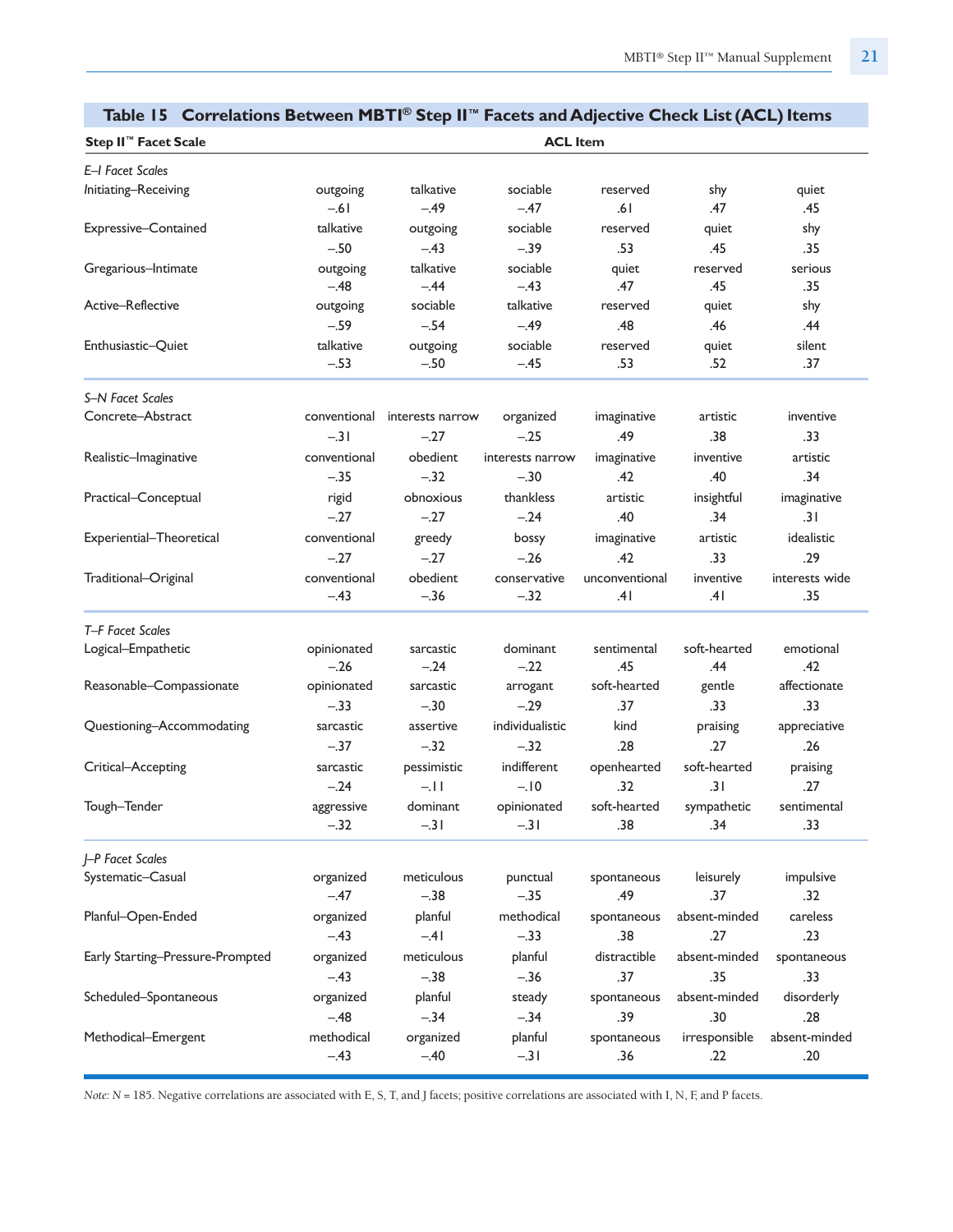|                                  |              |        | <b>Big Five Factor</b>          |                 |             |
|----------------------------------|--------------|--------|---------------------------------|-----------------|-------------|
| Step II™ Facet Scale             | Extraversion |        | Agreeableness Conscientiousness | Openness        | Neuroticism |
| E-I Facet Scales                 |              |        |                                 |                 |             |
| Initiating-Receiving             | $-.65$       | $-.28$ | .12                             | $-.23$          | .11         |
| Expressive-Contained             | $-.53$       | $-.30$ | .09                             | $-.15$          | .03         |
| Gregarious-Intimate              | $-.54$       | $-17$  | .23                             | $-.10$          | .00.        |
| Active-Reflective                | $-.62$       | $-.26$ | .11                             | $-.15$          | .06         |
| Enthusiastic-Quiet               | $-.65$       | $-.24$ | .16                             | $-.17$          | .02         |
| S-N Facet Scales                 |              |        |                                 |                 |             |
| Concrete-Abstract                | .01          | .04    | $-.18$                          | .42             | $-.07$      |
| Realistic-Imaginative            | .10          | .05    | $-.28$                          | .39             | $-.07$      |
| Practical-Conceptual             | $-.08$       | .03    | $-.04$                          | .36             | $-.10$      |
| Experiential-Theoretical         | $-.03$       | .05    | $-.06$                          | .37             | $-.15$      |
| Traditional-Original             | .17          | .00.   | $-.17$                          | .45             | $-.12$      |
| T-F Facet Scales                 |              |        |                                 |                 |             |
| Logical-Empathetic               | .04          | .43    | $-.04$                          | $-.05$          | .10         |
| Reasonable-Compassionate         | $-.07$       | .41    | $-.03$                          | $-.06$          | $-01$       |
| Questioning-Accommodating        | $-.06$       | .34    | .10                             | $-.18$          | $-.06$      |
| Critical-Accepting               | .04          | .39    | $-0.01$                         | .07             | $-.05$      |
| Tough-Tender                     | $-.17$       | .43    | $-.04$                          | $-.02$          | $-.05$      |
| I-P Facet Scales                 |              |        |                                 |                 |             |
| Systematic-Casual                | .20          | .18    | $-.45$                          | .25             | .07         |
| Planful-Open-Ended               | .09          | $-.06$ | $-.45$                          | $\overline{11}$ | .00.        |
| Early Starting-Pressure-Prompted | .16          | .06    | $-.46$                          | .12             | .12         |
| Scheduled-Spontaneous            | .14          | $-.02$ | $-.46$                          | .20             | .03         |
| Methodical-Emergent              | .14          | $-.05$ | $-.41$                          | .00.            | .09         |

### **Table 16 Correlations Between MBTI ® Step II™ Facets and Big Five Factors Based on the ACL**

*Note: N* = 185. Negative correlations are associated with E, S, T, and J facets; positive correlations are associated with I, N, F, and P facets*.* Bold indicates correlation coefficients with *r* ≥ .20.

interest assessment. A sample of 4,470 individuals (50% women, 50% men) who had completed both the *Strong* and MBTI Step II assessments was used to examine relationships between the two assessments. In this sample, 40% of respondents reported being employed full- or part-time, 25% were not working for income, and 12% were full-time students (not all respondents provided demographic information). The average age of respondents was 40 years.

Correlations between the *Strong* General Occupational Themes (GOTs) and the MBTI Step II facets are shown in table 17. The six GOTs (Themes) representing Holland's categories of occupational interests (Holland, 1959) are as follows: Realistic (building, repairing, working outside); Investigative (researching, analyzing, questioning); Artistic (creating or enjoying art, music, writing); Social (helping, teaching, caregiving); Enterprising (selling, managing, influencing); and Conventional (organizing, data processing, accounting). Most of these correlations are consistent with those reported in the *MBTI® Step II™ Manual* (Quenk et al., 2001). The sample reported in the manual was smaller and consisted of 86% men, while the sample used here is larger, is gender balanced, and utilizes a new version of the *Strong* released since the manual was first published.

All of the E–I facets in the direction of Extraversion are related to higher scores on the Social and Enterprising Themes. All of the S–N facets in the direction of Intuition are related to higher scores on Artistic and, in the direction of Sensing, to Conventional. All of the T–F facets (with the exception of Questioning–Accommodating) in the direction of Thinking are related to higher scores on Realistic and Investigative and, in the direction of Feeling, to high scores on Social. The J–P facet Systematic–Casual, in the direction of Judging, is related to higher scores on Conventional and, in the direction of Perceiving, is related to higher scores on Artistic.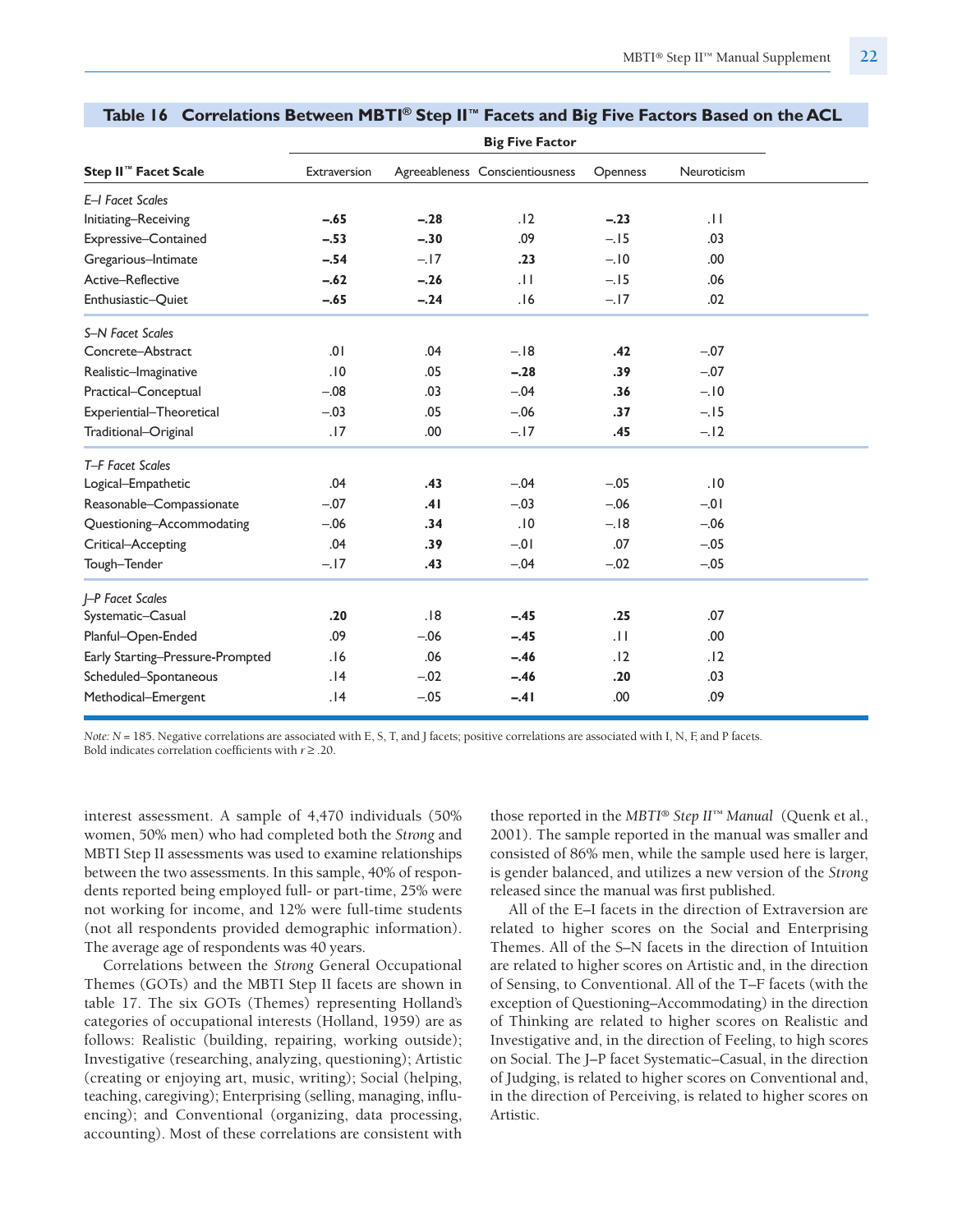|                                  |           |               | <b>General Occupational Theme</b> |        |              |              |
|----------------------------------|-----------|---------------|-----------------------------------|--------|--------------|--------------|
| Step II <sup>™</sup> Facet Scale | Realistic | Investigative | Artistic                          | Social | Enterprising | Conventional |
| E-I Facet Scales                 |           |               |                                   |        |              |              |
| Initiating-Receiving             | .00.      | .08           | $-.10$                            | $-.21$ | $-.35$       | .05          |
| Expressive-Contained             | .07       | .10           | $-.07$                            | $-.18$ | $-.24$       | .07          |
| Gregarious-Intimate              | $-.04$    | .07           | $-.03$                            | $-.14$ | $-.33$       | .00.         |
| Active-Reflective                | $-.04$    | .09           | .01                               | $-.12$ | $-.34$       | .03          |
| Enthusiastic-Quiet               | .03       | .09           | $-.10$                            | $-.17$ | $-.34$       | .10          |
| S-N Facet Scales                 |           |               |                                   |        |              |              |
| Concrete-Abstract                | $-.07$    | .07           | .46                               | .10    | .03          | $-.27$       |
| Realistic-Imaginative            | $-.02$    | .H            | .47                               | .09    | .05          | $-.23$       |
| Practical-Conceptual             | $-.08$    | .18           | .47                               | .13    | $-.03$       | $-19$        |
| Experiential-Theoretical         | $-.04$    | .12           | .38                               | .11    | .00          | $-.25$       |
| Traditional-Original             | .03       | .18           | .41                               | .05    | .07          | $-.22$       |
| T-F Facet Scales                 |           |               |                                   |        |              |              |
| Logical-Empathetic               | $-.29$    | $-.28$        | .15                               | .21    | $-.07$       | $-.23$       |
| Reasonable-Compassionate         | $-.26$    | $-.23$        | .14                               | .26    | $-.12$       | $-.17$       |
| Questioning-Accommodating        | $-.09$    | $-.14$        | $-.10$                            | .08    | $-.05$       | .07          |
| Critical-Accepting               | $-.20$    | $-17$         | .15                               | .26    | $-.03$       | $-.09$       |
| Tough-Tender                     | $-.25$    | $-.14$        | .18                               | .22    | $-.15$       | $-.14$       |
| I-P Facet Scales                 |           |               |                                   |        |              |              |
| Systematic-Casual                | $-.02$    | $-.07$        | .19                               | .04    | $-.02$       | $-.23$       |
| Planful-Open-Ended               | .12       | .04           | .12                               | $-.05$ | $-.04$       | $-.12$       |
| Early Starting-Pressure-Prompted | .06       | .05           | .11                               | .01    | .06          | $-11$        |
| Scheduled-Spontaneous            | .06       | .02           | .15                               | $-.05$ | $-.03$       | $-.18$       |
| Methodical-Emergent              | .01       | $-.03$        | .06                               | $-.05$ | $-.04$       | $-.13$       |

#### **Table 17 Correlations Between MBTI ® Step II™ Facets and Strong Interest Inventory® GOTs**

*Note:* Negative correlations are associated with E, S, T, and J facets; positive correlations are associated with I, N, F, and P facets*.* Bold indicates correlation coefficients with *r* ≥ .20.

The *Strong* also includes five Personal Style Scales (PSSs), which measure preferences for styles of living and working (Donnay, Morris, Schaubhut, & Thompson, 2005): Work Style, Learning Environment, Leadership Style, Risk Taking, and Team Orientation. Each of these scales is bipolar, with opposing preferences at either pole:

- Work Style: "Works with ideas/data/things" versus "Works with people"
- Learning Environment: "Practical" versus "Academic"
- Leadership Style: "Leads by example" versus "Directs others"
- Risk Taking: "Plays it safe" versus "Takes chances"
- Team Orientation: "Accomplishes tasks independently" versus "Accomplishes tasks as a team"

Correlations between the Step II facets and the *Strong* Personal Style Scales are shown in table 18. For the Work Style scale, higher scores (over 50) are associated with the "Works with people" pole, while lower scores (less than 50) are associated with the "Works with ideas/data/things" pole. For the Learning Environment scale, higher scores are associated with the "Practical" pole and lower scores are associated with the "Academic" pole. For the Leadership Style scale, higher scores are associated with the "Leads by example" pole and lower scores with the "Directs others" pole. For the Risk Taking scale, higher scores are associated with the "Plays it safe" pole, while lower scores are associated with the "Takes chances" pole. For the Team Orientation scale, higher scores are associated with the "Accomplishes tasks independently" pole and lower scores with the "Accomplishes tasks as a team" pole.

All of the E–I facets in the direction of Extraversion are related to the "Works with people" pole of Work Style, the "Directs others" pole of Leadership, and the "Accomplishes tasks as a team" pole of Team Orientation. All of the S–N facets in the direction of Intuition are related to the "Academic" pole of Learning Environment and the "Directs others" pole of Leadership Style. The Questioning–Accommodating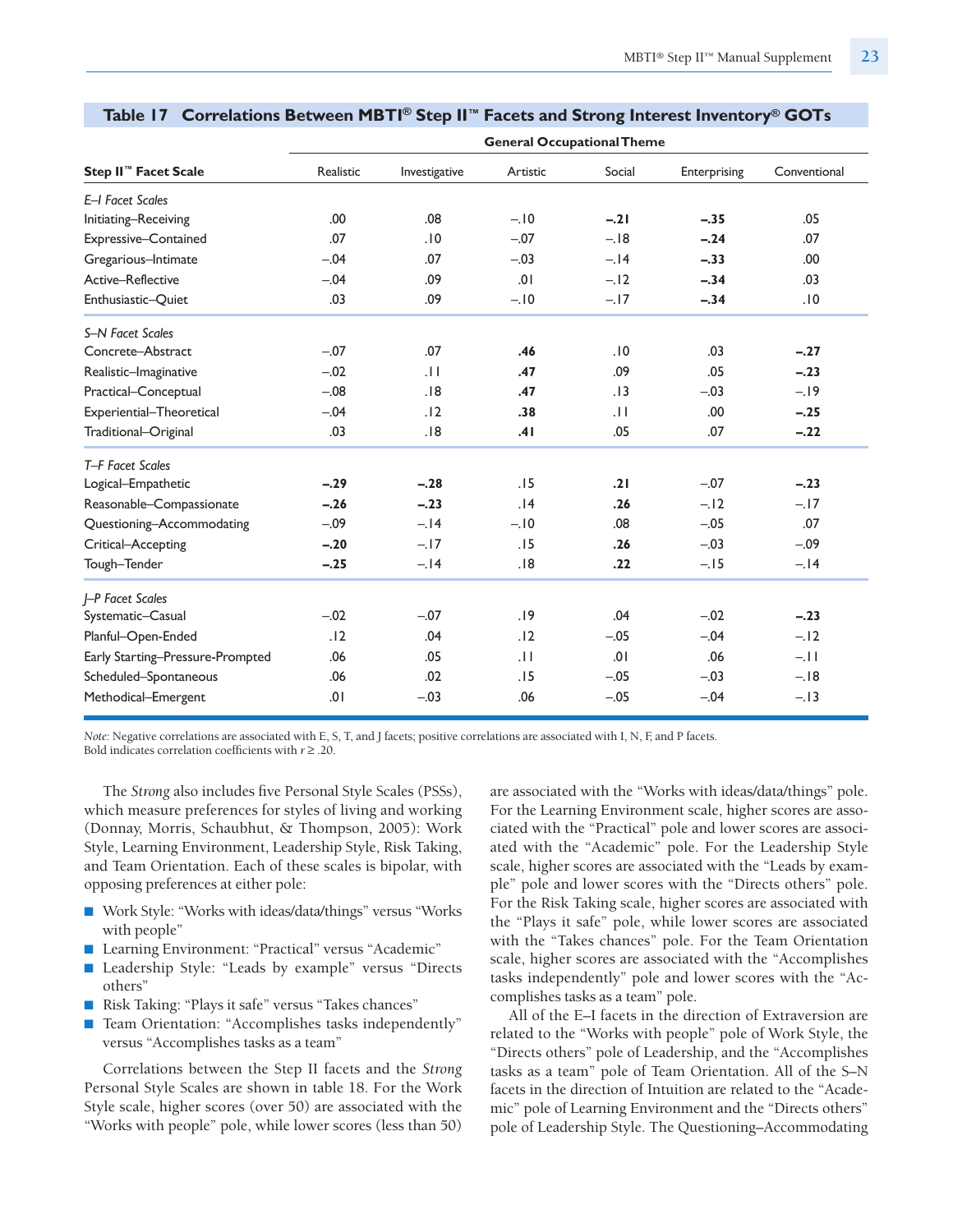|                                  |               |                         | <b>Personal Style Scale</b> |                              |                     |  |
|----------------------------------|---------------|-------------------------|-----------------------------|------------------------------|---------------------|--|
| Step II™ Facet Scale             | Work<br>Style | Learning<br>Environment | Leadership<br>Style         | <b>Risk</b><br><b>Taking</b> | Team<br>Orientation |  |
| E-I Facet Scales                 |               |                         |                             |                              |                     |  |
| Initiating-Receiving             | $-.34$        | $-.13$                  | $-.45$                      | $-.13$                       | $-.29$              |  |
| Expressive-Contained             | $-.30$        | $-.07$                  | $-.31$                      | $-.02$                       | $-.26$              |  |
| Gregarious-Intimate              | $-.28$        | $-.04$                  | $-.34$                      | $-.17$                       | $-.27$              |  |
| Active-Reflective                | $-.28$        | $-0.01$                 | $-.37$                      | $-.18$                       | $-.25$              |  |
| Enthusiastic-Quiet               | $-.32$        | $-.12$                  | $-.41$                      | $-.15$                       | $-.26$              |  |
| S-N Facet Scales                 |               |                         |                             |                              |                     |  |
| Concrete-Abstract                | .06           | .41                     | .19                         | .01                          | .04                 |  |
| Realistic-Imaginative            | .02           | .41                     | .19                         | .06                          | .03                 |  |
| Practical-Conceptual             | .00           | .51                     | .18                         | $-.04$                       | .02                 |  |
| Experiential-Theoretical         | .01           | .45                     | .21                         | .03                          | .03                 |  |
| Traditional-Original             | $-.05$        | .46                     | .28                         | .12                          | .04                 |  |
| T-F Facet Scales                 |               |                         |                             |                              |                     |  |
| Logical-Empathetic               | .37           | $-.09$                  | $-.10$                      | $-.24$                       | $-01$               |  |
| Reasonable-Compassionate         | .35           | $-.06$                  | $-.11$                      | $-.27$                       | .01                 |  |
| Questioning-Accommodating        | .15           | $-.24$                  | $-.22$                      | $-.17$                       | .03                 |  |
| Critical-Accepting               | .31           | .01                     | $-.05$                      | $-.24$                       | .13                 |  |
| Tough-Tender                     | .27           | .00                     | $-.16$                      | $-.31$                       | .02                 |  |
| I-P Facet Scales                 |               |                         |                             |                              |                     |  |
| Systematic-Casual                | .09           | .03                     | $-0.01$                     | .06                          | $-.05$              |  |
| Planful-Open-Ended               | $-.10$        | .03                     | $-.03$                      | .16                          | $-.09$              |  |
| Early Starting-Pressure-Prompted | .00.          | $\overline{11}$         | .12                         | .16                          | $-0.1$              |  |
| Scheduled-Spontaneous            | $-.07$        | .06                     | $-0.01$                     | .12                          | $-12$               |  |
| Methodical-Emergent              | $-.04$        | .00                     | $-.03$                      | .07                          | $-11$               |  |

#### **Table 18 Correlations Between MBTI ® Step II™ Facets and Strong Interest Inventory® PSSs**

*Note: N* = 4,470. Negative correlations are associated with E, S, T, and J facets; positive correlations are associated with I, N, F, and P facets*.* Bold indicates correlation coefficients with *r* ≥ .20.

facet, in the direction of Thinking, is related to the "Academic" pole of Learning Environment and the "Directs others" pole of Leadership Style. All of the T–F facets in the direction of Feeling are related to the "Works with people" pole of Work Style and, in the direction of Thinking, to the "Takes chances" pole of Risk Taking. None of the J–P facets is highly correlated with the *Strong* Personal Style Scales. Because each of the variables in these correlations (facets and PSSs) has two poles, the interpretation of the correlations can be somewhat confusing. To aid in interpretation of the correlations, figures 1–3 show examples of a negative, positive, and null correlation for relationships summarized in table 18.

*Thomas-Kilmann Conflict Mode Instrument* The *Thomas-Kilmann Conflict Mode Instrument* (TKI) measures preferences for five different styles, or modes, of handling conflict: *competing, collaborating, compromising, avoiding,* and *accommodating* (Thomas & Kilmann, 1974). Relationships between the TKI and MBTI assessments have been examined by several researchers (Johnson, 1997; Kilmann & Thomas, 1975; Mathew & Bhatewara, 2006; Mills, Robey, & Smith, 1985; Percival, Smitheram, & Kelly, 1992; Schaubhut, Herk, & Thompson, 2009). Here we examined the relationships using the MBTI Step II assessment with a sample of 4,344 individuals (50% women, 50% men). Most respondents (65%) in this sample were employed full- or part-time, while 4% were full-time students and 2% were not working for income (not all respondents provided demographic information). The average age of respondents was 41 years.

Correlations between Step II facets and TKI modes are presented in table 19. The current sample shows the following pattern of relationships. All of the E–I facets in the direction of Extraversion are related to higher scores on Collabo-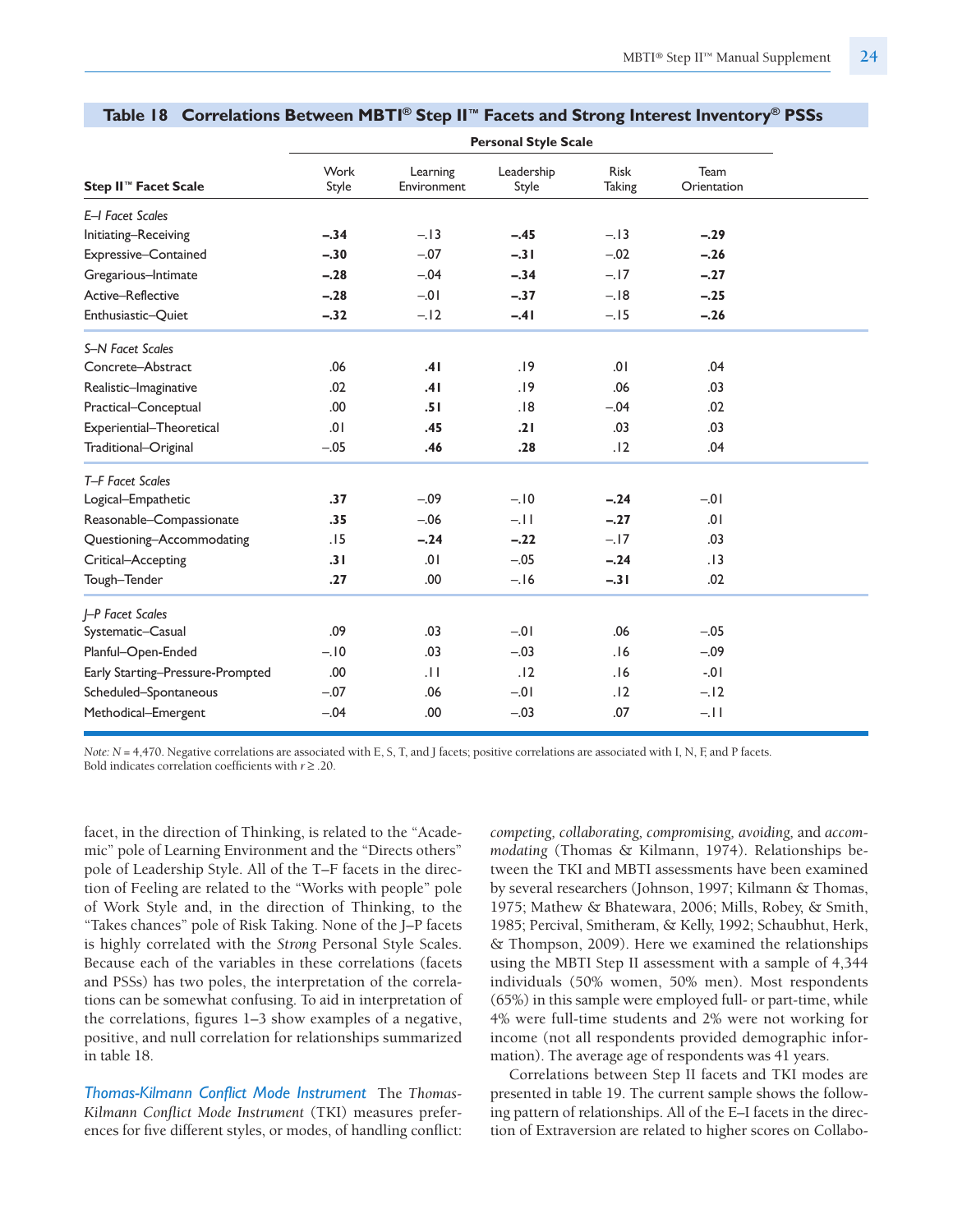

**Figure 1** Example of a Negative Correlation—Between the Work Style PSS and the E–I Facet Expressive–Contained



**Figure 2** Example of a Positive Correlation—Between the Learning Environment PSS and the S–N Facet Realistic–Imaginative

rating and, in the direction of Introversion, to higher scores on Avoiding. All of the S–N facets in the direction of Sensing are related to higher scores on Avoiding and, in the direction of Intuition, to higher scores on Collaborating. All of the T–F facets in the direction of Thinking are related to higher scores on Competing and, in the direction of Feeling, to higher scores on Accommodating. None of the J–P facets is highly correlated with any of the TKI modes, and the Compromising mode is not strongly related to any of the facets. The same pattern of relationships was found in a comparison of MBTI Form M dichotomies and TKI modes (Schaubhut et al., 2009).

*Birkman Method®* The *Birkman Method* personality assessment measures occupational preferences (Interests), effective behaviors (Usual behaviors), interpersonal and environmental preferences (Needs), and ineffective behaviors (Stress behaviors) (Birkman, Elizondo, Lee, Wadlington, & Zamzow, 2008). The *Birkman Method* scales were correlated with the MBTI Step II facets using a sample of 216 adults who had completed both assessments. The sample consisted of 55% women and 40% men (5% did not report gender). The majority of respondents (92%) were employed full- or part-time, and the average age was 53 years.

Selected correlations between the Step II facets and *Birkman Method* scales are shown in table 20. Because of the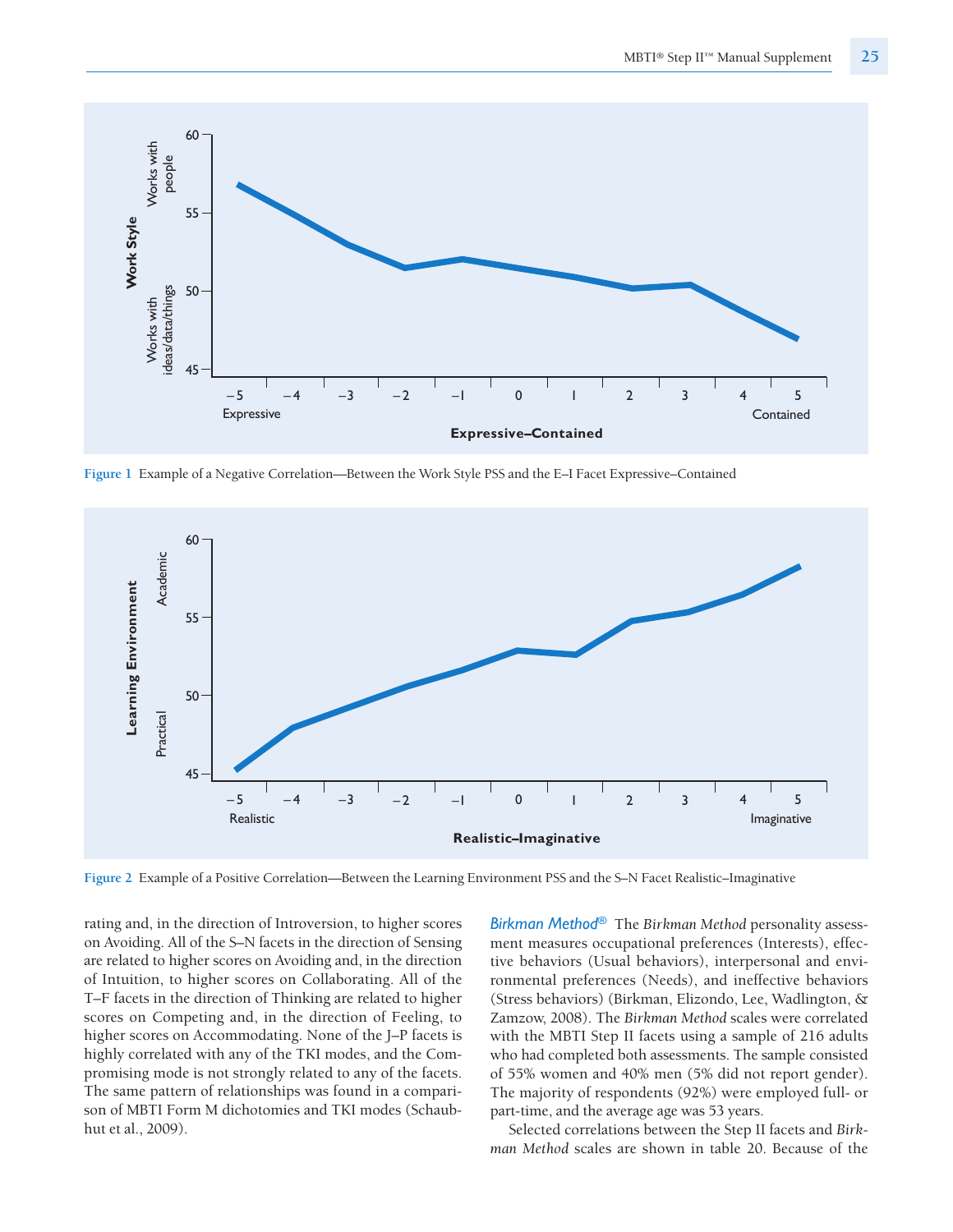

**Figure 3** Example of a Null Correlation—Between the Team Orientation PSS and the T–F Facet Reasonable–Compassionate

| $\frac{1}{2}$                    |           |               |                 |          |               |
|----------------------------------|-----------|---------------|-----------------|----------|---------------|
|                                  |           |               | <b>TKI Mode</b> |          |               |
| Step II <sup>™</sup> Facet Scale | Competing | Collaborating | Compromising    | Avoiding | Accommodating |
| E-I Facet Scales                 |           |               |                 |          |               |
| Initiating-Receiving             | $-0.01$   | $-.15$        | $-.08$          | .21      | .01           |
| Expressive-Contained             | .02       | $-.16$        | $-.04$          | .19      | $-.03$        |
| Gregarious-Intimate              | $-.03$    | $-.14$        | $-.06$          | .19      | .03           |
| Active-Reflective                | $-.04$    | $-.14$        | $-.06$          | .20      | .03           |
| Enthusiastic-Quiet               | $-.08$    | $-.16$        | $-.04$          | .23      | .04           |
| S-N Facet Scales                 |           |               |                 |          |               |
| Concrete-Abstract                | $-.08$    | .10           | .02             | $-11$    | .08           |
| Realistic-Imaginative            | $-.03$    | .11           | .00             | $-.13$   | .08           |
| Practical-Conceptual             | $-.02$    | .11           | 10.             | $-11$    | .02           |
| Experiential-Theoretical         | $-.02$    | .10           | .00             | $-11$    | .04           |
| Traditional-Original             | .08       | .19           | $-0.01$         | $-.22$   | $-.05$        |
| T-F Facet Scales                 |           |               |                 |          |               |
| Logical-Empathetic               | $-.30$    | $-.07$        | $-.04$          | .12      | .35           |
| Reasonable-Compassionate         | $-.37$    | $-.08$        | $-.02$          | .16      | .39           |
| Questioning-Accommodating        | $-.31$    | $-.11$        | .03             | .20      | .25           |
| Critical-Accepting               | $-.40$    | $-0.01$       | .09             | .12      | .31           |
| Tough-Tender                     | $-.41$    | $-.08$        | .00             | .18      | .39           |
| J-P Facet Scales                 |           |               |                 |          |               |
| Systematic-Casual                | $-.13$    | .00           | $-.03$          | .02      | .17           |
| Planful-Open-Ended               | $-.03$    | .02           | $-.05$          | .00      | .07           |
| Early Starting-Pressure-Prompted | .07       | $-.02$        | $-.03$          | $-.07$   | .02           |
| Scheduled-Spontaneous            | $-01$     | 10.           | $-.07$          | .00      | .08           |
| Methodical-Emergent              | .00       | $-.04$        | $-.08$          | .02      | .08           |
|                                  |           |               |                 |          |               |

#### **Table 19 Correlations Between MBTI ® Step II™ Facets andTKI Modes**

*Note: N* = 4,344. Negative correlations are associated with E, S, T, and J facets; positive correlations are associated with I, N, F, and P facets*.* Bold indicates correlation coefficients with  $r\geq .20.$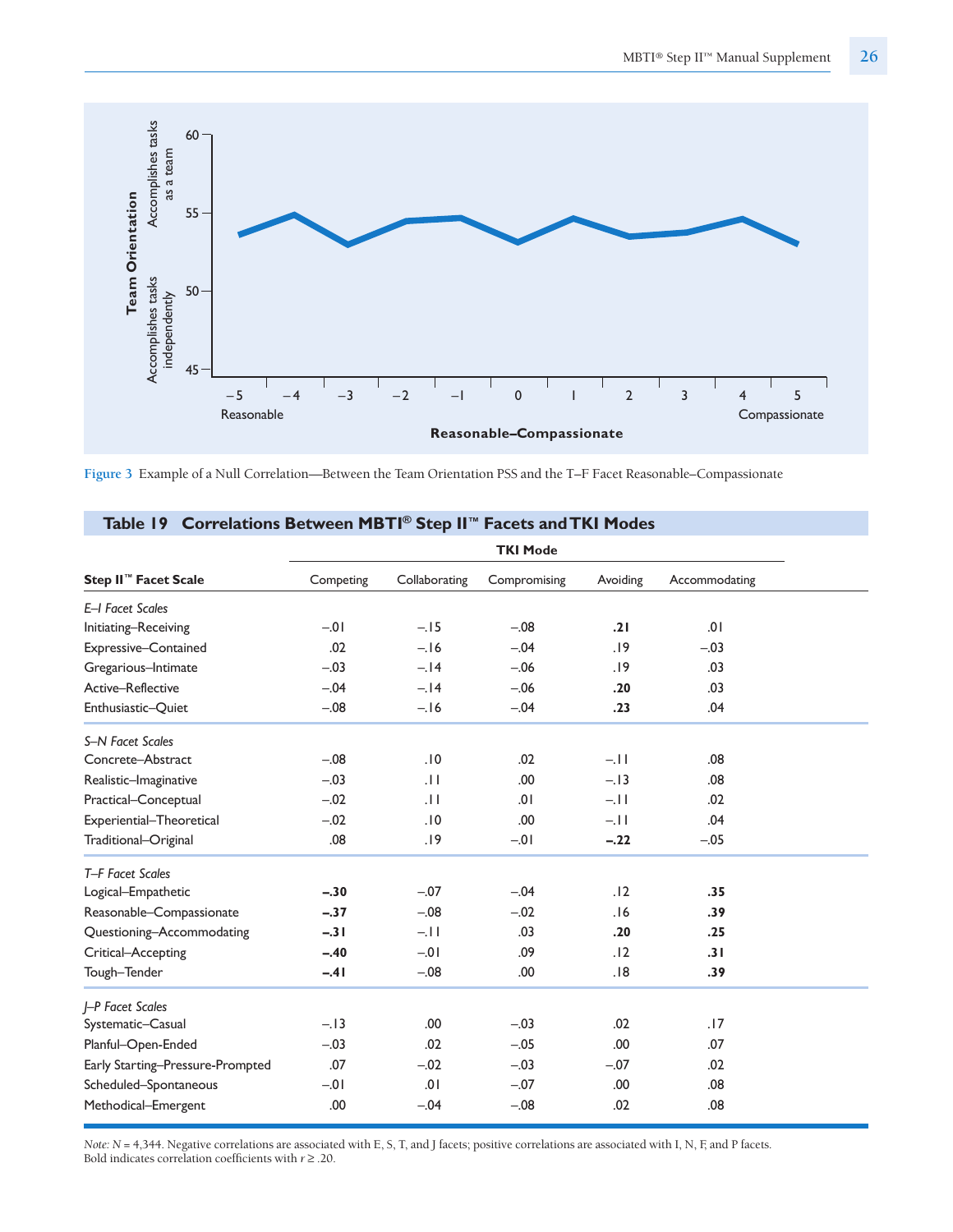| Table 20                                                                   |                                   |                                  |                                   |                                   | Correlations Between MBTI® Step II" Facets and Birkman Method® Scales |                                   |                                  |                                             |                                                                                                                                |                                      |  |
|----------------------------------------------------------------------------|-----------------------------------|----------------------------------|-----------------------------------|-----------------------------------|-----------------------------------------------------------------------|-----------------------------------|----------------------------------|---------------------------------------------|--------------------------------------------------------------------------------------------------------------------------------|--------------------------------------|--|
|                                                                            |                                   |                                  |                                   |                                   |                                                                       | Birkman Method®Scale              |                                  |                                             |                                                                                                                                |                                      |  |
| Step II" Facet Scale                                                       | Orientation<br>Emotive<br>(Usual) | Orientation<br>(Usual)<br>Social | Orientation<br>Process<br>(Usual) | Orientation<br>Control<br>(Usual) | Orientation<br>Change<br>(Usual)                                      | Preference<br>Activity<br>(Usual) | Preference<br>Empathy<br>(Usual) | Preference<br>Thought<br>(Usual)            | Communcation<br>Preference<br>(Usual)                                                                                          | Preference<br>Interaction<br>(Usual) |  |
| E-I Facet Scales                                                           |                                   |                                  |                                   |                                   |                                                                       |                                   |                                  |                                             |                                                                                                                                |                                      |  |
| Initiating-Receiving                                                       | $\tilde{=}$                       | $-68$                            | $\frac{1}{1}$                     | $-13$                             | $-12$                                                                 | $-22$                             | $\vec{a}$                        | $\Xi$                                       | 45                                                                                                                             | $-72$                                |  |
| Expressive-Contained                                                       | $\overline{3}$                    | $-43$                            | $-5^{\circ}$                      | $-06$                             | $-12$<br>$-25$                                                        |                                   | $\mathcal{S}$                    |                                             | $\ddot{=}$                                                                                                                     | $-58$                                |  |
| Gregarious-Intimate                                                        | 50                                | $-40$                            | $-0.2$                            | $-0.02$                           |                                                                       | $-13$<br>$-15$<br>$-22$           | $\frac{\infty}{\cdot}$           | $\ddot{=}$ $\ddot{=}$ $\ddot{=}$ $\ddot{=}$ | $\ddot{a}$                                                                                                                     | $-46$                                |  |
| Active-Reflective                                                          | $\frac{\infty}{\cdot}$            | $-52$                            |                                   | $-08$                             | $-16$                                                                 |                                   | $\equiv$                         |                                             | $\ddot{5}$                                                                                                                     | $-60$                                |  |
| Enthusiastic-Quiet                                                         | $\frac{\infty}{\cdot}$            | $-52$                            | $-03$                             | $-06$                             | $-24$                                                                 | $-22$                             | $\frac{4}{\pi}$                  | 8                                           | $\ddot{.}$                                                                                                                     | $-60$                                |  |
| S-N Facet Scales                                                           |                                   |                                  |                                   |                                   |                                                                       |                                   |                                  |                                             |                                                                                                                                |                                      |  |
| Concrete-Abstract                                                          |                                   | Ξ                                |                                   | S                                 | $\frac{10}{10}$                                                       | $-0$                              | 50                               | $\frac{8}{2}$                               | $-0.6$                                                                                                                         | $\Xi$                                |  |
| Realistic-Imaginative                                                      | $\frac{\infty}{\cdot}$            | $\vec{a}$                        |                                   | $\overline{0}$                    | $\frac{8}{1}$                                                         | 두                                 | $\frac{\infty}{\cdot}$           | $\frac{8}{1}$                               | $-06$                                                                                                                          | $\frac{\infty}{\cdot}$               |  |
| Practical-Conceptual                                                       | $\overline{c}$                    | $\rm O$                          | $-1259$<br>$-1259$<br>$-11$       | Š.                                | $\overline{0}$                                                        | $\frac{4}{1}$                     | $\frac{\infty}{\cdot}$           | $\overline{20}$                             | $-0$                                                                                                                           | 9G.                                  |  |
| Experiential-Theoretical                                                   | $\frac{6}{1}$                     | $\mathcal{S}^{\mathcal{C}}$      |                                   | $\overline{0}$                    | $\frac{1}{2}$                                                         | $\bar{\circ}$                     | $\overline{23}$                  | $\frac{5}{1}$                               | $-03$                                                                                                                          | $\ddot{\circ}$                       |  |
| Traditional-Original                                                       | $\ddot{c}$                        | $\tilde{=}$                      |                                   | ρÓ                                | $\ddot{=}$                                                            | $\frac{1}{4}$                     | $\ddot{c}$                       | $\frac{8}{10}$                              | $-0.9$                                                                                                                         | $\tilde{\Xi}$                        |  |
| T-F Facet Scales                                                           |                                   |                                  |                                   |                                   |                                                                       |                                   |                                  |                                             |                                                                                                                                |                                      |  |
| Logical-Empathetic                                                         | $\frac{5}{1}$                     | $\overline{0}$ .                 | $-06$                             | $-14$                             | $\frac{5}{1}$                                                         | $-0.09$                           | $\frac{5}{1}$                    | $\vec{a}$                                   | $\Xi$                                                                                                                          | Ξ                                    |  |
| Reasonable-Compassionate                                                   | $\frac{8}{1}$                     | $\frac{1}{2}$                    | $-12$                             | $-17$                             | $\vec{a}$                                                             | $-15$                             | $\frac{10}{10}$                  | $\ddot{=}$                                  | $\overline{\phantom{a}}$                                                                                                       | $\overline{\mathsf{o}}$              |  |
| Accommodating<br>Questioning-                                              | $\overline{\circ}$                | $-18$                            | $\tilde{\Xi}$                     | $-29$                             | S.                                                                    | $-02$                             | S                                | $\overline{\circ}$                          | $\overline{5}$                                                                                                                 | $rac{1}{i}$                          |  |
| Critical-Accepting                                                         | $-0.7$                            | $-0.4$                           | $-03$                             | $\overline{3}$                    | 9O.                                                                   | $\overline{\circ}$                | $-0.8$                           | $-0.09$                                     | $\vec{a}$                                                                                                                      | $\overline{8}$                       |  |
| Tough-Tender                                                               | $\frac{10}{10}$                   | $-13$                            | $\overline{a}$                    | $-15$                             | $\vec{=}$                                                             | $-14$                             | $\overline{a}$                   | S.                                          | .25                                                                                                                            | C <sub>3</sub>                       |  |
| <b>P</b> Facet Scales                                                      |                                   |                                  |                                   |                                   |                                                                       |                                   |                                  |                                             |                                                                                                                                |                                      |  |
| Systematic-Casual                                                          | .20                               | $-08$                            | $-38$                             | S.                                | 8ġ                                                                    | $-18$                             | $\tilde{\vec{z}}$                | $\tilde{\sigma}$                            |                                                                                                                                | $\overline{Q}$                       |  |
| Planful-Open-Ended                                                         | $\overline{.20}$                  | $-14$                            | $-43$                             | CO.                               | 08                                                                    | $-20$                             | $\frac{1}{2}$                    | $\overline{a}$                              | $\vec{a} \equiv \vec{a}$                                                                                                       | $-13$                                |  |
| Pressure-Prompted<br>Early Starting-                                       | 20                                | $-03$                            | $-40$                             | $\supseteq$                       | $\frac{\infty}{\cdot}$                                                | $-13$                             | 20                               | $\frac{15}{1}$                              |                                                                                                                                | $\overline{Q}$                       |  |
| Scheduled-Spontaneous                                                      | $\overline{.20}$                  | $-0$                             | $-39$                             | $\tilde{\Xi}$                     | $\mathcal{S}$                                                         | $-15$                             | $\frac{6}{1}$                    | $\tilde{\Xi}$                               | 50                                                                                                                             | $-08$                                |  |
| Methodical-Emergent                                                        | $\tilde{=}$                       | $\overline{Q}$                   | $-34$                             | $\frac{1}{2}$                     | $\frac{8}{2}$                                                         | $-06$                             | $\vec{a}$                        | δ,                                          | 5O                                                                                                                             | Ř                                    |  |
| Note: $N = 216$ . Negative correlations are associated with E, S, T, and J |                                   |                                  |                                   |                                   |                                                                       |                                   |                                  |                                             | facets; positive correlations are associated with I, N, F, and P facets. Bold indicates correlation coefficients with r ≥ .20. |                                      |  |

Birkman and CPP, Inc., collaborated to collect this data; the same analyses appear in the Birkman® Method Manual (Birkman et al., 2008). Birkman and CPP, Inc., collaborated to collect this data; the same analyses appear in the *Birkman® Method Manual* (Birkman et al., 2008).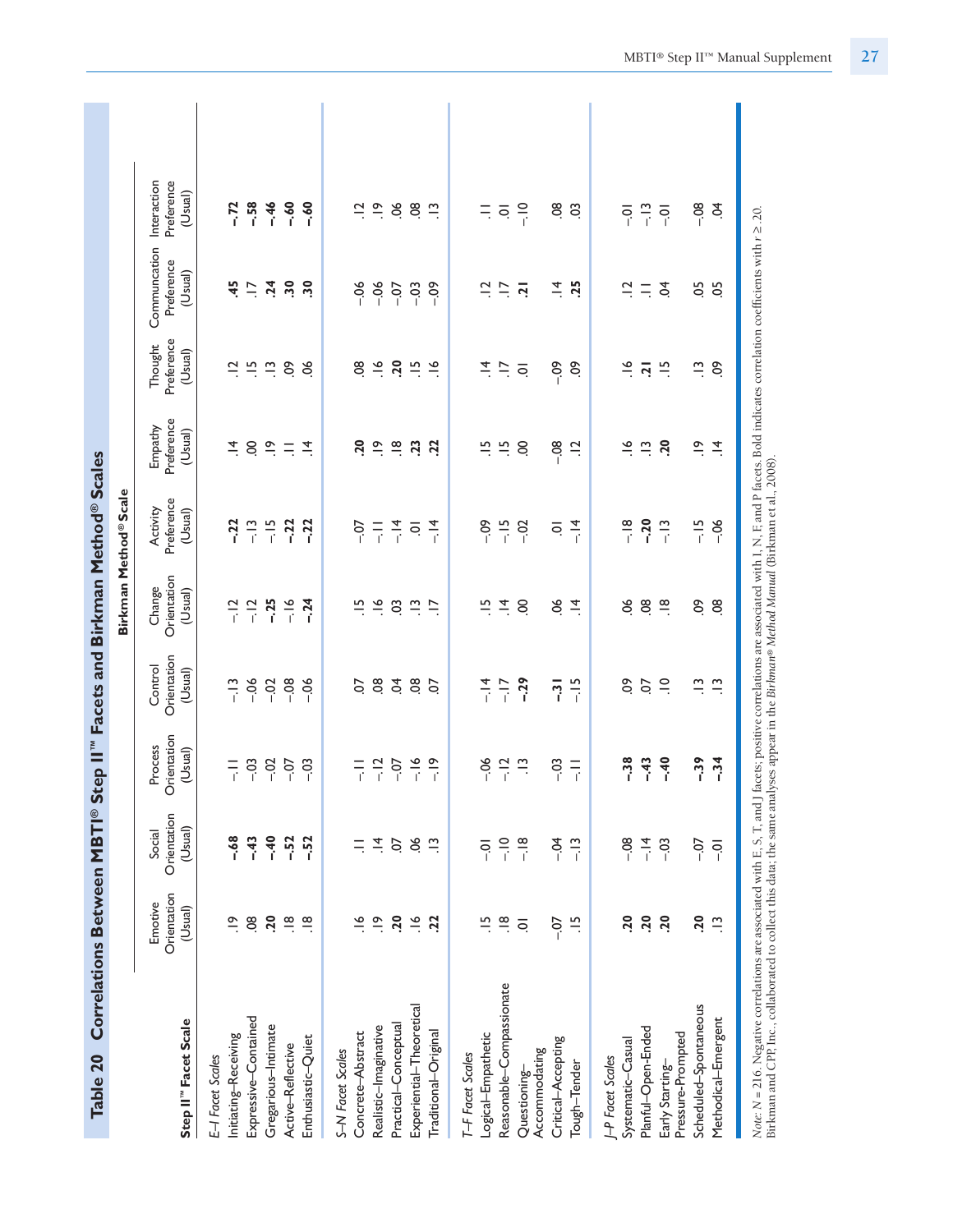| Table 20                                                                                                                                                                                                                          |                                    |                                    | Correlations Between MBTI® Step II" Facets and Birkman Method® Scales continued |                                           |                                                                                                                                  |                                   |                                  |                                   |                                         |                                               |  |
|-----------------------------------------------------------------------------------------------------------------------------------------------------------------------------------------------------------------------------------|------------------------------------|------------------------------------|---------------------------------------------------------------------------------|-------------------------------------------|----------------------------------------------------------------------------------------------------------------------------------|-----------------------------------|----------------------------------|-----------------------------------|-----------------------------------------|-----------------------------------------------|--|
|                                                                                                                                                                                                                                   |                                    |                                    |                                                                                 |                                           |                                                                                                                                  | Birkman Method®Scale              |                                  |                                   |                                         |                                               |  |
| Step II" Facet Scale                                                                                                                                                                                                              | Preference<br>Incentive<br>(Usual) | Preference<br>Authority<br>(Usual) | Autonomy<br>Personal<br>(Usual)                                                 | Autonomy<br>Personal<br>(Needs)           | Perspective<br>Alignment<br>(Needs)                                                                                              | Orientation<br>Emotive<br>(Needs) | Orientation<br>(Needs)<br>Social | Orientation<br>Process<br>(Needs) | Orientation<br>Control<br>(Needs)       | Orientation<br>(Needs)<br>Change              |  |
| E-I Facet Scales                                                                                                                                                                                                                  |                                    |                                    |                                                                                 |                                           |                                                                                                                                  |                                   |                                  |                                   |                                         |                                               |  |
| Initiating-Receiving                                                                                                                                                                                                              | $-08$                              | $-12$                              | 20                                                                              | $\overline{\circ}$                        | $\ddot{a}$                                                                                                                       |                                   | $-0.0$                           | $-0.09$                           | $-0.2$                                  |                                               |  |
| Expressive-Contained                                                                                                                                                                                                              | $\overline{Q}$                     | $-08$                              |                                                                                 |                                           |                                                                                                                                  |                                   | $-02$                            | $-03$                             |                                         | $8\frac{8}{1}$                                |  |
| Gregarious-Intimate                                                                                                                                                                                                               | $\ddot{\mathrm{S}}$                | $-0.4$                             | $52 - 3$                                                                        |                                           | $\frac{7}{7}$ $\frac{6}{7}$ $\frac{1}{7}$                                                                                        | $=$ $\frac{5}{1}$ $\frac{5}{1}$   | $\overline{a}$                   | $\frac{1}{2}$                     |                                         | $\Xi$                                         |  |
| Active-Reflective                                                                                                                                                                                                                 | $\overline{Q}$                     | $\overline{a}$                     | $\frac{15}{1}$                                                                  | $\frac{5}{6}$ $\frac{1}{2}$ $\frac{5}{4}$ |                                                                                                                                  | $\Xi$                             | $-0$                             | $-08$                             | $\ddot{\mathcal{S}} \ddot{\mathcal{S}}$ | ð.                                            |  |
| Enthusiastic-Quiet                                                                                                                                                                                                                | $\overline{Q}$                     | $\frac{1}{1}$                      | $\frac{1}{2}$                                                                   | 8                                         | $\frac{1}{2}$                                                                                                                    | $\frac{1}{2}$                     | $-12$                            | $-13$                             | $\infty$                                | $\overline{Q}$                                |  |
| S-N Facet Scales                                                                                                                                                                                                                  |                                    |                                    |                                                                                 |                                           |                                                                                                                                  |                                   |                                  |                                   |                                         |                                               |  |
| Concrete-Abstract                                                                                                                                                                                                                 | 5C                                 | 5Ċ                                 |                                                                                 | <u>ri</u>                                 | $-0.5$                                                                                                                           | $\frac{5}{1}$                     | $-0.7$                           | $-0.02$                           |                                         | £                                             |  |
| Realistic-Imaginative                                                                                                                                                                                                             | $\frac{1}{2}$                      | $\overline{\circ}$                 | $\frac{1}{2}$ $\frac{1}{2}$                                                     |                                           | $-02$                                                                                                                            | $\frac{4}{1}$                     | $\ddot{0}$                       | $-0.7$                            | $\vec{u}$ $\vec{e}$ $\vec{u}$ $\vec{e}$ |                                               |  |
| Practical-Conceptual                                                                                                                                                                                                              | $\ddot{\circ}$                     | $\overline{S}$                     | $\mathfrak{S}$                                                                  | $\frac{4}{7}$ $\frac{6}{7}$               | $-14$                                                                                                                            | 20                                |                                  | $-13$                             |                                         | $\frac{1}{2}$ $\frac{5}{2}$                   |  |
| Experiential-Theoretical                                                                                                                                                                                                          | $\overline{3}$                     | 9G                                 | $\equiv$                                                                        | $\frac{\infty}{\cdot}$                    | $-54$                                                                                                                            | $\frac{5}{1}$                     | $-1.8$                           | $\frac{1}{2}$                     |                                         | S                                             |  |
| Traditional-Original                                                                                                                                                                                                              | $\supseteq$                        | S                                  | $\frac{15}{1}$                                                                  | $\ddot{c}$                                | $-0.5$                                                                                                                           | $\frac{\infty}{\cdot}$            | $-5$                             | $\frac{1}{1}$                     | $\equiv$                                | $\frac{10}{10}$                               |  |
| T-F Facet Scales                                                                                                                                                                                                                  |                                    |                                    |                                                                                 |                                           |                                                                                                                                  |                                   |                                  |                                   |                                         |                                               |  |
| Logical-Empathetic                                                                                                                                                                                                                | $-0.5$                             | $\frac{1}{i}$                      | $\overline{3}$                                                                  | 5                                         |                                                                                                                                  | $\tilde{=}$                       | $-08$                            | $\frac{1}{1}$                     | S                                       | $\overline{23}$                               |  |
| Reasonable-Compassionate                                                                                                                                                                                                          | $-06$                              | $-21$                              | $\ddot{\circ}$                                                                  | .25                                       | $-12$<br>$-16$                                                                                                                   | .25                               | $-15$                            | $-20$                             | $\frac{3}{2}$                           | $\overline{23}$                               |  |
| Accommodating<br>Questioning-                                                                                                                                                                                                     | $-12$                              | $-32$                              | $-5$                                                                            | $\overline{S}$                            | $\overline{Q}$                                                                                                                   | $\overline{5}$                    | Ś.                               | S.                                |                                         | \$                                            |  |
| Critical-Accepting                                                                                                                                                                                                                | $\frac{1}{1}$                      | $-33$                              | $-06$                                                                           | $50$ .                                    | $-14$                                                                                                                            | S.                                | $-0.9$                           | Ś.                                | $-0$                                    |                                               |  |
| Tough-Tender                                                                                                                                                                                                                      | $-02$                              | $-20$                              | δ,                                                                              | <b>PC</b>                                 | $\frac{1}{2}$                                                                                                                    | $\tilde{=}$                       | $-13$                            | $-16$                             | <u>၉</u>                                | $\frac{\infty}{\cdot}$ $\frac{\infty}{\cdot}$ |  |
| J-P Facet Scales                                                                                                                                                                                                                  |                                    |                                    |                                                                                 |                                           |                                                                                                                                  |                                   |                                  |                                   |                                         |                                               |  |
| Systematic-Casual                                                                                                                                                                                                                 | $\tilde{\Xi}$                      | S                                  | 22                                                                              | $\tilde{=}$                               | S.                                                                                                                               | $\Xi$                             | $\overline{0}$ .                 | 目子                                | <u>ri</u>                               | $\stackrel{\infty}{\cdot}$                    |  |
| Planful-Open-Ended                                                                                                                                                                                                                | $\supseteq$                        | $\mathcal{S}$                      | $74$<br>$74$                                                                    | $\frac{1}{4}$ %                           | $\frac{15}{2}$ $\frac{8}{2}$                                                                                                     | $\overline{0}$                    | $\frac{3}{2}$                    | $\frac{6}{1}$                     | $\frac{5}{1}$ 8                         | $\equiv$                                      |  |
| Early Starting-                                                                                                                                                                                                                   | S.                                 | $\overline{0}$                     |                                                                                 |                                           |                                                                                                                                  | $\overline{5}$                    |                                  | $-08$                             |                                         | 5O                                            |  |
| Pressure-Prompted                                                                                                                                                                                                                 |                                    |                                    |                                                                                 |                                           | $\equiv$                                                                                                                         |                                   |                                  |                                   |                                         |                                               |  |
| Scheduled-Spontaneous                                                                                                                                                                                                             | $\ddot{a}$                         | $\supseteq$                        | 23                                                                              | $\frac{8}{1}$                             |                                                                                                                                  | $\supseteq$                       | Ş.                               | $-16$                             | .25                                     | S.                                            |  |
| Methodical-Emergent                                                                                                                                                                                                               | $\frac{8}{2}$                      | $\frac{1}{2}$                      | $\frac{\infty}{\cdot}$                                                          | $\frac{\infty}{\cdot}$                    | $\overline{0}$                                                                                                                   | S.                                | $\overline{Q}$                   | $-06$                             | $\frac{15}{1}$                          | $\supseteq$                                   |  |
| Note: N = 216. Negative correlations are associated with F, S, T, and J facets; positive correlations are associated with I, N, F, and P facets.<br>Birkman and CPP, Inc., collaborated to collect this data; the same analyses a |                                    |                                    |                                                                                 |                                           | facets; positive correlations are associated with I, N, F, and P facets. Bold indicates correlation coefficients with $r \ge 20$ |                                   |                                  |                                   |                                         |                                               |  |

MBTI® Step II™ Manual Supplement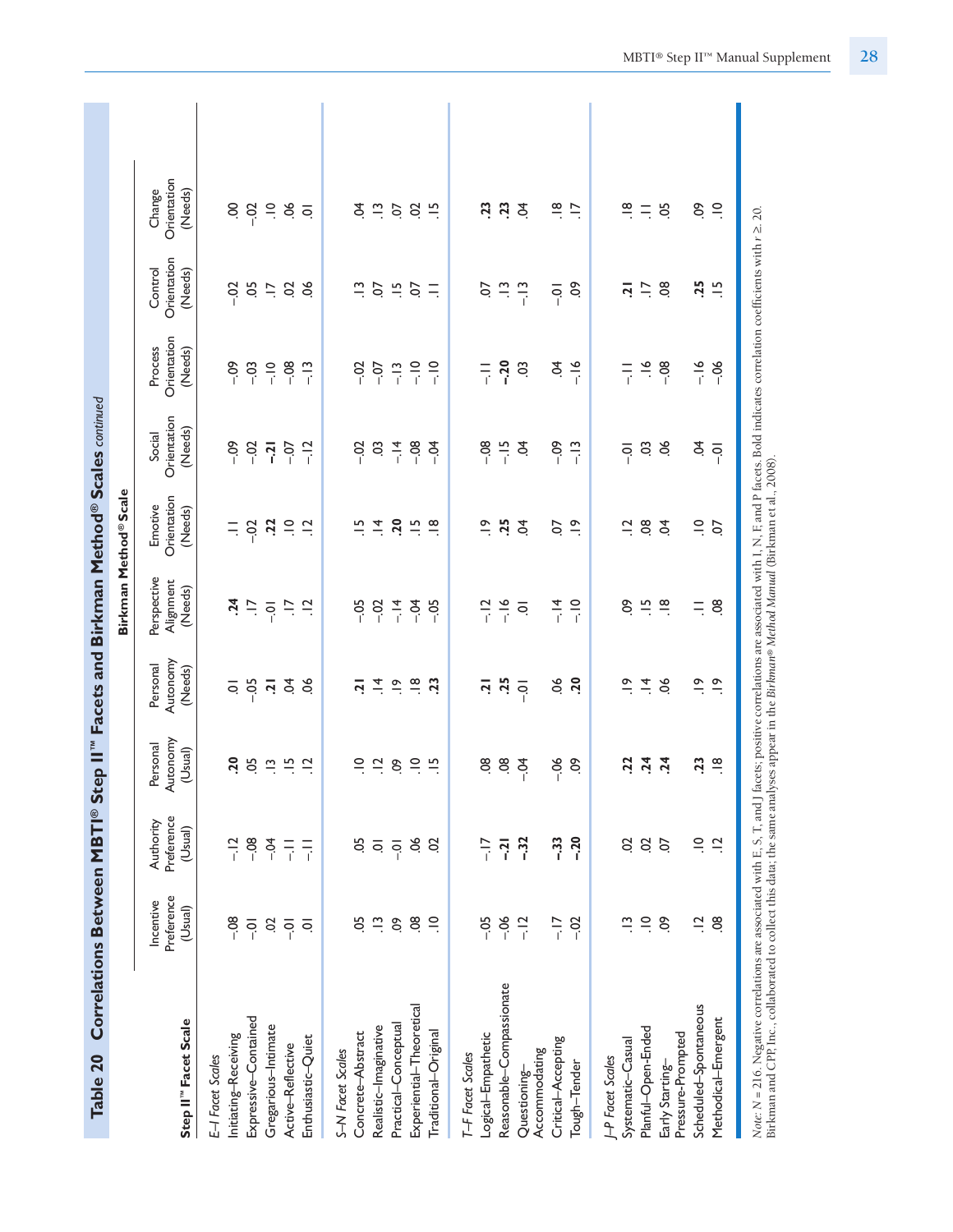| Table 20                             |                                   |                                  |                                  | Correlations Between MBTI® Step II" Facets and Birkman Method® Scales continued |                       |                                    |                                                                                                                                                                                                       |
|--------------------------------------|-----------------------------------|----------------------------------|----------------------------------|---------------------------------------------------------------------------------|-----------------------|------------------------------------|-------------------------------------------------------------------------------------------------------------------------------------------------------------------------------------------------------|
|                                      |                                   |                                  |                                  | Birkman Method <sup>®</sup> Scale                                               |                       |                                    |                                                                                                                                                                                                       |
| Step II" Facet Scale                 | Preference<br>(Needs)<br>Activity | Preference<br>Empathy<br>(Needs) | Preference<br>Thought<br>(Needs) | Communication Interaction<br>Preference<br>(Needs)                              | Preference<br>(Needs) | Preference<br>Incentive<br>(Needs) | Preference<br>Authority<br>(Needs)                                                                                                                                                                    |
| E-I Facet Scales                     |                                   |                                  |                                  |                                                                                 |                       |                                    |                                                                                                                                                                                                       |
| Initiating-Receiving                 | $\frac{-}{4}$                     | ငံ                               | S.                               | Ş                                                                               | $-12$                 | $\overline{8}$                     | $\frac{1}{i}$                                                                                                                                                                                         |
| Expressive-Contained                 | $-03$                             | $-06$                            |                                  | $-02$                                                                           | $-0.5$                | $\equiv$                           | $-5$                                                                                                                                                                                                  |
| Gregarious-Intimate                  | $\frac{8}{1}$                     | $\overline{5}$                   | $8 = 58$                         | $\vec{a}$                                                                       | $-23$                 | $\overline{z}$                     |                                                                                                                                                                                                       |
| Active-Reflective                    | $-0.7$                            | $\overline{a}$                   |                                  | $\overline{\circ}$                                                              | 듶                     | So                                 | $80 - 05$                                                                                                                                                                                             |
| Enthusiastic-Quiet                   | $-13$                             | $\frac{1}{2}$                    |                                  | 5O                                                                              | $-15$                 | $\tilde{=}$                        | $-04$                                                                                                                                                                                                 |
| S-N Facet Scales                     |                                   |                                  |                                  |                                                                                 |                       |                                    |                                                                                                                                                                                                       |
| Concrete-Abstract                    | $\overline{Q}$                    | $\frac{\infty}{\cdot}$           | $\leq$                           | S.                                                                              | S.                    | δo                                 | $\Xi$                                                                                                                                                                                                 |
| Realistic-Imaginative                | $-06$                             | $\frac{15}{1}$                   | $\vec{=}$                        | .05                                                                             | $\overline{0}$        | 05                                 | S.                                                                                                                                                                                                    |
| Practical-Conceptual                 | $-12$                             | F.                               | $\overline{2}$                   | $\leq$ $=$                                                                      | $-0.09$               | $\overline{a}$                     | $\overline{6}$                                                                                                                                                                                        |
| Experiential-Theoretical             | $-0.3$                            | $\ddot{=}$                       | $\frac{15}{2}$                   |                                                                                 | $-03$                 | $\infty$                           | 50                                                                                                                                                                                                    |
| Traditional-Original                 | $-06$                             | <b>PC</b>                        |                                  | $\frac{8}{2}$                                                                   | S                     | $\equiv$                           | S.                                                                                                                                                                                                    |
| T-F Facet Scales                     |                                   |                                  |                                  |                                                                                 |                       |                                    |                                                                                                                                                                                                       |
| Logical-Empathetic                   | $-16$                             | $\frac{\infty}{\cdot}$           | $\tilde{\Xi}$                    | $\Xi$                                                                           | $-03$                 | 80                                 | Ş                                                                                                                                                                                                     |
| Reasonable-Compassionate             | $-24$                             | 22                               | $\frac{10}{10}$                  | $\frac{\infty}{\cdot}$                                                          | $-08$                 | $\vec{a}$                          | CO.                                                                                                                                                                                                   |
| Questioning-                         | $-0$                              | S                                | $\overline{Q}$                   | $\overline{Q}$                                                                  | ð.                    | $-08$                              | $-13$                                                                                                                                                                                                 |
| Critical-Accepting<br>Accommodating  | $\frac{1}{1}$                     | Ş                                | \$                               | $\overline{8}$                                                                  | $-0.8$                | $\overline{O}$ .                   | $\overline{q}$                                                                                                                                                                                        |
| Tough-Tender                         | $\frac{8}{1}$                     | $\frac{\infty}{\cdot}$           | $\delta$                         | $\ddot{=}$                                                                      | $-06$                 | ð.                                 | $\equiv$                                                                                                                                                                                              |
| <b>P</b> Facet Scales                |                                   |                                  |                                  |                                                                                 |                       |                                    |                                                                                                                                                                                                       |
| Systematic-Casual                    | $\frac{1}{1}$                     | $\tilde{\mathbf{u}}$             | 5Ö                               | S.                                                                              | Ş.                    | $\tilde{=}$                        |                                                                                                                                                                                                       |
| Planful-Open-Ended                   | $-0.7$                            | $\overline{0}$                   | $\dot{q}$ $\dot{q}$              | $\overline{Q}$                                                                  | 80                    | $\frac{8}{1}$                      | $\frac{6}{1}$ $\frac{1}{2}$                                                                                                                                                                           |
| Pressure-Prompted<br>Early Starting- | $\overline{0}$                    | $\frac{1}{2}$                    |                                  |                                                                                 |                       | 05                                 | SO.                                                                                                                                                                                                   |
| Scheduled-Spontaneous                | $-03$                             | $\frac{6}{1}$                    | $-03$                            | S                                                                               | S.                    | $\ddot{5}$                         | $\overline{a}$                                                                                                                                                                                        |
| Methodical-Emergent                  | $\overline{Q}$                    | $\equiv$                         | ਼                                | $\tilde{S}$                                                                     | $\overline{Q}$        | $\vec{=}$                          | $\equiv$                                                                                                                                                                                              |
|                                      |                                   |                                  |                                  |                                                                                 |                       |                                    | Note: N = 216. Negative correlations are associated with E, S, T, and J facets; positive correlations are associated with I, N, F, and P facets. Bold indicates correlation coefficients with r ≥.20. |

Birkman and CPP, Inc., collaborated to collect this data; the same analyses appear in the Birkman® Method Manual (Birkman et al., 2008). Birkman and CPP, Inc., collaborated to collect this data; the same analyses appear in the *Birkman® Method Manual* (Birkman et al., 2008).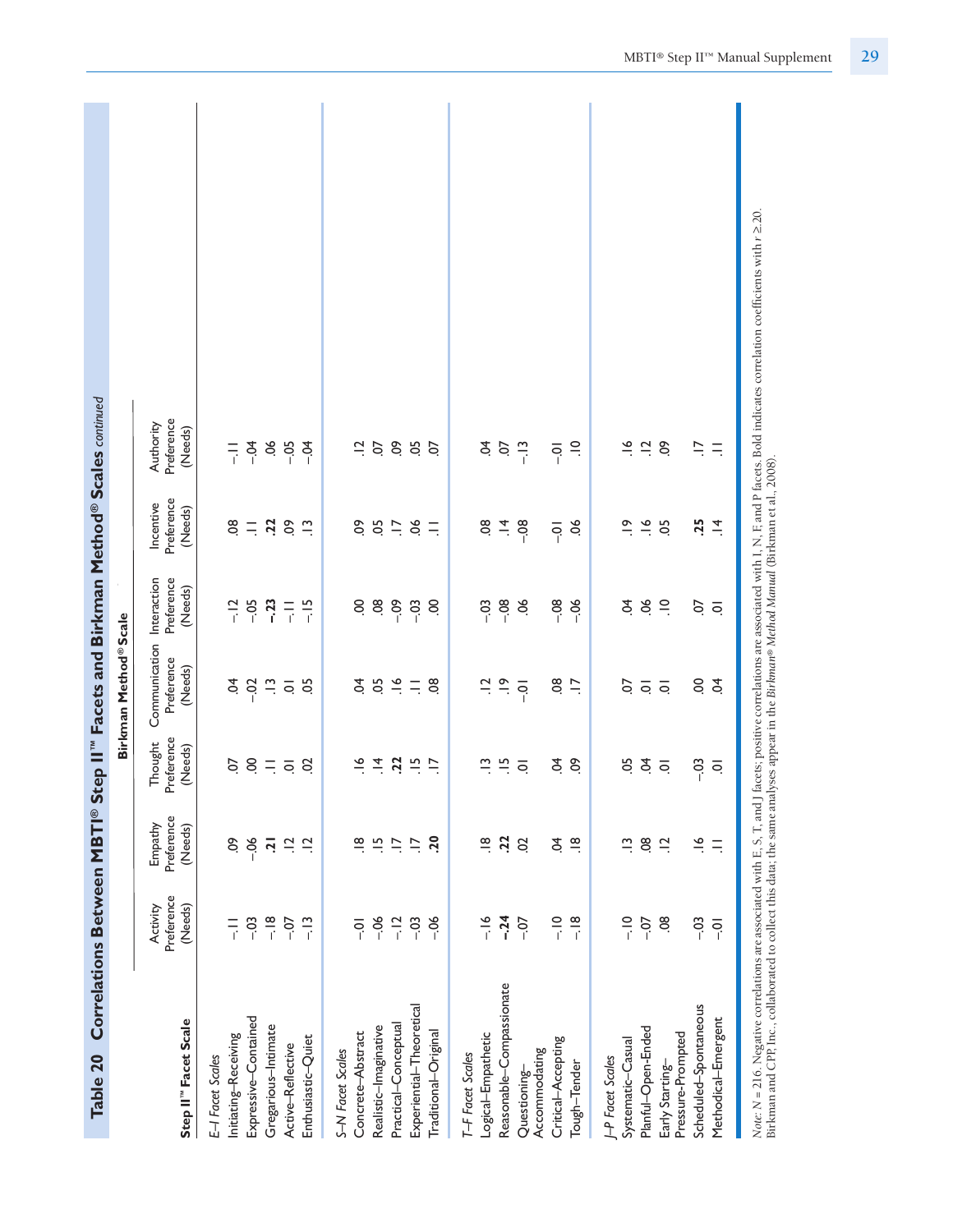large number of correlations, only some of the notable correlations for each set of facets are discussed here. The E–I facets in the direction of Extraversion are related to higher scores on Social Orientation (Usual), which measures the degree of social interaction sought by an individual; Change Orientation (Usual), which measures an individual's degree of restlessness; Activity Preference (Usual), which measures the degree to which action, quick thinking, and physical energy are preferred; and Interaction Preference (Usual), which measures the extent an individual desires to be talkative, enjoys group parties, and is approachable. The E–I facets in the direction of Intuition are related to higher scores on Communication Preference (Usual), which measures sensitivity, including shyness, ability to say no, getting feelings hurt, and embarrassment; and Personal Autonomy (Usual), which measures the degree to which an individual's pattern of responding to items is conventional or unconventional.

The S–N facets in the direction of Intuition are related to higher scores on Emotive Orientation (Usual and Needs), which measures an individual's favored rate of action, as well as the extent an individual expresses emotions and makes decisions; Empathy Preference (Usual and Needs), which measures an individual's comfort level with expressing emotions and involving feelings; Personal Autonomy (Needs); and Thought Preference (Needs), which measures the extent to which conclusions and decisions are approached, the concern for making correct decisions the first time, and consequences of decisions.

The T–F facets in the direction of Thinking are related to higher scores on Activity Preference (Needs); Control Orientation (Usual), which measures the extent an individual approaches others; and Authority Preference (Usual), which measures how much an individual desires to persuade others, speak out, and openly express opinions. The T–F facets in the direction of Feeling are related to higher scores on Communication Preference (Usual); Emotive Orientation (Needs); and Change Orientation (Needs).

The J–P facets in the direction of Judging are related to higher scores on Process Orientation (Usual), which measures the degree an individual wants accuracy, to give or receive clear directions, use systems, finish tasks, and work with details; and Activity Preference (Usual). The J–P facets in the direction of Perceiving are related to higher scores on Emotive Orientation (Usual); Empathy Preference (Usual); Thought Preference (Usual); Personal Autonomy (Usual); and Control Orientation (Needs).

*Benchmarks®* Historically, the MBTI Step II assessment was used as part of the Leadership Development Program (LDP) of the Center for Creative Leadership (CCL). The LDP program is one of CCL's most successful public training programs. The MBTI Step II assessment, along with a variety of other assessments of personality and behavior, was used to paint an extensive profile of the LDP participants, and detailed feedback was provided to the participants in the program. In addition to personality assessments, participants completed a 360-degree, or multisource, rating instrument—CCL's *Benchmarks*—as part of their feedback profile. *Benchmarks* measures sixteen skills and perspectives that are critical for success: Resourcefulness, Doing Whatever It Takes, Being a Quick Study, Decisiveness, Leading Employees, Confronting Problem Employees, Participative Management, Change Management, Building and Mending Relationships, Compassion and Sensitivity, Straightforwardness and Composure, Balance Between Personal Life and Work, Self-Awareness, Putting People at Ease, Differences Matter, and Career Management. It also measures five potential career derailers: Problems with Interpersonal Relationships, Difficulty Building and Leading a Team, Difficulty Changing or Adapting, Failure to Meet Business Objectives, and Too Narrow Functional Orientation (CCL, 2004).

An anonymous sample of LDP participants who completed the MBTI Step II and *Benchmarks* assessments was obtained from CCL. For each individual, ratings across groups (bosses, superiors, peers, self, and direct reports) were averaged for each of the *Benchmarks* scales and then correlated with the MBTI Step II facets. The results are presented in tables 21–25.

Although most of the correlations are low, there are a few of note. For example, the E–I facets in the direction of Extraversion are related to higher boss and superior ratings on Putting People at Ease and to higher self-ratings on several scales, including Resourcefulness, Doing Whatever It Takes, Decisiveness, and Leading Employees. The E–I facets in the direction of Introversion are related to higher self-ratings on Difficulty Building and Leading a Team. The S–N facets in the direction of Intuition are related to higher self-ratings on Doing Whatever It Takes and Being a Quick Study. The T–F facets in the direction of Feeling are related to higher boss, superior, and self-ratings on Compassion and Sensitivity and Putting People at Ease; and, in the direction of Thinking, to higher self-ratings on Decisiveness and Problems with Interpersonal Relationships. The J–P facets Systematic–Casual, Methodical–Emergent, and Early Starting– Pressure-Prompted, in the direction of Judging, are related to higher self-ratings on Confronting Problem Employees; Systematic–Casual, in the direction of Feeling, is related to higher self-ratings on Putting People at Ease.

The low correlations do not indicate a lack of validity. Instead, the pattern of relationships suggests that the MBTI Step II assessment demonstrates construct validity by relating to areas of *Benchmarks* scales in a manner that is consistent with what is being measured. Keep in mind that self-ratings and the ratings of others on a 360-degree assessment are influenced by a myriad of factors outside of personality, which accounts for the low correlations.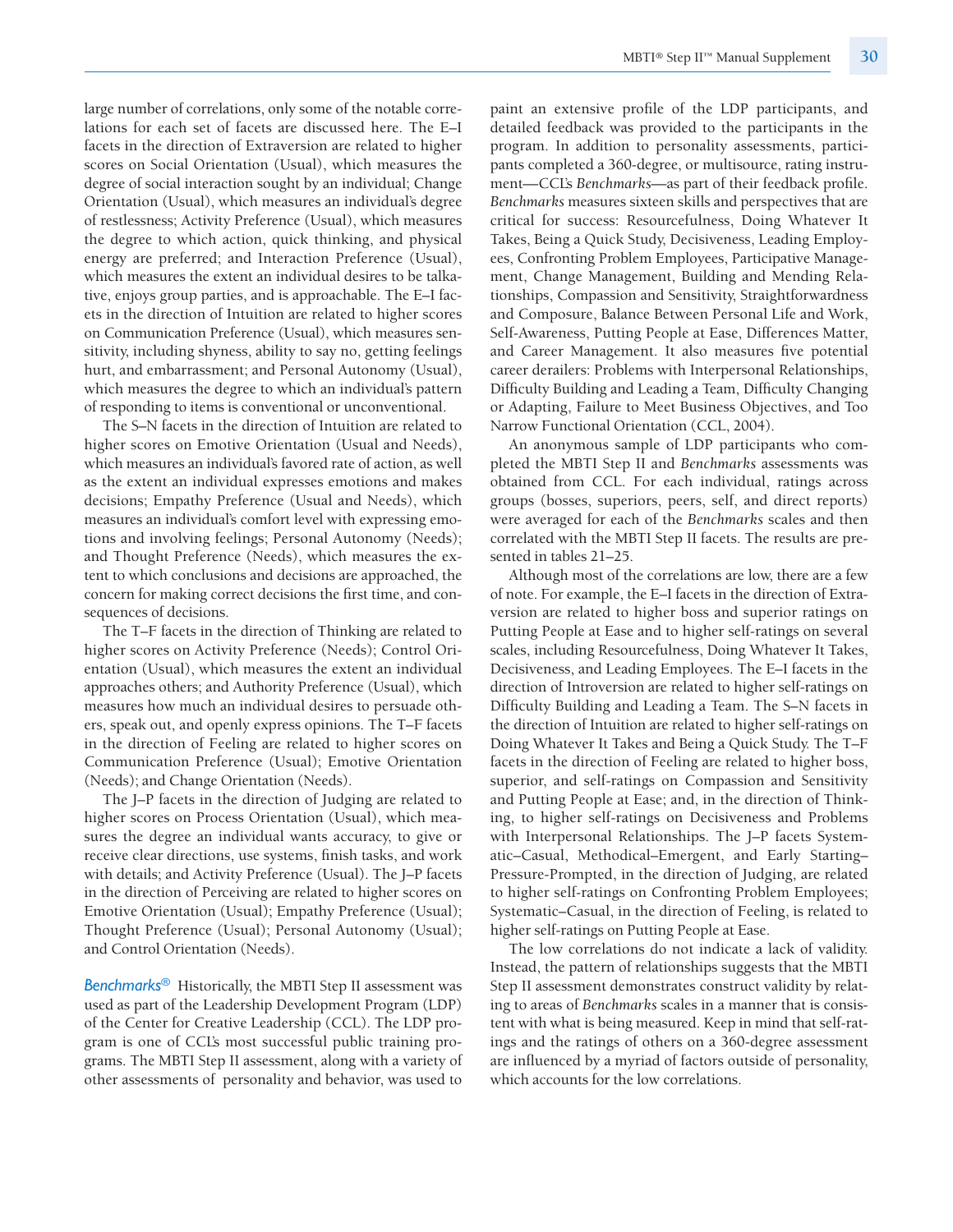| Table 21                             |                         |                               |                           |                   |                      | Correlations Between MBTI® Step II" Facets and Average Boss Ratings on Benchmarks® Scales |                                                                                                                      |                                              |                                                       |                                                 |                                                   |
|--------------------------------------|-------------------------|-------------------------------|---------------------------|-------------------|----------------------|-------------------------------------------------------------------------------------------|----------------------------------------------------------------------------------------------------------------------|----------------------------------------------|-------------------------------------------------------|-------------------------------------------------|---------------------------------------------------|
|                                      |                         |                               |                           |                   |                      | Benchmarks® Scale                                                                         |                                                                                                                      |                                              |                                                       |                                                 |                                                   |
| Step II" Facet Scale                 | Resource-<br>fulness    | Whatever<br>It Takes<br>Doing | Being a<br>Quick<br>Study | Decisive-<br>ness | Employees<br>Leading | Confronting<br>Employees<br>Problem                                                       | Manage-<br>Partici-<br>pative<br>ment                                                                                | Manage-<br>Change<br>ment                    | Relation-<br>Mending<br><b>Building</b><br>ships<br>ళ | passion<br>Com-<br>Sensi-<br>tivity<br>$\infty$ | forward-<br>Straight-<br>posure<br>ness &<br>Com- |
| E-I Facet Scales                     |                         |                               |                           |                   |                      |                                                                                           |                                                                                                                      |                                              |                                                       |                                                 |                                                   |
| Initiating-Receiving                 | S                       | $-0.5$                        | $5\overline{5}$           | $-0.2$            | $-0.2$               | $-0$                                                                                      |                                                                                                                      | S.                                           |                                                       | Sö-                                             |                                                   |
| Expressive-Contained                 | $\overline{5}$          | $-03$                         |                           | S.                | $-03$                | $\overline{Q}$                                                                            |                                                                                                                      | $\overline{\circ}$                           |                                                       | $-0.5$                                          |                                                   |
| Gregarious-Intimate                  | $\overline{\mathsf{o}}$ | $-03$                         | Š.                        | $-0.02$           | $-02$                | $\ddot{\circ}$                                                                            |                                                                                                                      | $-02$                                        |                                                       | $-03$                                           |                                                   |
| Active-Reflective                    | S<br>$\overline{c}$     | $-02$                         | 8                         | $-02$             | $\overline{Q}$       | $-02$                                                                                     | $\frac{1}{2}$ $\frac{1}{2}$ $\frac{1}{2}$ $\frac{1}{2}$ $\frac{1}{2}$ $\frac{1}{2}$ $\frac{1}{2}$                    | $6\overline{0}$                              | ㅎㅎㅎㅎ                                                  | $\frac{1}{2}$                                   | $5.59$ $\frac{1}{2}$ $\frac{1}{2}$ $\frac{1}{2}$  |
| Enthusiastic-Quiet                   |                         | $-54$                         | \$                        | $\overline{Q}$    |                      | S                                                                                         |                                                                                                                      |                                              |                                                       |                                                 |                                                   |
| S-N Facet Scales                     |                         |                               |                           |                   |                      |                                                                                           |                                                                                                                      |                                              |                                                       |                                                 |                                                   |
| Concrete-Abstract                    | S                       | S.                            | S                         | $rac{1}{2}$       | 8588                 | $-0.5$                                                                                    | $\overline{5}$ , $\overline{6}$ , $\overline{6}$ , $\overline{6}$ , $\overline{6}$ , $\overline{6}$ , $\overline{1}$ |                                              | $rac{3}{1}$ $rac{5}{1}$                               | s z s s s s                                     |                                                   |
| Realistic-Imaginative                | $\overline{\mathsf{o}}$ | 50                            | 3933                      | $-23.5$           |                      | $-05$                                                                                     |                                                                                                                      | $\overline{5}$ $\overline{5}$ $\overline{5}$ |                                                       |                                                 |                                                   |
| Practical-Conceptual                 | S                       | S                             |                           |                   |                      | $-05$                                                                                     |                                                                                                                      |                                              | 38.8                                                  |                                                 |                                                   |
| Experiential-Theoretical             | S                       | S.                            |                           | $-0.4$            |                      | $-54$                                                                                     |                                                                                                                      | S.                                           |                                                       |                                                 |                                                   |
| Traditional-Original                 | $-02$                   | £,                            |                           | $-03$             |                      | $-0.5$                                                                                    |                                                                                                                      | - ၁                                          |                                                       |                                                 |                                                   |
| T-F Facet Scales                     |                         |                               |                           |                   |                      |                                                                                           |                                                                                                                      |                                              |                                                       |                                                 |                                                   |
| Logical-Empathetic                   | $-03$                   | $-5$                          | $-12$                     | $-0.6$            | $\overline{Q}$       | $-03$                                                                                     | 5o                                                                                                                   | S                                            | $\tilde{q}$                                           |                                                 | $-5$                                              |
| Reasonable-Compassionate             | $\overline{q}$          | $-05$                         | $-0.8$                    | $-06$             | $\overline{a}$       | $-02$                                                                                     | $\overline{0}$                                                                                                       | $\overline{5}$                               | 88                                                    | $= 48$                                          | 8 g                                               |
| Questioning-                         | S                       | $-03$                         | $-06$                     | S                 |                      | S                                                                                         | 5g                                                                                                                   | S                                            |                                                       |                                                 |                                                   |
| Critical-Accepting<br>Accommodating  | $\overline{Q}$          | $-0.5$                        | $-0.09$                   | $-0.5$            |                      | $\overline{0}$ .                                                                          |                                                                                                                      | SÖ                                           |                                                       |                                                 |                                                   |
| Tough-Tender                         | $-02$                   | $-0$                          | $-0$                      | $-08$             | S S                  | $-54$                                                                                     | <b>e</b> es                                                                                                          | S.                                           | 8.8                                                   | $\frac{m}{2}$ $\frac{m}{2}$                     | <b>S</b> S                                        |
| J-P Facet Scales                     |                         |                               |                           |                   |                      |                                                                                           |                                                                                                                      |                                              |                                                       |                                                 |                                                   |
| Systematic-Casual                    | $-0.5$                  | $-06$                         | $-06$                     | $-0$              | $-0.3$               | $-08$                                                                                     | $\overline{q}$                                                                                                       | $-5$                                         | S.                                                    | So                                              | $\overline{5}$ .                                  |
| Planful-Open-Ended                   | $-03$                   | $-5$                          | $-0.02$                   | $-0.4$            | $-0.5$               | $-0$                                                                                      | $\frac{1}{2}$ $\frac{1}{2}$                                                                                          | $-32$                                        | $-02$                                                 | $-02$                                           | $\frac{5}{1}$                                     |
| Pressure-Prompted<br>Early Starting- | S                       | $\overline{\circ}$            | $\overline{\mathsf{o}}$   | $-02$             | $-03$                | $-0.5$                                                                                    |                                                                                                                      |                                              | $-02$                                                 | $-03$                                           |                                                   |
| Scheduled-Spontaneous                | $-03$                   | $-03$                         | $-0.2$                    | $-0.5$            | $-0.5$               | $-0$                                                                                      | $-0.5$                                                                                                               | $-0.5$                                       | $-0.4$                                                | $-02$                                           | $-0.5$                                            |
| Methodical-Emergent                  | $-03$                   | $-5$                          | $-0.02$                   | $-5$              | $-5$                 | $-05$                                                                                     | $-5$                                                                                                                 | $-0.5$                                       | $\overline{Q}$                                        | $-02$                                           | $-5$                                              |
|                                      |                         |                               |                           |                   |                      |                                                                                           |                                                                                                                      |                                              |                                                       |                                                 |                                                   |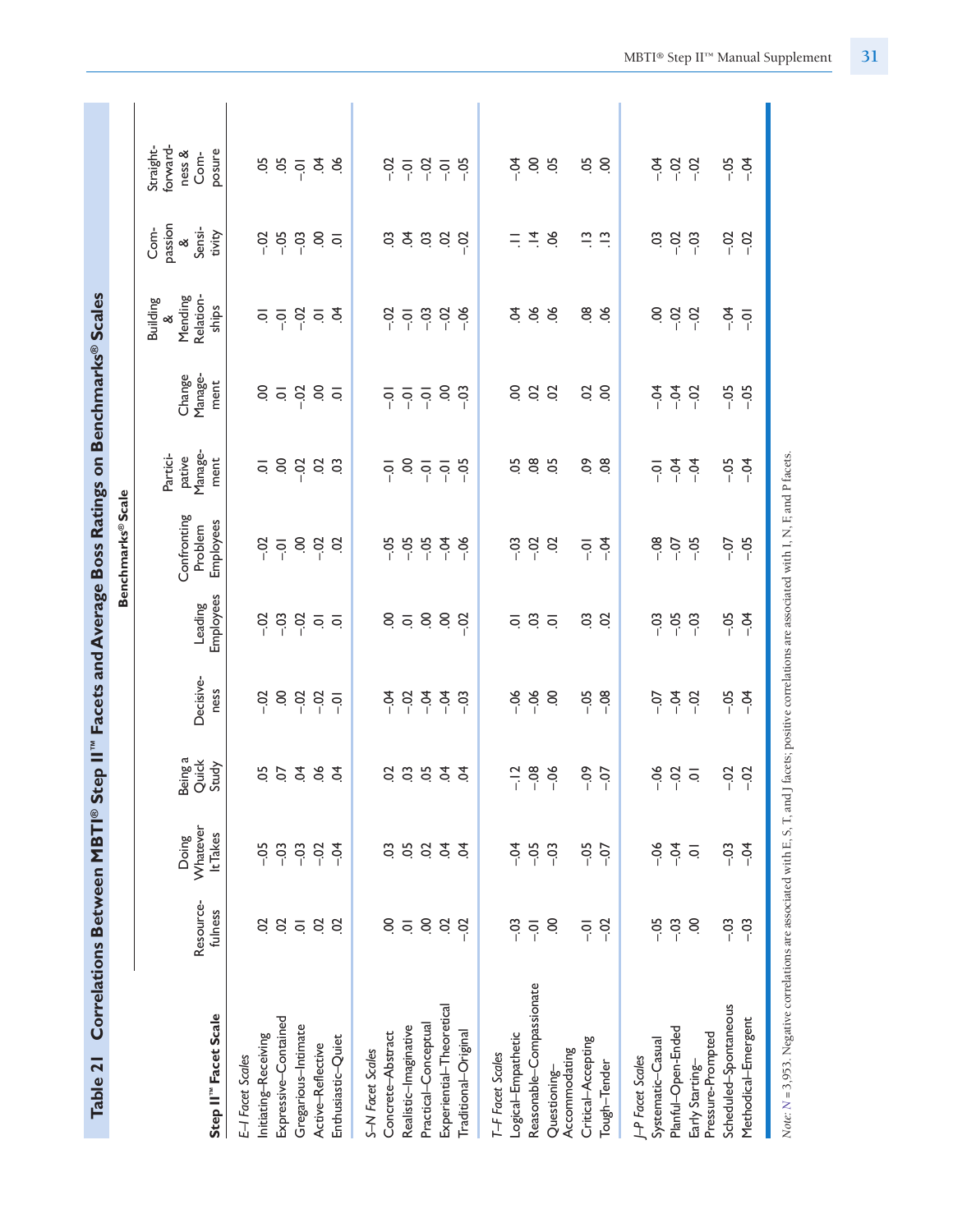| Table 21                                                                                                                                            | Correlations Between MBTI® Step II"                            |                                                          |                                                                                     |                                                     |                                             | Facets and Average Boss Ratings on Benchmarks® Scales continued |                                                                                 |                                                  |                                                     |                                                                     |  |
|-----------------------------------------------------------------------------------------------------------------------------------------------------|----------------------------------------------------------------|----------------------------------------------------------|-------------------------------------------------------------------------------------|-----------------------------------------------------|---------------------------------------------|-----------------------------------------------------------------|---------------------------------------------------------------------------------|--------------------------------------------------|-----------------------------------------------------|---------------------------------------------------------------------|--|
|                                                                                                                                                     |                                                                |                                                          |                                                                                     |                                                     |                                             | Benchmarks® Scale                                               |                                                                                 |                                                  |                                                     |                                                                     |  |
| Step II" Facet Scale                                                                                                                                | <b>Between</b><br>Personal<br><b>Balance</b><br>Life &<br>Work | Aware-<br>Self-<br>ness                                  | Putting<br>People<br>at Ease                                                        | Differ-<br>Matter<br>ences                          | Manage-<br>Career<br>ment                   | with Inter-<br>Problems<br>Relation-<br>personal<br>ships       | & Leading<br>Difficulty<br><b>Building</b><br>a Team                            | Changing<br>Adapting<br>Difficulty<br>ð          | Objectives<br>Failure to<br><b>Business</b><br>Meet | Functional<br>Narrow<br>Orien-<br>tation<br>$\overline{\mathsf{p}}$ |  |
| Expressive-Contained<br>Gregarious-Intimate<br>Initiating-Receiving<br>E-I Facet Scales                                                             | $-0.2$<br>$-02$<br>$-0.5$                                      | $\mathbf{S}$<br>S.<br>S                                  | $-15$<br>$-14$<br>同子                                                                | S.<br>$8\overline{0}$                               | $-06$<br>$-06$<br>$-0$                      | $-0.4$<br>$\overline{5}$<br>$\overline{Q}$                      | Ś.<br>Ś.<br>S                                                                   | S.<br>S.<br>$\rm _{0}$                           | $-06$<br>$-0.5$<br>$-03$                            | $-5$<br>$-02$<br>$\overline{\circ}$                                 |  |
| Enthusiastic-Quiet<br>Active-Reflective                                                                                                             | $-0$<br>$\overline{Q}$                                         | $\dot{q}$<br>S.                                          | $-0.9$<br>듶                                                                         | S<br>$\ddot{\circ}$                                 | $-0.2$<br>$-03$                             | $-03$<br>$-5$                                                   | S.<br>$\overline{Q}$                                                            | S<br>$\overline{Q}$                              | $-06$<br>$-06$                                      | $-02$<br>$\overline{Q}$                                             |  |
| Experiential-Theoretical<br>Practical-Conceptual<br>Realistic-Imaginative<br>Concrete-Abstract<br>Traditional-Original<br>S-N Facet Scales          | 5Ö<br>$\ddot{\mathrm{S}}$<br>S<br>S<br>$-02$                   | $-02$<br>$-03$<br>$-03$<br>$-02$<br>$-54$                | $\frac{1}{2}$ $\frac{1}{2}$ $\frac{1}{2}$ $\frac{1}{2}$ $\frac{1}{2}$ $\frac{1}{2}$ | 555<br>ă,<br>S.                                     | <u>s s s s s</u>                            | 3888<br>C <sub>3</sub>                                          | S<br>$\overline{Q}$ $\overline{Q}$ $\overline{Q}$ $\overline{Q}$ $\overline{Q}$ | 3338<br>S.                                       | 66<br>5 5 5<br>ίó.                                  | 3888<br>S                                                           |  |
| Reasonable-Compassionate<br>Logical-Empathetic<br>Critical-Accepting<br>Accommodating<br>T-F Facet Scales<br>Tough-Tender<br>Questioning-           | S.<br>δ,<br>Ś.<br>S.<br>3                                      | S<br>\$<br>S<br>$\overline{\circ}$<br>$\overline{\circ}$ | $\tilde{=}$<br>$\Xi$<br>$\frac{8}{2}$<br>$\vec{=}$<br>Ξ                             | C <sub>O</sub><br>CO.<br>$\ddot{\circ}$<br>08<br>S. | 50<br>ತ್ರೆ<br>$\ddot{\circ}$<br>\$<br>\$    | $-09$<br>$-09$<br>$-0.5$<br>$-0$<br>$\frac{1}{1}$               | $-0.4$<br>$-06$<br>$-0.02$<br>$-02$<br>$-02$                                    | $-06$<br>S.<br>$-03$<br>$-0.5$<br>$\overline{Q}$ | S.<br>$-0.4$<br>Ś.<br>$-03$<br>S                    | \$<br>$\overline{5}$<br>S S<br>$\overline{Q}$                       |  |
| Scheduled-Spontaneous<br>Methodical-Emergent<br>Planful-Open-Ended<br>Pressure-Prompted<br>Systematic-Casual<br>J-P Facet Scales<br>Early Starting- | 5Ö<br>$-0$<br>$-02$<br>$-03$<br>$-02$                          | $-0$<br>$-5$<br>$-02$<br>$-03$<br>$-02$                  | δò<br>$\frac{5}{2}$<br>C.<br>\$                                                     | $-0.07 - 0.01$<br>$-0.02$<br>$-03$<br>ē             | $-06$<br>$-0.5$<br>$-03$<br>$-03$<br>$-0.3$ | $\overline{0}$<br>\$<br>S<br>$\ddot{\circ}$<br>$\overline{c}$   | $\dot{5}$<br>5.5<br>S<br>S                                                      | 05<br>8Ó<br>\$<br>$\ddot{\circ}$<br>S            | 80<br>8<br>ă,<br>Ο.<br>.05                          | <b>ន</b> ុំ<br>66<br>S.<br>C <sub>3</sub>                           |  |
| Nate: N = 3,953. Negative correlations are associated with E, S, T, and J facets; positive correlations are associated with I, N, F, and P facets.  |                                                                |                                                          |                                                                                     |                                                     |                                             |                                                                 |                                                                                 |                                                  |                                                     |                                                                     |  |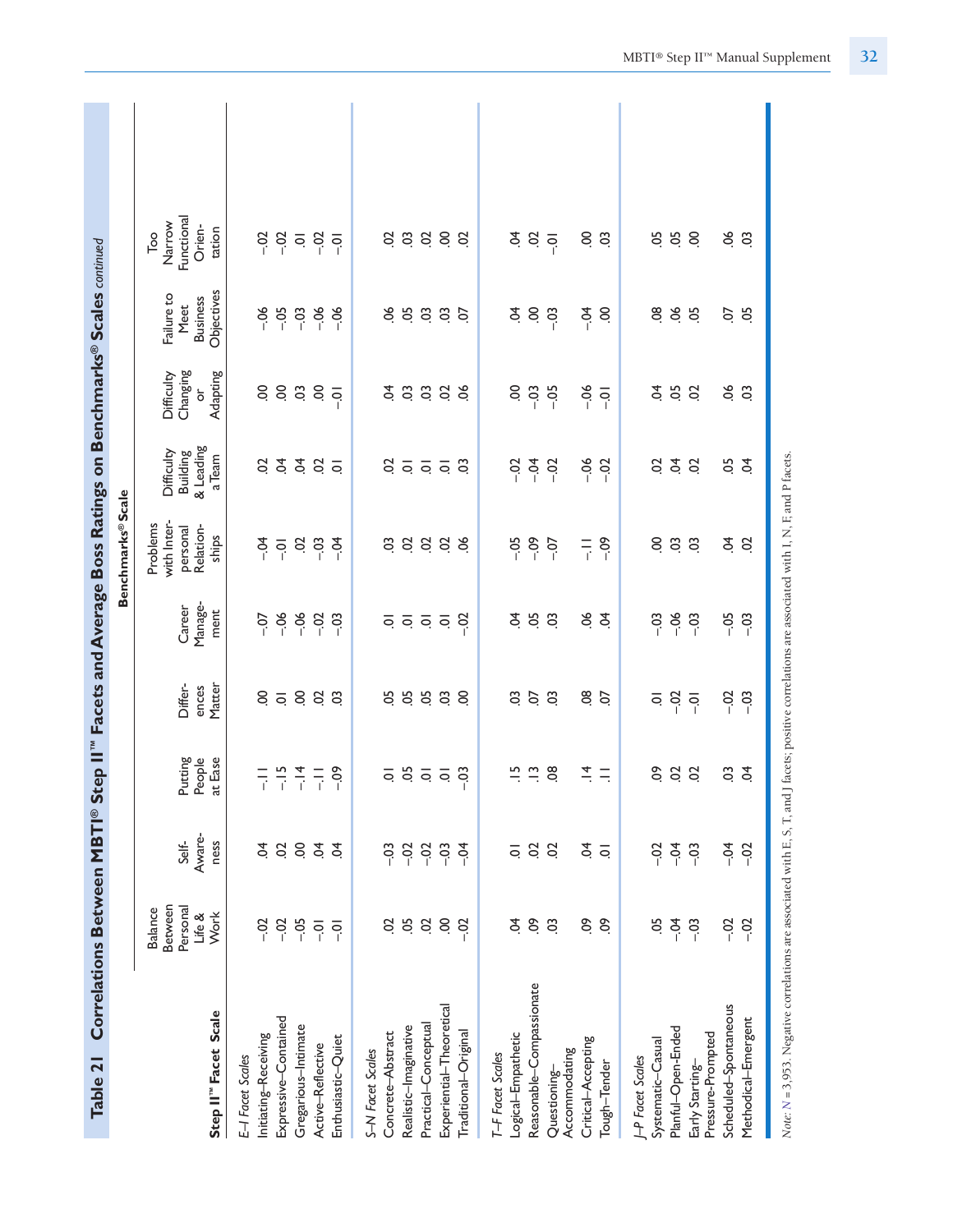| Table 22                             |                              |                               |                           |                   |                                                                                                                      | Correlations Between MBTI® Step II" Facets and Average Superior Ratings on Benchmarks® Scales |                                                                                                                 |                                           |                                              |                                                 |                                                                       |
|--------------------------------------|------------------------------|-------------------------------|---------------------------|-------------------|----------------------------------------------------------------------------------------------------------------------|-----------------------------------------------------------------------------------------------|-----------------------------------------------------------------------------------------------------------------|-------------------------------------------|----------------------------------------------|-------------------------------------------------|-----------------------------------------------------------------------|
|                                      |                              |                               |                           |                   |                                                                                                                      | <b>Benchmarks®Scale</b>                                                                       |                                                                                                                 |                                           |                                              |                                                 |                                                                       |
| Step II" Facet Scale                 | Resource-<br>fulness         | Whatever<br>It Takes<br>Doing | Being a<br>Quick<br>Study | Decisive-<br>ness | Employees<br>Leading                                                                                                 | Confronting<br>Employees<br>Problem                                                           | Manage-<br>Partici-<br>pative<br>ment                                                                           | Manage-<br>Change<br>ment                 | Relation-<br>Mending<br><b>Building</b><br>ళ | passion<br>Com-<br>Sensi-<br>tivity<br>$\infty$ | forward-<br>Straight-<br>ness &<br>Com-                               |
| E-I Facet Scales                     |                              |                               |                           |                   |                                                                                                                      |                                                                                               |                                                                                                                 |                                           | ships                                        |                                                 | posure                                                                |
| Initiating-Receiving                 | Sc−                          | $-0$                          | S.                        | $-06$             | 후                                                                                                                    | $-0.2$                                                                                        |                                                                                                                 | $-03$                                     | $\overline{S}$                               | $-03$                                           | S.                                                                    |
| Expressive-Contained                 | $\overline{Q}$               | $-0$                          | S.                        | $-0.4$            | $-03$                                                                                                                | $-54$                                                                                         | $\frac{1}{2}$ $\frac{1}{2}$ $\frac{1}{2}$ $\frac{1}{2}$ $\frac{1}{2}$ $\frac{1}{2}$ $\frac{1}{2}$ $\frac{1}{2}$ | $-02$                                     | $-02$                                        | $\overline{a}$                                  |                                                                       |
| Gregarious-Intimate                  | $\bar{\circ}$                | $-04$                         | S.                        | $-0.3$            |                                                                                                                      | $-02$                                                                                         |                                                                                                                 | $\overline{Q}$                            | $-02$                                        |                                                 | 3508                                                                  |
| Active-Reflective                    | $\overline{\mathsf{O}}$      | $-04$                         | Š                         | $-0.4$            | $\frac{1}{2}$ or $\frac{1}{2}$                                                                                       |                                                                                               |                                                                                                                 |                                           |                                              | $S \subseteq S$                                 |                                                                       |
| Enthusiastic-Quiet                   | C <sub>3</sub>               | $-54$                         | $\mathbf{c}$              | $-54$             |                                                                                                                      | $\frac{1}{2}$                                                                                 |                                                                                                                 | $\frac{1}{2}$                             | S S                                          |                                                 |                                                                       |
| S-N Facet Scales                     |                              |                               |                           |                   |                                                                                                                      |                                                                                               |                                                                                                                 |                                           |                                              |                                                 |                                                                       |
| Concrete-Abstract                    | $\overline{Q}$               | S.                            | S.                        | $-0.3$            |                                                                                                                      | $-5$                                                                                          |                                                                                                                 | $\overline{Q}$                            |                                              |                                                 |                                                                       |
| Realistic-Imaginative                | S.                           | S                             | 853                       | 384               | $\overline{q}$ , $\overline{q}$ , $\overline{q}$ , $\overline{q}$ , $\overline{q}$ , $\overline{q}$ , $\overline{q}$ | $-03$                                                                                         | $\frac{1}{2}$ $\frac{1}{2}$ $\frac{1}{2}$ $\frac{1}{2}$ $\frac{1}{2}$ $\frac{1}{2}$                             | $\frac{1}{2}$ $\frac{1}{2}$ $\frac{1}{2}$ | र् 8 व 8 है।<br>इ                            | 58385                                           | $\frac{3}{5}$ $\frac{3}{5}$ $\frac{3}{5}$ $\frac{3}{5}$ $\frac{3}{5}$ |
| Practical-Conceptual                 | $\ddot{\circ}$ $\dot{\circ}$ | 66                            |                           |                   |                                                                                                                      | $-03$                                                                                         |                                                                                                                 |                                           |                                              |                                                 |                                                                       |
| Experiential-Theoretical             |                              | 05                            |                           |                   |                                                                                                                      | $-03$                                                                                         |                                                                                                                 |                                           |                                              |                                                 |                                                                       |
| Traditional-Original                 | S.                           | ತ್ತ                           | $\frac{8}{2}$             | S                 |                                                                                                                      | $-06$                                                                                         |                                                                                                                 | $\overline{S}$                            |                                              |                                                 |                                                                       |
| T-F Facet Scales                     |                              |                               |                           |                   |                                                                                                                      |                                                                                               |                                                                                                                 |                                           |                                              |                                                 |                                                                       |
| Logical-Empathetic                   | $-5$                         | $-02$                         | $rac{1}{i}$               | $-03$             | $\overline{Q}$                                                                                                       | $-02$                                                                                         | 5g                                                                                                              | S                                         | 5O                                           | 80                                              | S                                                                     |
| Reasonable-Compassionate             | $-5$                         | $-03$                         | $\frac{1}{i}$             | $-0.5$            | $\tilde{q}$                                                                                                          | $-02$                                                                                         | 5C                                                                                                              | $\dot{q}$                                 | 6.8                                          | $\frac{1}{4}$ 9                                 | <b>3</b> 50                                                           |
| Questioning-                         | $-02$                        | $-03$                         | $-06$                     | $-03$             | $\overline{Q}$                                                                                                       | $\overline{\circ}$                                                                            | $\overline{0}$                                                                                                  | S                                         |                                              |                                                 |                                                                       |
| Critical-Accepting<br>Accommodating  | $-0.02$                      | $-03$                         | $-0.09$                   | $-06$             |                                                                                                                      | $\overline{Q}$                                                                                |                                                                                                                 | SÖ                                        |                                              | $\equiv$                                        |                                                                       |
| Tough-Tender                         | $-5$                         | $-06$                         | $\frac{1}{1}$             | $-0.09$           | $\overline{Q}$ $\overline{Q}$                                                                                        | $-05$                                                                                         | 5 S                                                                                                             | S.                                        | 5 g                                          | $\equiv$                                        | 2 g                                                                   |
| J-P Facet Scales                     |                              |                               |                           |                   |                                                                                                                      |                                                                                               |                                                                                                                 |                                           |                                              |                                                 |                                                                       |
| Systematic-Casual                    | $-0.5$                       | ₹<br>P                        | $-0.5$                    | $-5$              | $\overline{q}$                                                                                                       | $-0.5$                                                                                        |                                                                                                                 | $-03$                                     | $\overline{S}$                               | ē                                               | $-0.5$                                                                |
| Planful-Open-Ended                   | $-0.4$                       | $-03$                         | S.                        | $rac{1}{2}$ or    | $-06$                                                                                                                | $-06$                                                                                         | <u>ㅎ</u> ㅎ ㅎ<br>- .                                                                                             | $-0.5$                                    | $-0.5$                                       | $-06$                                           | $\begin{array}{c}\n5 \\ 7\n\end{array}$                               |
| Pressure-Prompted<br>Early Starting- | S                            | S                             | C <sub>3</sub>            |                   | $-02$                                                                                                                | $-03$                                                                                         |                                                                                                                 |                                           | $\overline{S}$                               | $-03$                                           | S                                                                     |
| Scheduled-Spontaneous                | $-0.5$                       | $-5$                          | $\overline{S}$            | $-0.4$            | $-0.5$                                                                                                               | $-0$                                                                                          | $-0.5$                                                                                                          | $-0.5$                                    | $-06$                                        | $-06$                                           | $-0$                                                                  |
| Methodical-Emergent                  | $-5$                         | $-02$                         | S                         | S                 | $-03$                                                                                                                | $-02$                                                                                         | $-02$                                                                                                           | $-02$                                     | $\overline{Q}$                               | $-02$                                           | $\overline{Q}$                                                        |
|                                      |                              |                               |                           |                   |                                                                                                                      |                                                                                               |                                                                                                                 |                                           |                                              |                                                 |                                                                       |

Note: N = 2,077. Negative correlations are associated with E, S, T, and J facets; positive correlations are associated with I, N, F, and P facets. *Note: N =* 2,077. Negative correlations are associated with E, S, T, and J facets; positive correlations are associated with I, N, F, and P facets*.*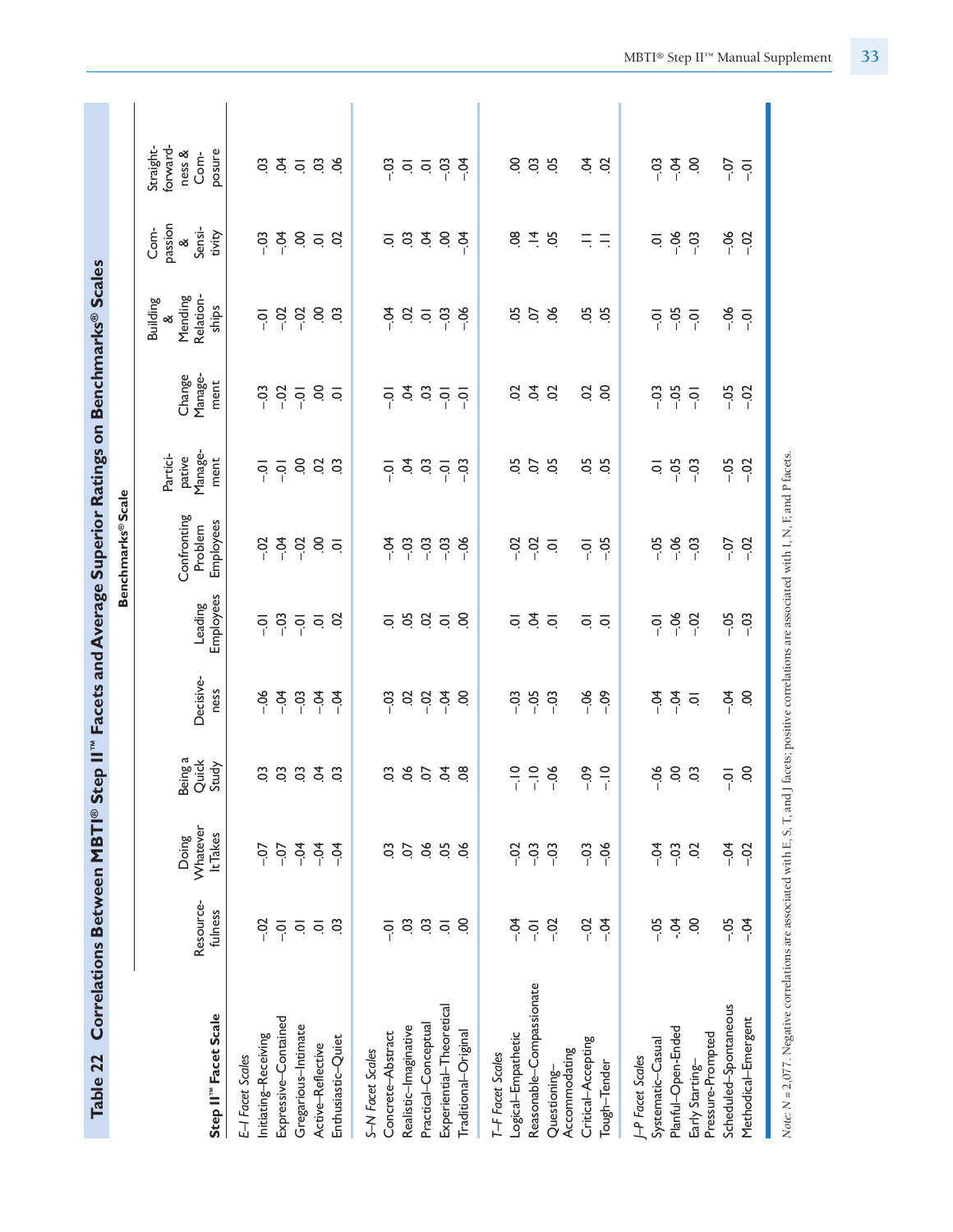| Correlations Between MBTI® Step II"<br><b>Table 22</b>                                                                                              |                                                         |                                                                        |                                                                                  |                                                                            |                                              |                                                                     |                                                      |                                                        | Facets and Average Superior Ratings on Benchmarks <sup>®</sup> Scales continued |                                                                              |  |
|-----------------------------------------------------------------------------------------------------------------------------------------------------|---------------------------------------------------------|------------------------------------------------------------------------|----------------------------------------------------------------------------------|----------------------------------------------------------------------------|----------------------------------------------|---------------------------------------------------------------------|------------------------------------------------------|--------------------------------------------------------|---------------------------------------------------------------------------------|------------------------------------------------------------------------------|--|
|                                                                                                                                                     |                                                         |                                                                        |                                                                                  |                                                                            |                                              | <b>Benchmarks®Scale</b>                                             |                                                      |                                                        |                                                                                 |                                                                              |  |
| Step II <sup>"</sup> Facet Scale                                                                                                                    | Between<br>Personal<br><b>Balance</b><br>Life &<br>Work | Aware-<br>Self-<br>ness                                                | People<br>Putting<br>at Ease                                                     | Matter<br>Differ-<br>ences                                                 | Manage-<br>Career<br>ment                    | with Inter-<br>Problems<br>Relation-<br>personal<br>ships           | & Leading<br>Difficulty<br><b>Building</b><br>a Team | Changing<br>Adapting<br>Difficulty<br>ŏ                | Objectives<br>Failure to<br><b>Business</b><br>Meet                             | Functional<br>Narrow<br>Orien-<br>tation<br>$\overline{\phantom{a}}^{\circ}$ |  |
| Expressive-Contained<br>Initiating-Receiving<br>E-I Facet Scales                                                                                    | $-0$<br>$-02$                                           | $-02$<br>ā                                                             | $-12$<br>$\frac{1}{\sqrt{2}}$                                                    | $\rm ^{\rm o}$<br>$\mathcal{S}$                                            | $-08$<br>$-0.08$                             | $-03$<br>$\overline{Q}$                                             | $\tilde{q}$<br>S                                     | 583                                                    | $-06$<br>$-0.02$                                                                | $\overline{\mathsf{o}}$<br>$\overline{S}$                                    |  |
| Gregarious-Intimate<br>Enthusiastic-Quiet<br>Active-Reflective                                                                                      | $-03$<br>$-03$<br>$\overline{Q}$                        | $\overline{c}$<br>$\overline{c}$<br>S.                                 | $-10$<br>$-08$<br>$\overline{a}$                                                 | $\overline{\circ}$<br>S<br>$\mathbf{S}$                                    | $-0.4$<br>$-0.5$<br>₹<br>P                   | S.<br>$-02$<br>$-0$                                                 | $\mathbf{S}$<br>$\overline{5}$<br>$-02$              | $\overline{5}$<br>$\overline{Q}$                       | $-03$<br>$-0.4$<br>$-0$                                                         | S.<br>S<br>$-03$                                                             |  |
| Experiential-Theoretical<br>Practical-Conceptual<br>Realistic-Imaginative<br>Traditional-Original<br>Concrete-Abstract<br>S-N Facet Scales          | S<br>$\overline{S}$<br>$\overline{c}$<br>S<br>$-54$     | Sc<br>$\ddot{\mathrm{S}}$<br>$-02$<br>$\overline{Q}$<br>$\overline{Q}$ | 889<br>$\overline{\circ}$<br>$-03$                                               | 5.58<br>$\mathcal{S}$<br>$\overline{\circ}$                                | ತ್ತೆ ತ್ರ ಪ್ರ<br>S<br>$\overline{\circ}$      | C <sub>3</sub><br>$\overline{Q}$ $\overline{Q}$ $\overline{Q}$<br>5 | 8558<br>S                                            | 8588<br>CO.                                            | C <sub>3</sub><br>S<br>$\overline{a}$ is<br>$\overline{5}$                      | S<br>$\frac{5}{1}$ 8<br>$\overline{Q}$<br>S                                  |  |
| Reasonable-Compassionate<br>Logical-Empathetic<br>Critical-Accepting<br>Accommodating<br>T-F Facet Scales<br>Tough-Tender<br>Questioning-           | $\overline{8}$<br>Ś.<br>S<br>S.<br>S.                   | ð.<br>5c<br>\$<br>CO.<br>C <sub>3</sub>                                | $\vec{=}$<br>$\frac{1}{2}$<br>$\Xi$<br>$\equiv$<br>$\equiv$                      | 66<br>δò<br>9O.<br>$\mathcal{S}$<br>$\frac{8}{2}$                          | $\infty$<br>$\ddot{\circ}$<br>\$<br>\$<br>S. | $\frac{1}{2}$<br>$-08$<br>$-08$<br>$-0$<br>$-5$                     | $-5$<br>$-0.5$<br>$-0.5$<br>$-02$<br>$-03$           | $-0.5$<br>$-05$<br>$-0.4$<br>$-06$<br>$-02$            | S.<br>$\overline{Q}$<br>$\overline{S}$<br>$\overline{S}$<br>ē                   | $-02$<br>$-0$<br>후호<br>$\overline{S}$                                        |  |
| Scheduled-Spontaneous<br>Methodical-Emergent<br>Planful-Open-Ended<br>Pressure-Prompted<br>Systematic-Casual<br>J-P Facet Scales<br>Early Starting- | S.<br>$-03$<br>$-03$<br>$-02$<br>S                      | $-5$<br>$-5$<br>$-02$<br>$\overline{0}$<br>$\overline{Q}$              | $\overline{0}$<br>Ś.<br>$\overline{Q}$<br>$\overline{O}$ .<br>$\overline{\circ}$ | $-0.4$<br>$-0.3$<br>$\overline{\circ}$<br>$\overline{Q}$<br>$\overline{Q}$ | S.<br>$-06$<br>S<br>$-0.5$<br>$\overline{Q}$ | Ś.<br>$-5$<br>S.<br>CO.<br>$-02$                                    | S.<br>5Ö<br>$\overline{5}$<br>S                      | 56<br>60<br>S.<br>$\overline{Q}$<br>$\overline{\circ}$ | 05<br>S<br>S.<br>S.<br>C <sub>3</sub>                                           | 5O<br>S<br>So<br>C <sub>3</sub><br>$-02$                                     |  |
| Note: N = 2,077. Negative correlations are associated with E, S, T, and J facets; positive correlations are associated with I, N, F, and P facets.  |                                                         |                                                                        |                                                                                  |                                                                            |                                              |                                                                     |                                                      |                                                        |                                                                                 |                                                                              |  |

MBTI® Step II™ Manual Supplement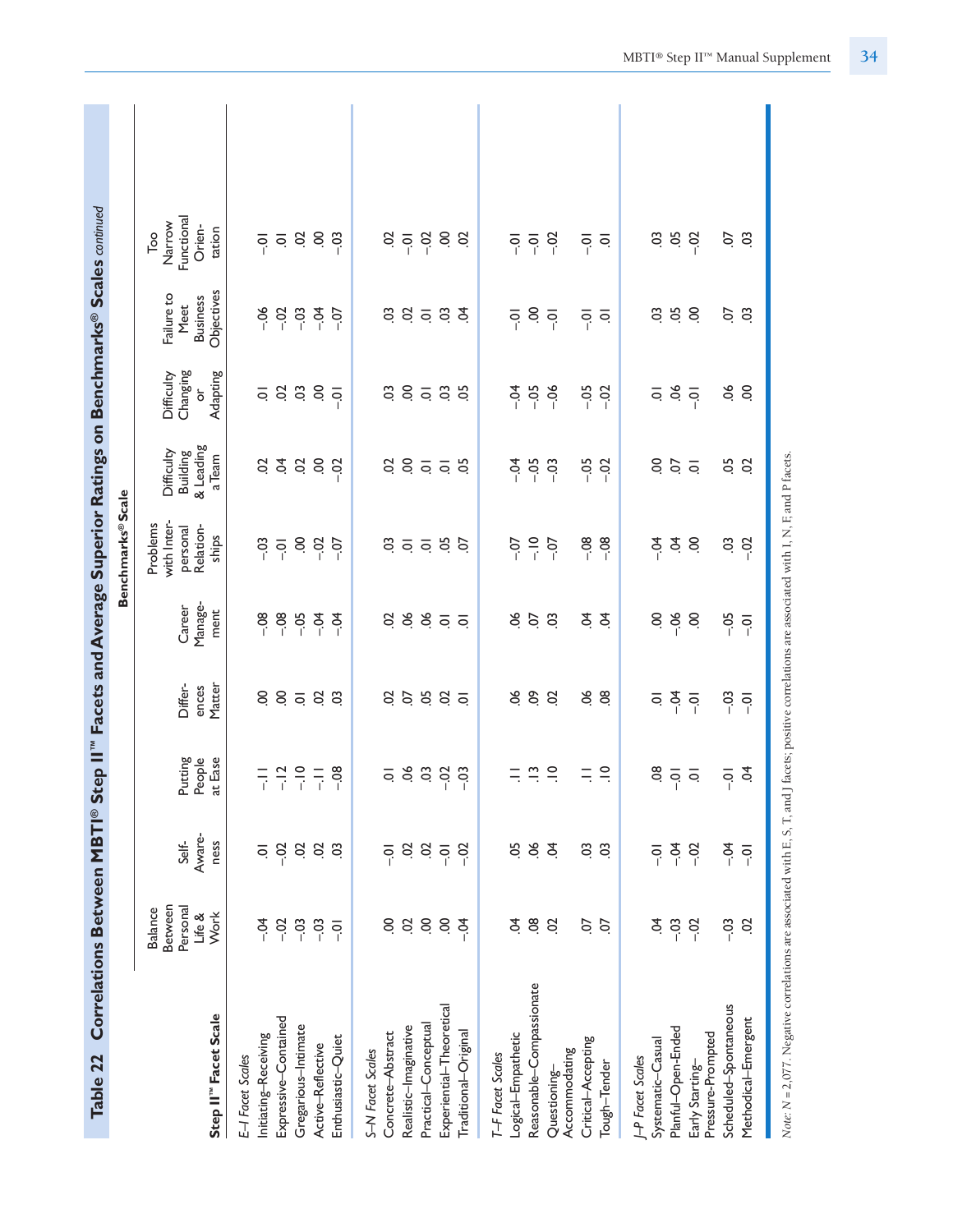| Table 23                                 |                         |                               |                           |                    |                      | Correlations Between MBTI® Step II" Facets and Average Peer Ratings on Benchmarks® Scales |                                                       |                           |                                                       |                                                 |                                                   |
|------------------------------------------|-------------------------|-------------------------------|---------------------------|--------------------|----------------------|-------------------------------------------------------------------------------------------|-------------------------------------------------------|---------------------------|-------------------------------------------------------|-------------------------------------------------|---------------------------------------------------|
|                                          |                         |                               |                           |                    |                      | <b>Benchmarks® Scale</b>                                                                  |                                                       |                           |                                                       |                                                 |                                                   |
| Step II" Facet Scale                     | Resource-<br>fulness    | Whatever<br>It Takes<br>Doing | Being a<br>Quick<br>Study | Decisive-<br>ness  | Employees<br>Leading | Confronting<br>Employees<br>Problem                                                       | Manage-<br>Partici-<br>pative<br>ment                 | Manage-<br>Change<br>ment | Relation-<br>Mending<br><b>Building</b><br>ships<br>త | passion<br>Com-<br>Sensi-<br>tivity<br>$\infty$ | forward-<br>Straight-<br>posure<br>ness &<br>Com- |
| Initiating-Receiving<br>E-I Facet Scales | $\overline{\circ}$      | $-0.5$                        | $\tilde{q}$               | $-0.5$             | ៑                    | $-5$                                                                                      |                                                       | ခု                        |                                                       | $-03$                                           | £                                                 |
| Expressive-Contained                     | $\overline{S}$          | $-06$                         | $\ddot{\rm o}$            | $-0.5$             | $-03$                | $-0$                                                                                      | $\frac{3}{2}$                                         | $\overline{Q}$            | $\overline{5}$ $\overline{5}$ $\overline{6}$          | $-05$                                           | Š.                                                |
| Gregarious-Intimate                      | $\overline{\mathsf{o}}$ | $-03$                         | $\ddot{\rm o}$            | $-03$              | $\overline{Q}$       | $-02$                                                                                     |                                                       |                           |                                                       | $-02$                                           |                                                   |
| Active-Reflective                        | S                       | $-03$                         | Š                         | $-03$              | S.                   | $-02$                                                                                     | 8 9 9                                                 | $S \subseteq S$           | 65                                                    | $\frac{1}{2}$                                   | 888                                               |
| Enthusiastic-Quiet                       | $\ddot{\circ}$          | $-54$                         | \$                        | $-02$              | S.                   | S.                                                                                        |                                                       |                           |                                                       |                                                 |                                                   |
| S-N Facet Scales                         |                         |                               |                           |                    |                      |                                                                                           |                                                       |                           |                                                       |                                                 |                                                   |
| Concrete-Abstract                        | S.                      | ੨                             | SO                        | $-03$              | $\overline{q}$       | $-0.4$                                                                                    | $-0.5$                                                |                           | $-0.2$                                                |                                                 | $\overline{S}$                                    |
| Realistic-Imaginative                    | $\overline{q}$          | ē                             | 8.5.85                    | $-02$              | $\overline{Q}$       | $-0.4$                                                                                    | $\begin{array}{c} 0.97 \\ -0.97 \\ -0.97 \end{array}$ | 후 후 후                     | $\frac{3}{1}$                                         | 58589                                           | 3357                                              |
| Practical-Conceptual                     | $\overline{5}$          | $\overline{Q}$ $\overline{Q}$ |                           | $rac{4}{1}$        | $-02$                | $-0.5$                                                                                    |                                                       |                           | 889                                                   |                                                 |                                                   |
| Experiential-Theoretical                 | S.                      |                               |                           | $-02$              | $\overline{Q}$       | $-03$                                                                                     |                                                       | S.                        |                                                       |                                                 |                                                   |
| Traditional-Original                     | $\overline{Q}$          | ප                             |                           | S                  | $-03$                | -03                                                                                       | $-5$                                                  | $\overline{Q}$            |                                                       |                                                 |                                                   |
| T-F Facet Scales                         |                         |                               |                           |                    |                      |                                                                                           |                                                       |                           |                                                       |                                                 |                                                   |
| Logical-Empathetic                       | $-02$                   | $-03$                         | $-08$                     | $-0.5$             | S                    | $-02$                                                                                     | S.                                                    | S                         | \$                                                    |                                                 | Ξ                                                 |
| Reasonable-Compassionate                 | $\overline{\mathsf{o}}$ | $-02$                         | $-06$                     | $-03$              | S.                   | $\overline{0}$                                                                            | $\infty$                                              | $\ddot{\circ}$            | 06                                                    | $rac{1}{2}$ $rac{1}{2}$                         | Si S                                              |
| Accommodating<br>Questioning-            | $\overline{Q}$          | $-02$                         | $-0.4$                    | $\overline{q}$     | $\overline{c}$       | S                                                                                         | $\mathfrak{L}$                                        | $\overline{Q}$            | $\overline{0}$                                        | <b>SO</b>                                       |                                                   |
| Critical-Accepting                       | $\overline{\mathsf{o}}$ | $\overline{Q}$                | $-0.5$                    | $-0.02$            | \$                   | $\overline{\circ}$                                                                        |                                                       |                           |                                                       |                                                 |                                                   |
| Tough-Tender                             | S.                      | $-54$                         | $-0.5$                    | $-0.5$             | $\ddot{\circ}$       | $-03$                                                                                     | 5.8                                                   | $\frac{3}{2}$             | 6.6                                                   | $rac{4}{5}$ $rac{1}{2}$                         | 5 S                                               |
| J-P Facet Scales                         |                         |                               |                           |                    |                      |                                                                                           |                                                       |                           |                                                       |                                                 |                                                   |
| Systematic-Casual                        | $-5$                    | $-5$                          | $-0.4$                    | $-0.4$             | $-0.2$               | $-0.5$                                                                                    | $\overline{Q}$                                        | $-0.5$                    | ō                                                     |                                                 | $\overline{q}$                                    |
| Planful-Open-Ended                       | $-03$                   | $-03$                         | $\frac{1}{2}$             | $-0.3$             | $-0.4$               | $-03$                                                                                     | $-5$                                                  | $-03$                     | $rac{5}{1}$                                           | g g                                             | $-02$                                             |
| Pressure-Prompted<br>Early Starting-     | $-02$                   | $\overline{Q}$                |                           | $-03$              | $-0.2$               | $-5$                                                                                      | $-03$                                                 | $-02$                     |                                                       | S                                               | S                                                 |
| Scheduled-Spontaneous                    | $-0.4$                  | $-03$                         | $-0.2$                    | $-0.3$             | $-0$                 | $-5$                                                                                      | $-0.4$                                                | $-5$                      | $-03$                                                 | $\overline{S}$                                  | $-0.5$                                            |
| Methodical-Emergent                      | $\overline{Q}$          | S                             | $\overline{Q}$            | $\overline{\circ}$ | $\overline{Q}$       | $\overline{Q}$                                                                            | $\overline{Q}$                                        | $-02$                     | S                                                     | ē                                               | $\overline{Q}$                                    |
|                                          |                         |                               |                           |                    |                      |                                                                                           |                                                       |                           |                                                       |                                                 |                                                   |

Note: N = 3,963. Negative correlations are associated with E, S, T, and J facets; positive correlations are associated with I, N, F, and P facets. *Note: N =* 3,963. Negative correlations are associated with E, S, T, and J facets; positive correlations are associated with I, N, F, and P facets*.*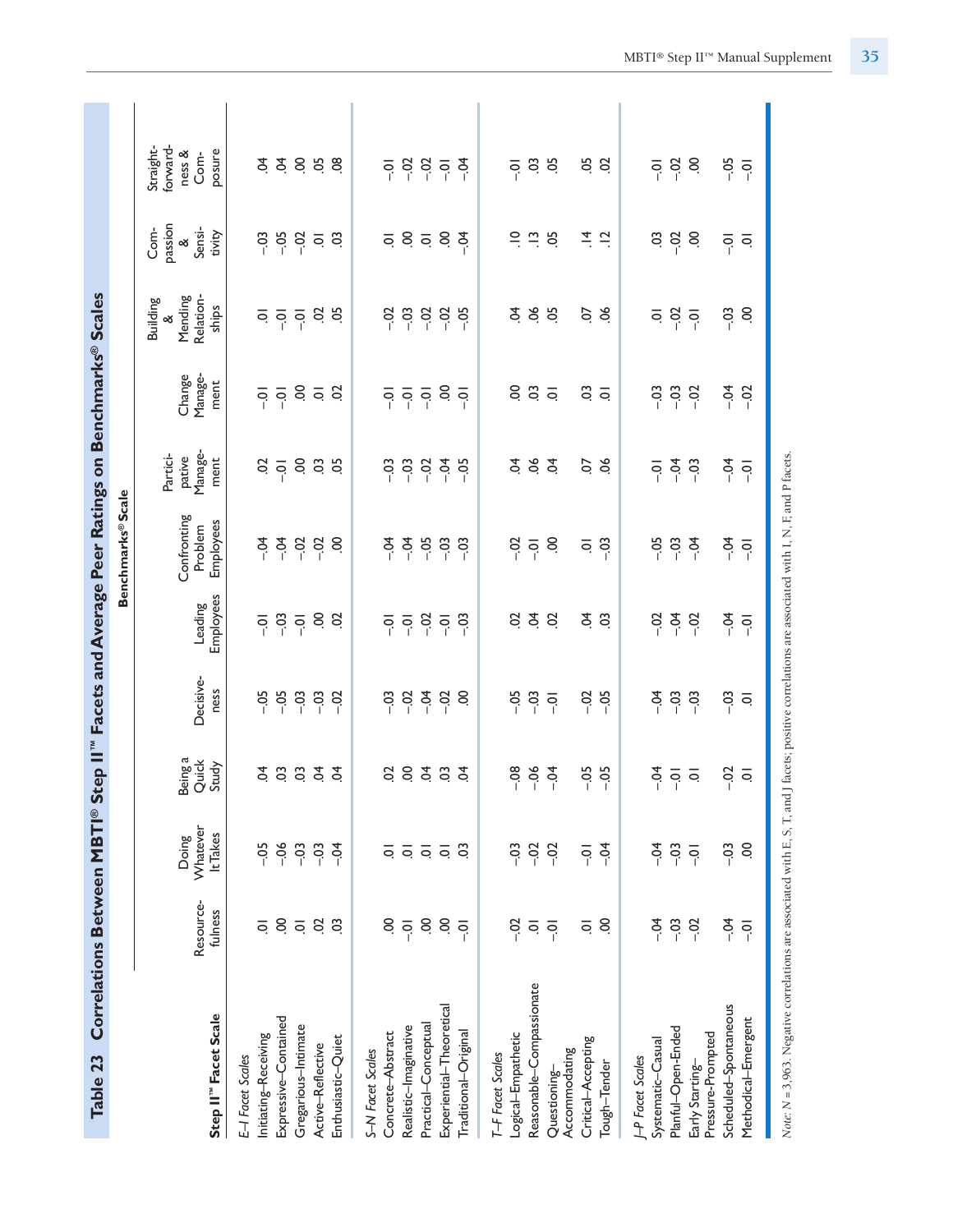| Correlations Between MBTI® Step II"<br>Table 23                                                                                                    |                                                         |                                  |                                  |                                |                                                                       |                                                           |                                               |                                         | Facets and Average Peer Ratings on Benchmarks® Scales continued |                                                                              |  |
|----------------------------------------------------------------------------------------------------------------------------------------------------|---------------------------------------------------------|----------------------------------|----------------------------------|--------------------------------|-----------------------------------------------------------------------|-----------------------------------------------------------|-----------------------------------------------|-----------------------------------------|-----------------------------------------------------------------|------------------------------------------------------------------------------|--|
|                                                                                                                                                    |                                                         |                                  |                                  |                                |                                                                       | <b>Benchmarks®Scale</b>                                   |                                               |                                         |                                                                 |                                                                              |  |
| Step II" Facet Scale                                                                                                                               | Between<br>Personal<br><b>Balance</b><br>Life &<br>Work | Aware-<br>Self-<br>ness          | Putting<br>People<br>at Ease     | Differ-<br>Matter<br>ences     | Manage-<br>Career<br>ment                                             | with Inter-<br>Problems<br>Relation-<br>personal<br>ships | & Leading<br>Difficulty<br>Building<br>a Team | Changing<br>Adapting<br>Difficulty<br>ð | Objectives<br>Failure to<br><b>Business</b><br>Meet             | Functional<br>Narrow<br>Orien-<br>tation<br>$\overline{\phantom{a}}^{\circ}$ |  |
| Expressive-Contained<br>Initiating-Receiving<br>E-I Facet Scales                                                                                   | S<br>$-0.2$                                             | S<br>S.                          | $-0.09$<br>$\frac{1}{1}$         | S.<br>$\overline{\circ}$       | $-06$<br>$-06$                                                        | S<br>$-5$                                                 | $\mathbf{S}$<br>$\tilde{q}$                   | S.<br>S.                                | $-0.4$<br>$-0.02$                                               | S.<br>$\overline{S}$                                                         |  |
| Gregarious-Intimate<br>Active-Reflective                                                                                                           | S.<br>$\overline{Q}$                                    | $\dot{5}$<br>$\overline{c}$      | $-0.09$<br>$-0$                  | $\overline{a}$<br>S            | $-0$<br>$-03$                                                         | S.<br>$-5$                                                | S.<br>S                                       | $-02$<br>$\overline{\mathsf{o}}$        | $-06$<br>$-0.4$                                                 | $\overline{q}$<br>$\overline{S}$                                             |  |
| Enthusiastic-Quiet                                                                                                                                 | Ś.                                                      | 8                                | $-0.5$                           | 5o                             | $-02$                                                                 | $-06$                                                     | S <sub>0</sub>                                | $-03$                                   | $-06$                                                           | $-02$                                                                        |  |
| Concrete-Abstract<br>S-N Facet Scales                                                                                                              | $\overline{Q}$                                          | $\overline{Q}$                   | S                                | $\overline{c}$                 | $\overline{\circ}$                                                    | $\overline{Q}$                                            | S.                                            | S                                       | 3                                                               | S                                                                            |  |
| Practical-Conceptual<br>Realistic-Imaginative                                                                                                      | S.<br>$\overline{\mathsf{o}}$                           | $\overline{0}$                   | $\overline{c}$<br>$\ddot{\rm o}$ |                                |                                                                       |                                                           |                                               |                                         |                                                                 |                                                                              |  |
| Experiential-Theoretical                                                                                                                           | S.                                                      | $\overline{Q}$<br>$\overline{Q}$ | S.                               | 9.59                           | $\frac{1}{2}$ $\frac{1}{2}$ $\frac{1}{2}$ $\frac{1}{2}$ $\frac{1}{2}$ | 3888                                                      | $\overline{Q}$ $\overline{Q}$ $\overline{Q}$  | 8888                                    | <b>2</b> 9 9                                                    | 350                                                                          |  |
| Traditional-Original                                                                                                                               | $-03$                                                   | $-03$                            | $-0.5$                           | S.                             |                                                                       |                                                           | S                                             |                                         | 5O                                                              | $\overline{5}$                                                               |  |
| T-F Facet Scales                                                                                                                                   | S.                                                      | S.                               |                                  |                                |                                                                       |                                                           |                                               |                                         |                                                                 |                                                                              |  |
| Reasonable-Compassionate<br>Logical-Empathetic                                                                                                     | S.                                                      | 5Ö                               | $\tilde{\Xi}$<br>$\frac{1}{2}$   | $\overline{0}$<br>5o           | \$<br>CO.                                                             | $-08$<br>$-0$                                             | $-06$<br>$-0.5$                               | $-04$<br>$-02$                          | S<br>$\overline{Q}$                                             | S<br>$\overline{\circ}$                                                      |  |
| Accommodating<br>Questioning-                                                                                                                      | C <sub>3</sub>                                          | C <sub>3</sub>                   | S.                               | C <sub>3</sub>                 | $\overline{Q}$                                                        | $-0.5$                                                    | $\overline{Q}$                                | $-03$                                   | $\overline{q}$                                                  | S.                                                                           |  |
| Critical-Accepting                                                                                                                                 | Ξ                                                       | Ş.                               | $\Xi$                            | $\Xi$                          | 90.                                                                   | $-08$                                                     | $-0$                                          | $-0$                                    | $-0.07$                                                         | $8\overline{5}$                                                              |  |
| Tough-Tender                                                                                                                                       | $\supseteq$                                             | 5O                               | $\equiv$                         | $\frac{8}{2}$                  | 5c                                                                    | $-08$                                                     | $-0.4$                                        | $-03$                                   | $\overline{Q}$                                                  |                                                                              |  |
| J-P Facet Scales                                                                                                                                   |                                                         |                                  |                                  |                                |                                                                       |                                                           |                                               |                                         |                                                                 |                                                                              |  |
| Systematic-Casual                                                                                                                                  | ă                                                       | $\overline{Q}$                   | 80                               | Sö                             | S.                                                                    | $-03$                                                     | $-0.02$                                       | S.                                      | \$                                                              | S.                                                                           |  |
| Planful-Open-Ended                                                                                                                                 | $\overline{Q}$                                          | $-02$                            | $\frac{1}{2}$                    | $\frac{1}{2}$ or $\frac{1}{2}$ | $-0.3$                                                                | $\mathfrak{S}% _{CS}^{\ast}(\mathbb{R}^{2n})$             | $\overline{\mathsf{o}}$                       | $\overline{0}$                          | $\overline{0}$                                                  | $\overline{0}$                                                               |  |
| Pressure-Prompted<br>Early Starting-                                                                                                               | $-0.2$                                                  | S                                |                                  |                                | S                                                                     | S.                                                        | $\overline{Q}$                                | $\overline{Q}$                          | \$                                                              | S                                                                            |  |
| Scheduled-Spontaneous                                                                                                                              | $\overline{Q}$                                          | $-03$                            | S                                | $-0.2$                         | $-0.2$                                                                | $\mathcal{S}$                                             | S                                             | \$                                      | 90.                                                             | Ş.                                                                           |  |
| Methodical-Emergent                                                                                                                                | S                                                       | $\overline{Q}$                   | 5c                               | S                              | S.                                                                    | $-02$                                                     | $-02$                                         | S.                                      | C <sub>3</sub>                                                  | S                                                                            |  |
| Nate: N = 3,963. Negative correlations are associated with E, S, T, and J facets; positive correlations are associated with I, N, F, and P facets. |                                                         |                                  |                                  |                                |                                                                       |                                                           |                                               |                                         |                                                                 |                                                                              |  |

MBTI® Step II™ Manual Supplement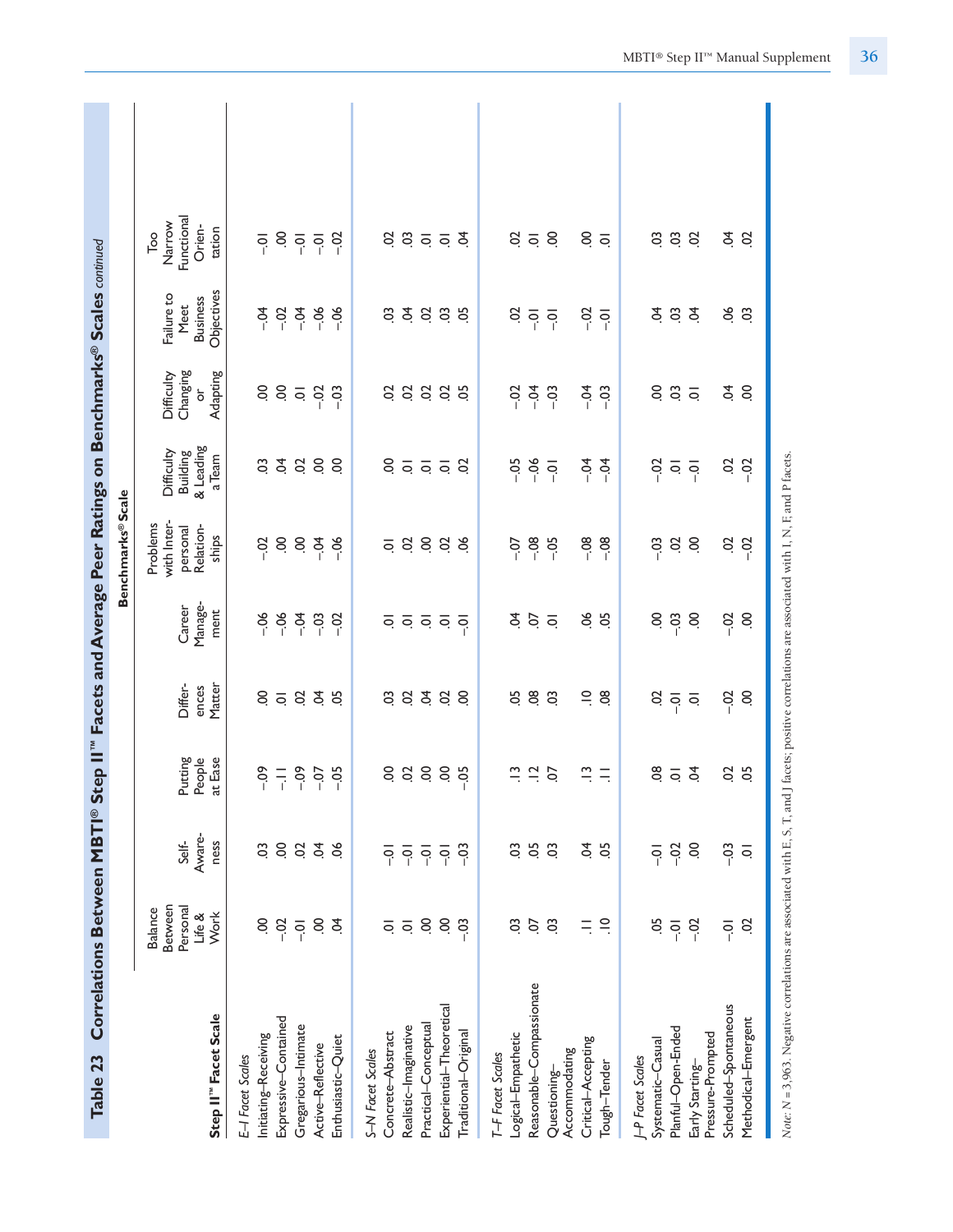| Table 24                                                                                                                                                   |                                                                  |                                                                  |                                                              |                                                                                         |                                                                                                      | Correlations Between MBTI® Step II" Facets and Average Self-Ratings on Benchmarks® Scales     |                                                                                                 |                                                                                |                                                                                                                         |                                                           |                                                   |
|------------------------------------------------------------------------------------------------------------------------------------------------------------|------------------------------------------------------------------|------------------------------------------------------------------|--------------------------------------------------------------|-----------------------------------------------------------------------------------------|------------------------------------------------------------------------------------------------------|-----------------------------------------------------------------------------------------------|-------------------------------------------------------------------------------------------------|--------------------------------------------------------------------------------|-------------------------------------------------------------------------------------------------------------------------|-----------------------------------------------------------|---------------------------------------------------|
|                                                                                                                                                            |                                                                  |                                                                  |                                                              |                                                                                         |                                                                                                      | Benchmarks® Scale                                                                             |                                                                                                 |                                                                                |                                                                                                                         |                                                           |                                                   |
| Step II" Facet Scale                                                                                                                                       | Resource-<br>fulness                                             | Whatever<br>It Takes<br>Doing                                    | Beinga<br>Quick<br>Study                                     | Decisive-<br>ness                                                                       | Employees<br>Leading                                                                                 | Confronting<br>Employees<br>Problem                                                           | Manage-<br>Partici-<br>pative<br>ment                                                           | Manage-<br>Change<br>ment                                                      | Mending<br>Relation-<br><b>Building</b><br>ships<br>ళ                                                                   | passion<br>Com-<br>Sensi-<br>tivity<br>$\infty$           | forward-<br>Straight-<br>posure<br>ness &<br>Com- |
| Expressive-Contained<br>Gregarious-Intimate<br>Initiating-Receiving<br>Enthusiastic-Quiet<br>Active-Reflective<br>E-I Facet Scales                         | $-16$<br>$-12$<br>$-12$<br>$\frac{\Box}{\Box}$<br>$\overline{a}$ | $-14$<br>$-20$<br>$-13$<br>$-15$<br>$-17$                        | $\frac{5}{6}$ $\frac{3}{6}$ $\frac{4}{1}$<br>$-0$<br>$-0$    | $\frac{1}{2}$ $\frac{1}{2}$ $\frac{1}{2}$ $\frac{1}{2}$ $\frac{1}{2}$<br>$\frac{17}{1}$ | $\frac{1}{\left  \vec{r} \right } = \frac{1}{\left  \vec{r} \right }$<br>$\frac{3}{1}$ $\frac{3}{1}$ | $\frac{\infty}{\cdot} = \frac{\infty}{\cdot} = \frac{\infty}{\cdot} = \frac{\infty}{\cdot} =$ | $00 = 00 = 00$                                                                                  | $\begin{array}{cccccccc}\n1 & 1 & 1 & 1 & 1 \\ 1 & 1 & 1 & 1 & 1\n\end{array}$ | $\frac{16}{1}$ $\frac{12}{1}$ $\frac{15}{1}$ $\frac{12}{1}$ $\frac{12}{1}$ $\frac{12}{1}$ $\frac{12}{1}$ $\frac{12}{1}$ | $\frac{12}{1}$ $\frac{15}{1}$<br>$-0.09$<br>$-88$         | 8848<br>$\frac{5}{9}$                             |
| Experiential-Theoretical<br>Practical-Conceptual<br>Realistic-Imaginative<br>Concrete-Abstract<br>Traditional-Original<br>S-N Facet Scales                 | $\infty$<br>S.<br>Ś.<br>$\infty$<br>5O                           | $\Xi$<br>$\vec{a}$ $\vec{a}$ $\vec{b}$<br>$\frac{\infty}{\cdot}$ | $\frac{1}{2}$ $\frac{1}{2}$ $\frac{1}{2}$ $\frac{1}{2}$<br>Ξ |                                                                                         | 33333                                                                                                | $-5$<br>$-03$<br>$\frac{3}{5}$ $\frac{3}{5}$ $\frac{3}{5}$                                    | side de                                                                                         | 3.5.855                                                                        | a g a a g                                                                                                               | a a a a a a                                               | ささらささ                                             |
| Reasonable-Compassionate<br>Logical-Empathetic<br>Critical-Accepting<br>Accommodating<br>T-F Facet Scales<br>Tough-Tender<br>Questioning-                  | $-06$<br>$-0$<br>$-0$<br>$-54$<br>$-0.5$                         | $-08$<br>$-08$<br>$-06$<br>$\frac{1}{1}$<br>$-0$                 | $\frac{1}{2}$<br>$\frac{m}{i} = \frac{8}{1}$<br>$-0$         | $-12$<br>$\frac{1}{i}$<br>$-16$<br>$\frac{1}{2}$<br>$-0.5$                              | $\overline{5}$<br>S.<br>$\frac{3}{2}$<br>S.                                                          | $-05$<br>$-03$<br>$-0.5$<br>$-12$<br>$\overline{S}$                                           | 50<br>0.56<br>$\equiv$<br>S.                                                                    | S<br>$-03$<br>$\overline{Q}$<br>S<br>$\vec{r}$                                 | 5 8 8<br>$rac{1}{2}$                                                                                                    | 3, 2, 5<br>$\frac{20}{11}$                                | $6\overline{3}$<br>$-0.5$<br>$-0$                 |
| Scheduled-Spontaneous<br>Methodical-Emergent<br>Planful-Open-Ended<br>Pressure-Prompted<br>Systematic-Casual<br><b>I-P</b> Facet Scales<br>Early Starting- | $-06$<br>$-0.5$<br>$-0.4$<br>$-08$<br>$-02$                      | S<br>$-05$<br>$-05$<br>$\overline{Q}$<br>ē                       | $-03$<br>9.8<br>C.<br>$-03$                                  | $-0$<br>$-02$<br>$-03$<br>$-0.02$<br>$-03$                                              | $-85.0$<br>$-0.4$<br>$-08$                                                                           | $-08$<br>$-0.7$<br>$\frac{1}{1}$<br>$\frac{1}{1}$                                             | $\begin{array}{ccc} 0 & 0 & 0 \\ 0 & -1 & 0 \\ 0 & 0 & -1 \end{array}$<br>$\frac{1}{2}$<br>$-0$ | $-5$<br>$-0.5$<br>$\frac{5}{6}$<br>$-0$                                        | $-0.3$<br>$-0.4$<br>$-0.5$<br>$\overline{q}$                                                                            | $\ddot{S}$ $\ddot{S}$<br>$-04$<br>$-02$<br>$\overline{Q}$ | $-0.3$<br>68<br>$-03$<br>$-0.5$                   |

**Table 24 Correlations Between MBTI® Step II™ Facets and Average Self-Ratings on Benchmarks® Scales** f D Colf Datin  $\frac{1}{2}$  $\blacksquare$ MRTI® C+.  $\overline{c}$ Table 24 C.

Note: N = 4,407. Negative correlations are associated with E, S, T, and J facets; positive correlations are associated with I, N, F, and P facets. *Note: N =* 4,407. Negative correlations are associated with E, S, T, and J facets; positive correlations are associated with I, N, F, and P facets*.*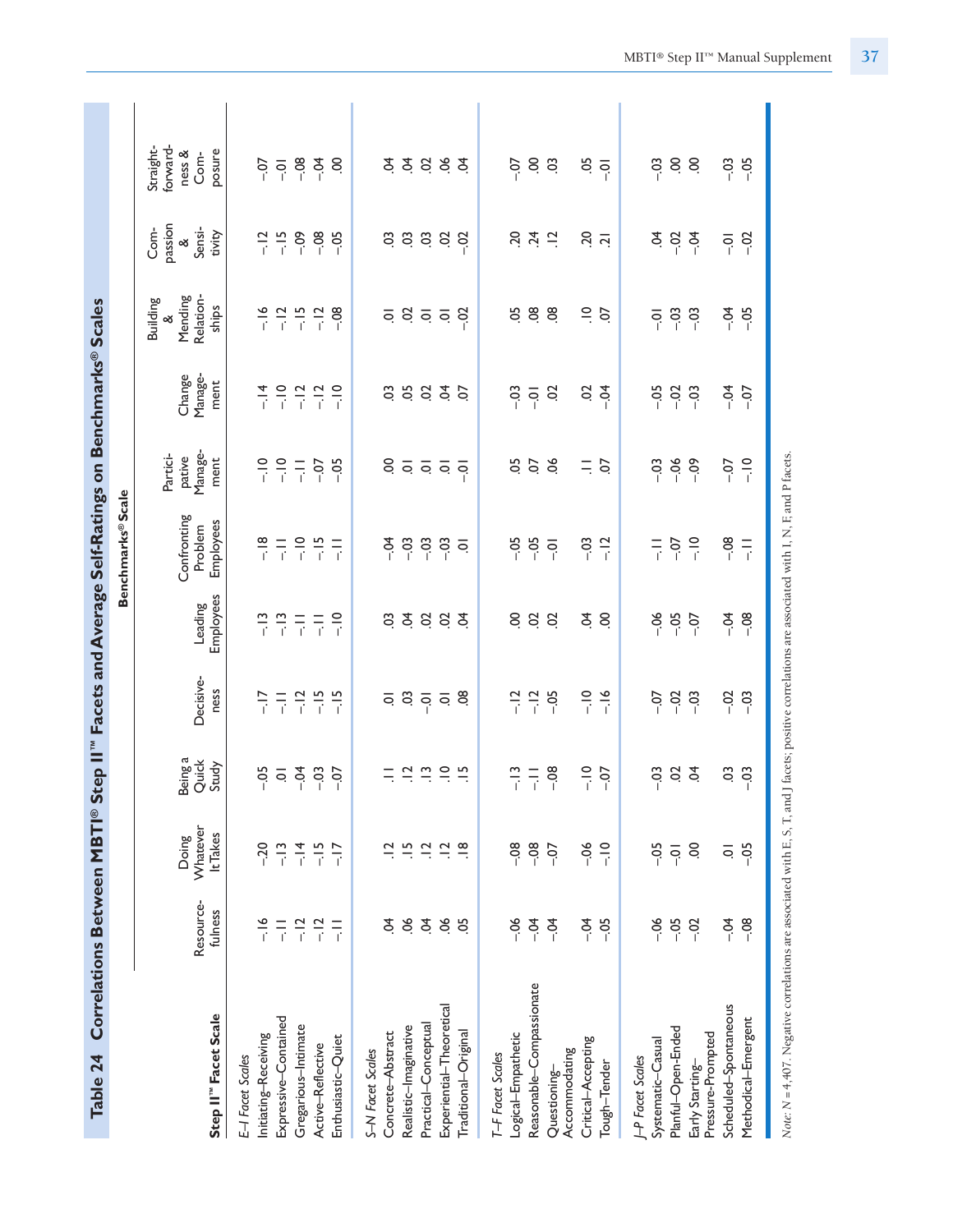| Table 24                                                                                                                                            | Correlations Between MBTI® Step II"                                    |                                                                                     |                                            |                                                                |                                      | Facets and Average Self-Ratings on Benchmarks® Scales continued                                                 |                                                                                                                          |                                                |                                                     |                                                                     |  |
|-----------------------------------------------------------------------------------------------------------------------------------------------------|------------------------------------------------------------------------|-------------------------------------------------------------------------------------|--------------------------------------------|----------------------------------------------------------------|--------------------------------------|-----------------------------------------------------------------------------------------------------------------|--------------------------------------------------------------------------------------------------------------------------|------------------------------------------------|-----------------------------------------------------|---------------------------------------------------------------------|--|
|                                                                                                                                                     |                                                                        |                                                                                     |                                            |                                                                |                                      | Benchmarks® Scale                                                                                               |                                                                                                                          |                                                |                                                     |                                                                     |  |
| Step II" Facet Scale                                                                                                                                | Between<br>Personal<br><b>Balance</b><br>Life &<br>Work                | Aware-<br>Self-<br>ness                                                             | Putting<br>People<br>at Ease               | Differ-<br>Matter<br>ences                                     | Manage-<br>Career<br>ment            | with Inter-<br>Problems<br>Relation-<br>personal<br>ships                                                       | & Leading<br>Difficulty<br><b>Building</b><br>a Team                                                                     | Changing<br>Adapting<br>Difficulty<br>ð        | Objectives<br>Failure to<br><b>Business</b><br>Meet | Functional<br>Narrow<br>Orien-<br>tation<br>$\overline{\mathrm{P}}$ |  |
| Expressive-Contained<br>Initiating-Receiving<br>E-I Facet Scales                                                                                    | $-13$<br>$\frac{1}{1}$                                                 | $-09$<br>$-12$                                                                      |                                            | $-0.09$<br>$-14$                                               | $-27$<br>$-23$<br>$-1$               | 8Ġ<br>$\dot{5}$                                                                                                 |                                                                                                                          | $=$ $\leq$ $=$                                 |                                                     |                                                                     |  |
| Gregarious-Intimate<br>Enthusiastic-Quiet<br>Active-Reflective                                                                                      | $-10$<br>$-10$<br>$-0.7$                                               | $-08$<br>$-0$<br>$-0$                                                               |                                            | $\frac{1}{1}$<br>$-0.08$<br>$-08$                              | $\frac{9}{1}$<br>$-19$               | 08<br>05<br>$\overline{Q}$                                                                                      | $\vec{e}$ in in in $\vec{e}$<br>$\approx$                                                                                | $\ddot{\circ}$<br>5                            | \$833<br>$\mathfrak{L}$                             | $= 889.88$                                                          |  |
| Experiential-Theoretical<br>Practical-Conceptual<br>Realistic-Imaginative<br>Concrete-Abstract<br>Traditional-Original<br>S-N Facet Scales          | $\overline{0}$<br>S.<br>C <sub>3</sub><br>8<br>$\overline{\mathsf{o}}$ | S.<br>$\overline{S}$<br>$\overline{\mathsf{o}}$<br>$\overline{Q}$<br>$\overline{Q}$ | $6557$<br>$655$<br>$65$<br>$65$            | 8853<br>8                                                      | 3855<br>$\overline{Q}$               | $\frac{1}{2}$ $\frac{1}{2}$ $\frac{1}{2}$ $\frac{1}{2}$ $\frac{1}{2}$ $\frac{1}{2}$ $\frac{1}{2}$ $\frac{1}{2}$ | $8\overline{0}$ $\overline{0}$ $\overline{0}$ $\overline{0}$ $\overline{0}$ $\overline{0}$ $\overline{0}$ $\overline{0}$ | 858<br>$\mathcal{S}$                           | 889777                                              | S.<br>$-02$<br>$\overline{9}$<br>$-5 - 5$                           |  |
| Reasonable-Compassionate<br>Logical-Empathetic<br>Critical-Accepting<br>Accommodating<br>T-F Facet Scales<br>Tough-Tender<br>Questioning-           | 8ġ<br>$\tilde{=}$<br>$\frac{1}{2}$<br>C <sub>3</sub><br>$\Xi$          | S.<br>S<br>5Ö<br>C <sub>3</sub><br>$\overline{Q}$                                   | $\frac{18}{10}$<br>$23 \over 21$           | 5.5<br>8 S<br>$\ddot{\circ}$                                   | $\overline{8}$<br>S.<br>8<br>S.<br>S | $rac{6}{1}$ $rac{1}{1}$<br>$\frac{m}{r}$ $\frac{m}{r}$<br>$-0.9$                                                | 5887<br>$-0.8$<br>$-02$                                                                                                  | $-06$<br>S.<br>$-0.5$<br>$\overline{c}$        | ಕೆ ಇ<br>$rac{3}{5}$<br>$\overline{Q}$               | \$<br>80<br>$\overline{c}$<br>$\frac{5}{2}$                         |  |
| Scheduled-Spontaneous<br>Methodical-Emergent<br>Planful-Open-Ended<br>Pressure-Prompted<br>Systematic-Casual<br>J-P Facet Scales<br>Early Starting- | $-0$<br>5Ö<br>$-06$<br>$\overline{a}$<br>$-0.4$                        | $-0$<br>$-0.5$<br>$-0$<br>$-05$<br>$-0$                                             | S.<br>S.<br>$\equiv \frac{1}{2}$ $\approx$ | $-0.02$<br>$-02$<br>$-0.5$<br>$\overline{Q}$<br>$\overline{S}$ | $-0.5$<br>$-0.5$<br>$-0$<br>$-06$    | 50<br>6.8<br>$\dot{5}$<br>$\overline{0}$                                                                        | $\ddot{q}$<br>5.5<br>SO.<br>5o                                                                                           | $\dot{q}$<br>-9<br>CO.<br>$\ddot{\rm o}$<br>ð. | 8 g<br>$\overline{0}$<br>$\supseteq$<br>Ο.          | 58300<br>$rac{3}{2}$                                                |  |
| Note: N = 4,407. Negative correlations are associated with E, S, T, and J facets; positive correlations are associated with I, N, F, and P facets.  |                                                                        |                                                                                     |                                            |                                                                |                                      |                                                                                                                 |                                                                                                                          |                                                |                                                     |                                                                     |  |

MBTI® Step II™ Manual Supplement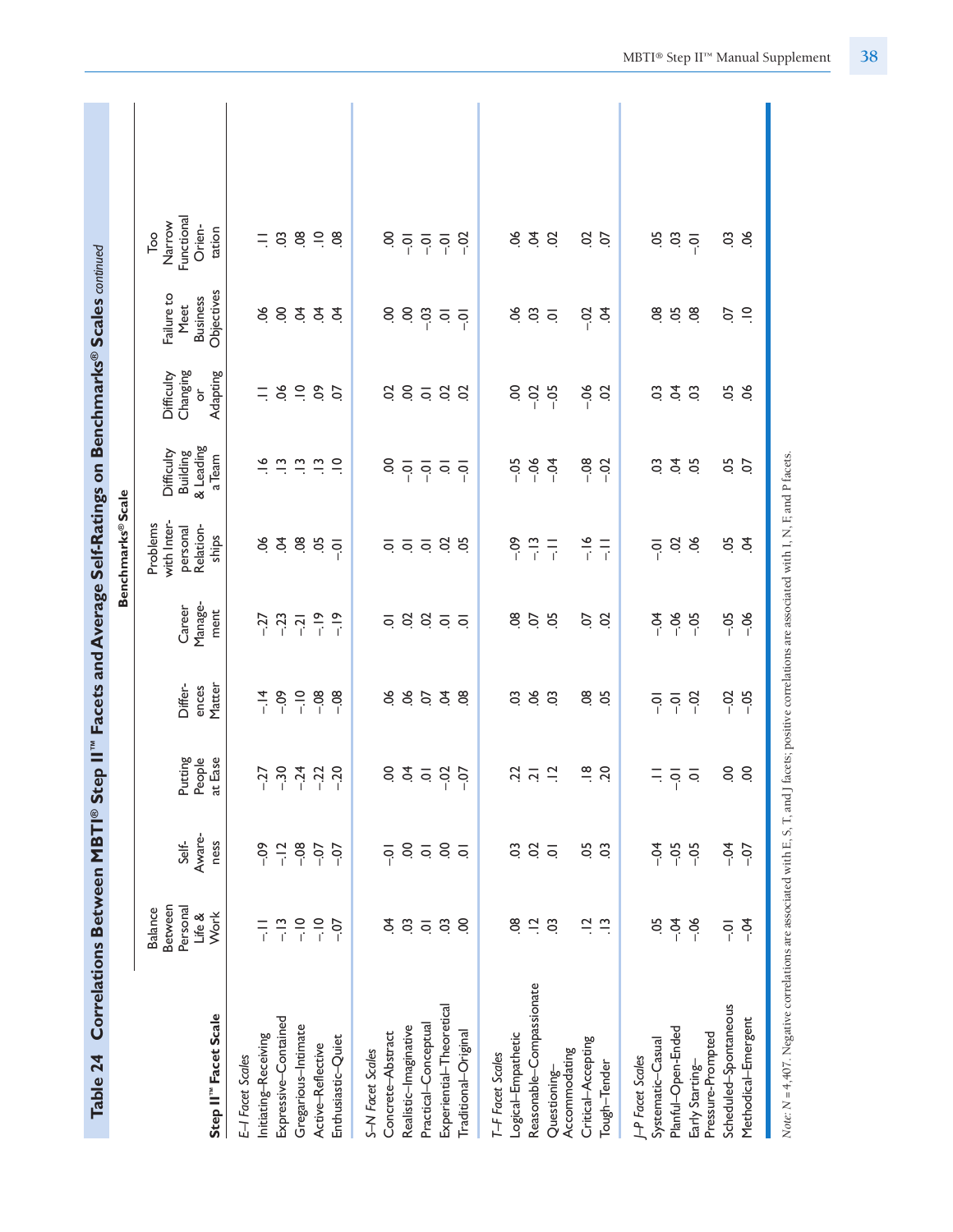| Table 25                                                                                                                                           |                      |                               |                                                             |                         |                         | Correlations Between MBTI® Step II" Facets and Average Direct Report Ratings on Benchmarks® Scales |                                       |                                           |                                                       |                                               |                                                                       |
|----------------------------------------------------------------------------------------------------------------------------------------------------|----------------------|-------------------------------|-------------------------------------------------------------|-------------------------|-------------------------|----------------------------------------------------------------------------------------------------|---------------------------------------|-------------------------------------------|-------------------------------------------------------|-----------------------------------------------|-----------------------------------------------------------------------|
|                                                                                                                                                    |                      |                               |                                                             |                         |                         | <b>Benchmarks®Scale</b>                                                                            |                                       |                                           |                                                       |                                               |                                                                       |
| Step II <sup>"</sup> Facet Scale                                                                                                                   | Resource-<br>fulness | Whatever<br>It Takes<br>Doing | Being a<br>Quick<br>Study                                   | Decisive-<br>ness       | Employees<br>Leading    | Confronting<br>Employees<br>Problem                                                                | Manage-<br>Partici-<br>pative<br>ment | Manage-<br>Change<br>ment                 | Relation-<br>Mending<br><b>Building</b><br>ships<br>ళ | passion<br>Com-<br>Sensi-<br>tivity<br>∞      | forward-<br>Straight-<br>posure<br>ness &<br>Com-                     |
| E-I Facet Scales                                                                                                                                   |                      |                               |                                                             |                         |                         |                                                                                                    |                                       |                                           |                                                       |                                               |                                                                       |
| Initiating-Receiving                                                                                                                               | $-03$                | $-06$                         | £                                                           | $-0$                    | $-0$                    | $-06$                                                                                              | $-0.2$                                | $\overline{S}$                            | $\overline{0}$                                        | $-0$                                          |                                                                       |
| Expressive-Contained<br>Gregarious-Intimate                                                                                                        | $-0.2$<br>$-03$      | $-06$<br>$-03$                | 388                                                         | $-03$<br>$-02$          | $-03$<br>$-03$          | $-03$<br>$-02$                                                                                     | $-0$<br>$-2$                          | $\frac{3}{6}$ $\frac{1}{6}$ $\frac{1}{6}$ | $\overline{5}$ $\overline{9}$                         | $-0.1$<br>$-02$                               |                                                                       |
| Active-Reflective                                                                                                                                  | $\overline{S}$       | $-05$                         |                                                             | $-03$                   | $-03$                   | $-54$                                                                                              | $\overline{Q}$                        |                                           | $\frac{1}{2}$ or $\frac{1}{2}$                        | $-02$                                         |                                                                       |
| Enthusiastic-Quiet                                                                                                                                 | $\overline{Q}$       | $-05$                         | $\ddot{\circ}$                                              | $\overline{Q}$          | $\overline{Q}$          | $-03$                                                                                              | $\overline{\circ}$                    | S                                         |                                                       | $\overline{Q}$                                |                                                                       |
| Concrete-Abstract<br>S-N Facet Scales                                                                                                              | $\overline{S}$       | S.                            | S.                                                          | $\overline{Q}$          | S.                      | $-03$                                                                                              | S                                     | S.                                        | S                                                     | CO.                                           | S                                                                     |
| Realistic-Imaginative                                                                                                                              | $\overline{S}$       | CO.                           |                                                             | $-0.2$                  | $\overline{Q}$          | $-0.4$                                                                                             | $-0.02$                               |                                           |                                                       |                                               |                                                                       |
| Practical-Conceptual                                                                                                                               | $\overline{\circ}$   | 5O                            | $\overline{5}$ $\overline{5}$ $\overline{5}$ $\overline{5}$ | $\overline{O}$          | $\ddot{\mathrm{o}}$     | S                                                                                                  | $\overline{Q}$                        | $\frac{1}{2}$ or $\frac{1}{2}$            | $\frac{1}{2}$ or $\frac{1}{2}$                        | S S                                           | $\frac{1}{2}$ $\frac{1}{2}$ $\frac{1}{2}$ $\frac{1}{2}$ $\frac{1}{2}$ |
| Experiential-Theoretical                                                                                                                           | S                    | Ś.                            |                                                             | $\overline{\mathsf{o}}$ | $\overline{\mathsf{o}}$ | $-02$                                                                                              | S                                     |                                           |                                                       | S                                             |                                                                       |
| Traditional-Original                                                                                                                               | $\overline{Q}$       | 3                             |                                                             | S                       | $-02$                   | $-5$                                                                                               | $-03$                                 | $-02$                                     | $-54$                                                 | $-03$                                         |                                                                       |
| T-F Facet Scales                                                                                                                                   |                      |                               |                                                             |                         |                         |                                                                                                    |                                       |                                           |                                                       |                                               |                                                                       |
| Logical-Empathetic                                                                                                                                 | S.                   | ā                             | $-0.02$                                                     | S                       | \$                      | $\overline{Q}$                                                                                     | S                                     | \$                                        | 8Ó                                                    | $\Xi$                                         | $\overline{Q}$                                                        |
| Reasonable-Compassionate                                                                                                                           | $\overline{\circ}$   | $\overline{\circ}$            | $-0.3$                                                      | S.                      | 06                      | $\overline{5}$                                                                                     | $\overline{0}$                        | 06                                        | $\overline{O}$                                        | $\stackrel{\textstyle\circ}{\textstyle\cdot}$ | 05                                                                    |
| Accommodating<br>Questioning-                                                                                                                      | S                    | $\overline{Q}$                | $\overline{Q}$                                              | $-02$                   | S                       | S.                                                                                                 | $\ddot{\circ}$                        | S                                         | $\ddot{\rm o}$                                        | S.                                            | C <sub>3</sub>                                                        |
| Critical-Accepting                                                                                                                                 | \$                   | S                             | S.                                                          | S                       | 9Ó                      | Ş                                                                                                  | $\overline{0}$                        | 90.                                       | δò.                                                   | $\vec{=}$                                     | δò                                                                    |
| Tough-Tender                                                                                                                                       | $\overline{Q}$       | $\overline{Q}$                | $-02$                                                       | $-03$                   | \$                      | $-02$                                                                                              | $\infty$                              | \$                                        | $\infty$                                              | $\frac{1}{2}$                                 | Š.                                                                    |
| <b>P</b> Facet Scales                                                                                                                              |                      |                               |                                                             |                         |                         |                                                                                                    |                                       |                                           |                                                       |                                               |                                                                       |
| Systematic-Casual                                                                                                                                  | $-0.2$               | $\overline{q}$                | $-0.2$                                                      | $\overline{Q}$          | S.                      | $-0.5$                                                                                             | S                                     | S.                                        | S                                                     | Ş                                             | $\overline{\circ}$                                                    |
| Planful-Open-Ended                                                                                                                                 | $-0.4$               | $-02$                         | $\mathcal{S}$                                               | S                       | $-03$                   | $-06$                                                                                              | $-0.2$                                | $-02$                                     | $-0.02$                                               | $-02$                                         | $\overline{Q}$                                                        |
| Pressure-Prompted<br>Early Starting-                                                                                                               | $\overline{\circ}$   | S                             | S                                                           | S                       | $-02$                   | $-03$                                                                                              | $-02$                                 | $\overline{Q}$                            | $\overline{Q}$                                        | $\overline{Q}$                                | S                                                                     |
| Scheduled-Spontaneous                                                                                                                              | $-5$                 | $-5$                          | $\overline{Q}$                                              | S.                      | $-03$                   | $-0.5$                                                                                             | $-0.2$                                | $-03$                                     | $-0.2$                                                | $\overline{O}$ .                              | $-0.2$                                                                |
| Methodical-Emergent                                                                                                                                | $-03$                | $-03$                         | $\overline{Q}$                                              | S.                      | $-02$                   | $-54$                                                                                              | $-0.2$                                | $-03$                                     | $\overline{q}$                                        | $\overline{Q}$                                | $\overline{S}$                                                        |
| Note: N = 3,874. Negative correlations are associated with E, S, T, and J facets; positive correlations are associated with I, N, F, and P facets. |                      |                               |                                                             |                         |                         |                                                                                                    |                                       |                                           |                                                       |                                               |                                                                       |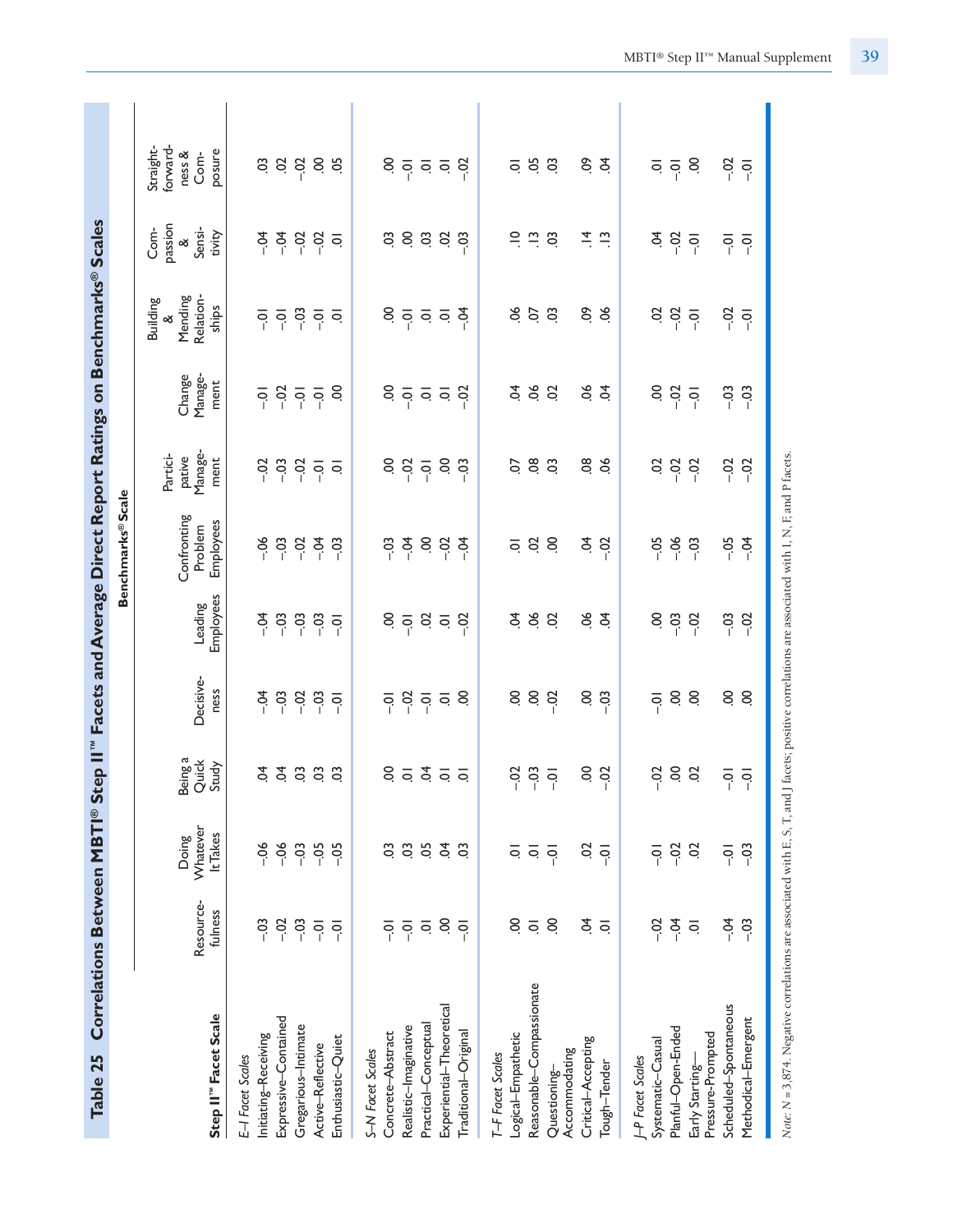| Correlations Between MBTI® Step II"<br>Table 25                                                                                                     |                                                         |                                                                 |                                                                          |                                                        |                                         |                                                                           |                                                      |                                              |                                                                        | Facets and Average Direct Report Ratings on Benchmarks® Scales continued     |  |
|-----------------------------------------------------------------------------------------------------------------------------------------------------|---------------------------------------------------------|-----------------------------------------------------------------|--------------------------------------------------------------------------|--------------------------------------------------------|-----------------------------------------|---------------------------------------------------------------------------|------------------------------------------------------|----------------------------------------------|------------------------------------------------------------------------|------------------------------------------------------------------------------|--|
|                                                                                                                                                     |                                                         |                                                                 |                                                                          |                                                        |                                         | <b>Benchmarks®Scale</b>                                                   |                                                      |                                              |                                                                        |                                                                              |  |
| Step II" Facet Scale                                                                                                                                | Between<br>Personal<br><b>Balance</b><br>Life &<br>Work | Aware-<br>Self-<br>ness                                         | Putting<br>People<br>at Ease                                             | Differ-<br>Matter<br>ences                             | Manage-<br>Career<br>ment               | with Inter-<br>Problems<br>Relation-<br>personal<br>ships                 | & Leading<br>Difficulty<br>Building<br>a Team        | Changing<br>Adapting<br>Difficulty<br>ŏ      | Objectives<br>Failure to<br><b>Business</b><br>Meet                    | Functional<br>Narrow<br>Orien-<br>tation<br>$\overline{\phantom{a}}^{\circ}$ |  |
| Expressive-Contained<br>Initiating-Receiving<br>E-I Facet Scales                                                                                    | $-05$<br>$-0.4$                                         | S<br>$-02$                                                      | $\frac{1}{2}$<br>$-08$                                                   | $-0.2$<br>$\overline{Q}$                               | $-06$<br>$-0$                           | S<br>$\overline{Q}$                                                       | $\overline{a}$<br>\$                                 | S.<br>$\overline{S}$                         | $-03$<br>$-0.02$                                                       | $\overline{S}$                                                               |  |
| Gregarious-Intimate<br>Enthusiastic-Quiet<br>Active-Reflective                                                                                      | $-0.5$<br>$-03$<br>S                                    | S.<br>S<br>$-0$                                                 | $-0.9$<br>$-08$<br>$-0.5$                                                | S<br>S<br>$-0$                                         | $-0.5$<br>$-0.4$<br>$-03$               | $\ddot{\mathrm{o}}$<br>S.<br>$-03$                                        | $\ddot{\circ}$<br>C <sub>3</sub><br>$\overline{Q}$   | $\overline{5}$<br>$-52$<br>$\bar{\circ}$     | $-0.02$<br>$-0.02$<br>₹<br>P                                           | $-02$<br>$\frac{1}{2}$ $\frac{1}{2}$ $\frac{1}{2}$                           |  |
| Experiential-Theoretical<br>Practical-Conceptual<br>Realistic-Imaginative<br>Concrete-Abstract<br>Traditional-Original<br>S-N Facet Scales          | S<br>Ś.<br>S.<br>$\ddot{\mathrm{S}}$<br>$\overline{Q}$  | S.<br>S<br>$-03$<br>$\overline{q}$<br>$\overline{\mathsf{o}}$   | 5 5 8 5<br>$-02$                                                         | $\leq$ $\frac{3}{2}$ $\leq$<br>CO.<br>$\overline{q}$   | S.<br>885<br>$-02$                      | 350<br>ट्<br>$\overline{Q}$                                               | 385<br>ट्<br>$\overline{Q}$                          | $\dot{q}$ $\dot{q}$ $\dot{q}$<br>S<br>8      | 5883<br>S                                                              | 3853<br>$\mathcal{S}$                                                        |  |
| Reasonable-Compassionate<br>Logical-Empathetic<br>Critical-Accepting<br>Accommodating<br>T-F Facet Scales<br>Tough-Tender<br>Questioning-           | S<br>5Ö<br>$-02$<br>$\overline{q}$<br>$\overline{q}$    | $-03$<br>$-02$<br>$-02$<br>ē<br>$\overline{Q}$                  | $\overline{0}$<br>$\mathcal{S}$<br>$\overline{c}$<br>S<br>$\overline{Q}$ | S<br>$-0.02$<br>Sö<br>$\overline{0}$<br>$\overline{Q}$ | $-0.4$<br>$-03$<br>$-02$<br>$-02$<br>ē  | S<br>$-03$<br>S<br>$\overline{Q}$<br>$\overline{Q}$                       | $\ddot{\mathrm{o}}$<br>$-0.02$<br>S<br>$\frac{3}{2}$ | Ş<br>S<br>CO.<br>S<br>៑                      | $\dot{5}$<br>S S<br>$\ddot{\circ}$<br>$\overline{Q}$                   | Ś.<br>$\frac{3}{2}$<br>$\overline{Q}$<br>$\overline{Q}$                      |  |
| Scheduled-Spontaneous<br>Methodical-Emergent<br>Planful-Open-Ended<br>Pressure-Prompted<br>Systematic-Casual<br>J-P Facet Scales<br>Early Starting- | S<br>-05<br>$-02$<br>$\overline{0}$ .<br>$\overline{Q}$ | $-03$<br>$-02$<br>$-02$<br>$\overline{\circ}$<br>$\overline{Q}$ | $\overline{8}$<br>$\overline{0}$<br>S<br>S<br>$\overline{\circ}$         | So<br>$-0$<br>S<br>$-0.02$<br>$\overline{Q}$           | $-0.4$<br>$-0.3$<br>$-02$<br>$-02$<br>ē | $-03$<br>$\ddot{\mathrm{S}}$<br>S<br>$\overline{\circ}$<br>$\overline{Q}$ | $\rm 03$<br>$-0.02$<br>$\overline{c}$<br>S<br>S      | $\dot{q}$<br>S.<br>S.<br>S<br>$\overline{Q}$ | $\dot{q}$<br>PÓ.<br>$\ddot{\circ}$<br>C <sub>3</sub><br>$\overline{Q}$ | $\dot{q}$ $\dot{q}$<br>S S<br>$\overline{Q}$                                 |  |
| Note: N = 3,874. Negative correlations are associated with E, S, T, and J facets; positive correlations are associated with I, N, F, and P facets.  |                                                         |                                                                 |                                                                          |                                                        |                                         |                                                                           |                                                      |                                              |                                                                        |                                                                              |  |

MBTI® Step II™ Manual Supplement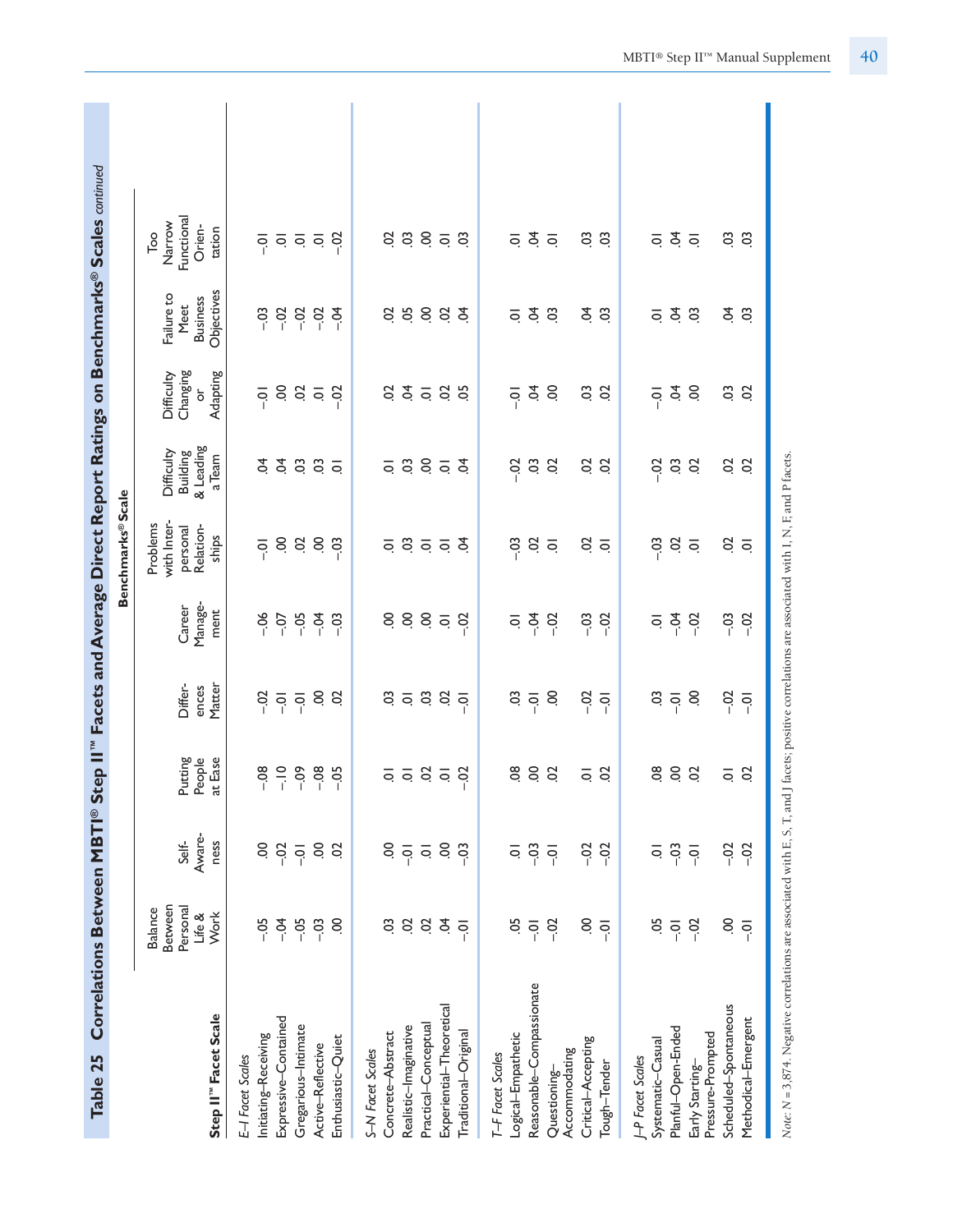| Step II <sup>™</sup> Facet Scale     | Factor I<br>$(S-N)$ | $(E-I)$ | Factor 2 Factor 3 Factor 4<br>$(J-P)$ | $(T-F)$ |
|--------------------------------------|---------------------|---------|---------------------------------------|---------|
| E-I Facet Scales                     |                     |         |                                       |         |
| Initiating-Receiving                 | $-.10$              | .85     | .02                                   | .00     |
| Expressive-Contained                 | $-.03$              | .78     | $-.03$                                | $-.14$  |
| Gregarious-Intimate                  | .00                 | .83     | $-.03$                                | .01     |
| Active-Reflective                    | .02                 | .86     | $-.04$                                | $-0.01$ |
| Enthusiastic-Quiet                   | $-.12$              | .86     | $-.05$                                | $-0.01$ |
| S-N Facet Scales                     |                     |         |                                       |         |
| Concrete-Abstract                    | .85                 | $-06$   | .19                                   | .15     |
| Realistic-Imaginative                | .81                 | $-.10$  | .17                                   | . 17    |
| Practical-Conceptual                 | .80                 | .01     | .02                                   | .05     |
| Experiential-Theoretical             | .78                 | $-01$   | .15                                   | .03     |
| Traditional-Original                 | .80                 | $-.08$  | .21                                   | $-.15$  |
| T-F Facet Scales                     |                     |         |                                       |         |
| Logical-Empathetic                   | .09                 | $-11$   | .17                                   | .79     |
| Reasonable-<br>Compassionate         | .08                 | $-01$   | .11                                   | .85     |
| Questioning-<br>Accommodating        | $-.31$              | .03     | $-.10$                                | .54     |
| Critical-Accepting                   | .09                 | $-.08$  | $-.02$                                | .74     |
| Tough-Tender                         | .14                 | .03     | .08                                   | .85     |
| -P Facet Scales                      |                     |         |                                       |         |
| Systematic-Casual                    | .24                 | $-11$   | .73                                   | .30     |
| Planful-Open-Ended                   | .16                 | $-0.01$ | .82                                   | .01     |
| Early Starting-<br>Pressure-Prompted | .14                 | $-.05$  | .70                                   | $-.05$  |
| Scheduled-Spontaneous                | .21                 | $-0.01$ | .85                                   | .04     |
| Methodical-Emergent                  | .01                 | .02     | .75                                   | .06     |

#### **Table 26 Factor Analysis Rotated Component Matrix**

*Note: N* = 10,000.

## **Factor Analysis**

A principal components factor analysis with varimax rotation was conducted using the same sample of 10,000 respondents that was used for the Step II facet intercorrelation analysis and correlation analysis between facets and dichotomies. All of the facets were used in the factor analysis to determine whether they clearly exhibit a four-factor solution, and whether the facets appear within the appropriate factor. Table 26 shows a four-factor solution (the four dichotomies), with all of the facets within the factor: all S–N facets in factor 1, all E–I facets in factor 2, all J–P facets in factor 3, and all T–F facets in factor 4.

# **Conclusion**

This *MBTI® Step II™ Manual* supplement extends the analyses conducted since publication of the manual (Quenk et al., 2001). It includes a number of samples from respondents who completed the assessment in recent years, including a small U.S. representative sample. Analyses conducted using these samples demonstrate that most of the facets have very good internal consistency reliability across different employment statuses, ethnic groups, age groups, and international regions. Analyses also demonstrated good test-retest reliabilities for most facets spanning four different time intervals, for both women and men. A comparison with similar personality assessments shows that the internal consistency and test-retest reliabilities of the MBTI Step II assessment are comparable.

Validity is demonstrated in several ways. First, correlations between the facets and dichotomies, and among the factors, show anticipated relationships. Also included in this supplement are correlations of the MBTI Step II assessment with seven other assessments: the CPI 260, FIRO (FIRO-B and FIRO Business), *Adjective Check List, Strong Interest Inventory, Thomas-Kilmann Conflict Mode Instrument* (TKI), *Birkman Method,* and *Benchmarks* assessments. The correlations show expected relationships with these other instruments. Finally, factor analysis shows that all facets within one dichotomy appear within one factor. These analyses demonstrate the measurement or construct validity of the MBTI Step II assessment.

#### **References**

- Beuke, C. J., Freeman, D. G., & Wang, S. (2006). *Reliability and validity of the Myers-Briggs Type Indicator*® *Form M when translated into Traditional and Simplified Chinese characters.* Paper presented at the fifth Psychological Type and Culture—East and West: A Multi-cultural Research Symposium, Honolulu, HI.
- Birkman, R. W., Elizondo, F., Lee, L. G., Wadlington, P. L., & Zamzow, M. W. (2008). *The Birkman Method*® *manual.* Houston, TX: Birkman International, Inc.
- CCL (2004). *Benchmarks*® *facilitators manual.* Greensboro, NC: CCL.
- Conn, S. R., & Rieke, M. L. (1994). *16PF*® (5th ed.). Champaign, IL: Institute for Personality and Ability Testing, Inc.
- Costa, P. T., Jr., & McCrae, R. R. (1992). *NEO PI-R™ professional manual.* Lutz, FL: Psychological Assessment Resources, Inc.
- Cronbach, L. J. (1951). Coefficient alpha and the internal structure of tests. *Psychometrika, 16* (3), 97–334.
- Deakin, P. (2006). *German MBTI*® *Step I ™ data supplement*. Oxford, England: OPP, Ltd.
- Donnay, D. A. C., Morris, M. L., Schaubhut, N. A., & Thompson, R. C. (2005). *Strong Interest Inventory*® *manual.* Mountain View, CA: CPP, Inc.
- Ghiselli, E. E., Campbell, J. P., & Zedeck, S. (1981). *Measurement theory for the behavioral sciences.* San Francisco: W. H. Freeman and Company.